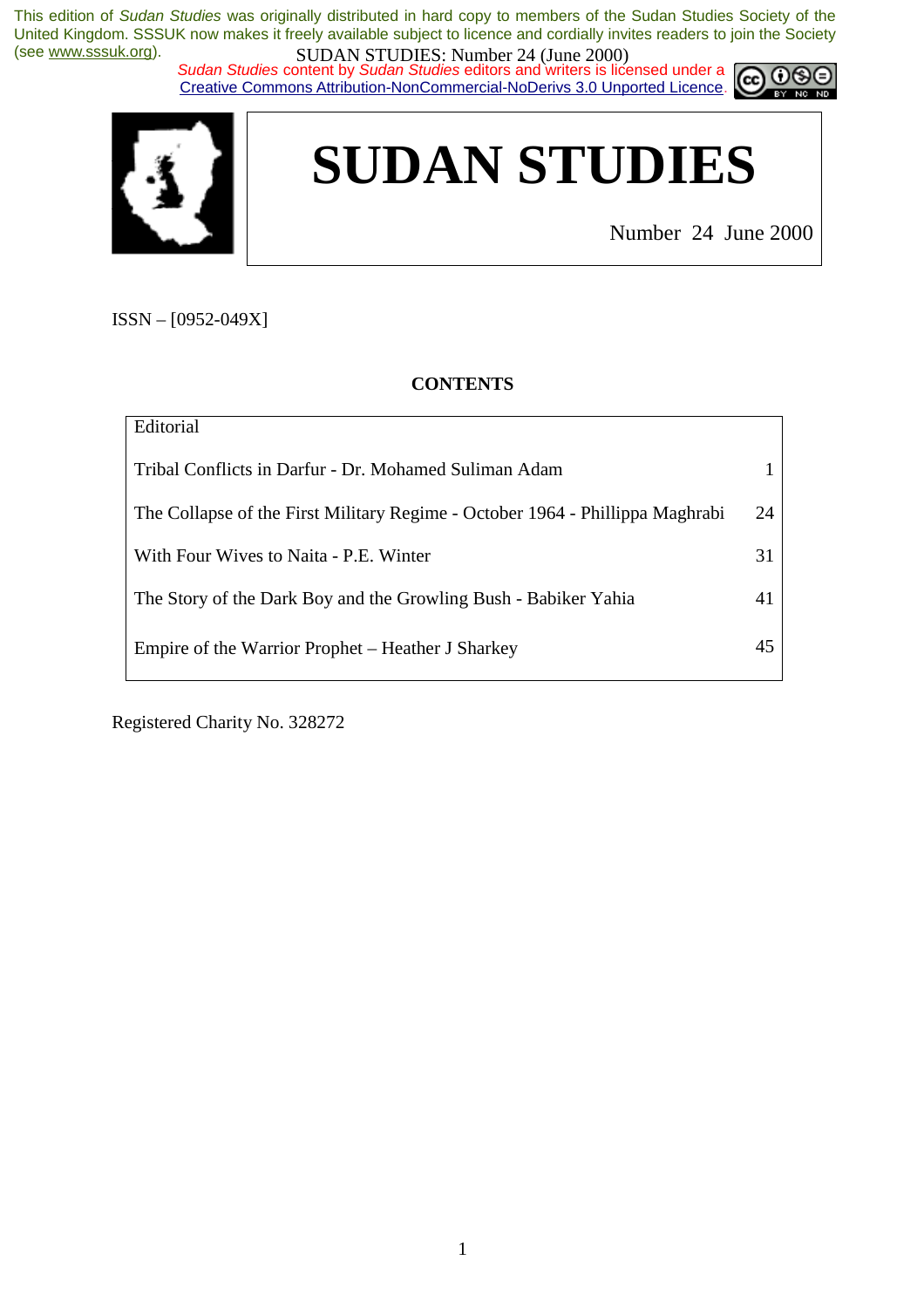**SUDAN STUDIES:** NUTTER (June 2000)<br>Sudan Studies content by Sudan Studies editors and writers is licensed under a Creative Commons Attribution-NonCommercial-NoDerivs 3.0 Unported Licence.



# **SUDAN STUDIES SOCIETY - UK**

The Sudan Studies Society - UK was founded in 1987 to encourage and promote Sudanese studies in the United Kingdom and abroad, at all levels and in all disciplines. SSSUK is a registered charity (no. 328272). Membership of SSSUK, is open to anyone interested in the Sudan.

General enquiries about Society matters and membership should be addressed to:

> Hon. Secretary 20 Howard Road London SE20 8HQ

#### **Membership**

Anyone with an interest in the Sudan, general or specialized, is welcome to join the SSSUK. Membership is by annual subscription payable in January each year. Current subscription rates are:

| Individuals:            | Institutions:                 |
|-------------------------|-------------------------------|
| $*$ in UK £8<br>(S18)   | * in UK £14 $($ \$30)         |
| $*$ in Europe £9 (\$20) | $(\$32)$<br>$*$ in Europe £15 |
| * elsewhere $£10(\$22)$ | (\$34)<br>$*$ elsewhere £16   |

N.B. The dollar subscription rates take into account the bank charges incurred in converting to Sterling.

Members receive two issues a year of Sudan Studies; the right to a reduced rate on copies of the Society's occasional papers; the right to attend the joint Annual General Meeting & Symposium and other occasional meetings organized by the Society; early details of the triennial International Sudan Studies' Association Conferences.

| <b>SSSUK President:</b> | <b>Chair:</b>               |
|-------------------------|-----------------------------|
| Tayeb Salih             | Gill Lusk                   |
| <b>Vice-Chair:</b>      | Hon. Treasurer:             |
| Dr. Anisa Dani          | Dr. D.K. Lindley            |
| <b>Hon. Secretary:</b>  | Hon. Editor, Sudan Studies: |
| Aliya Mahmoud           | P. Wilson                   |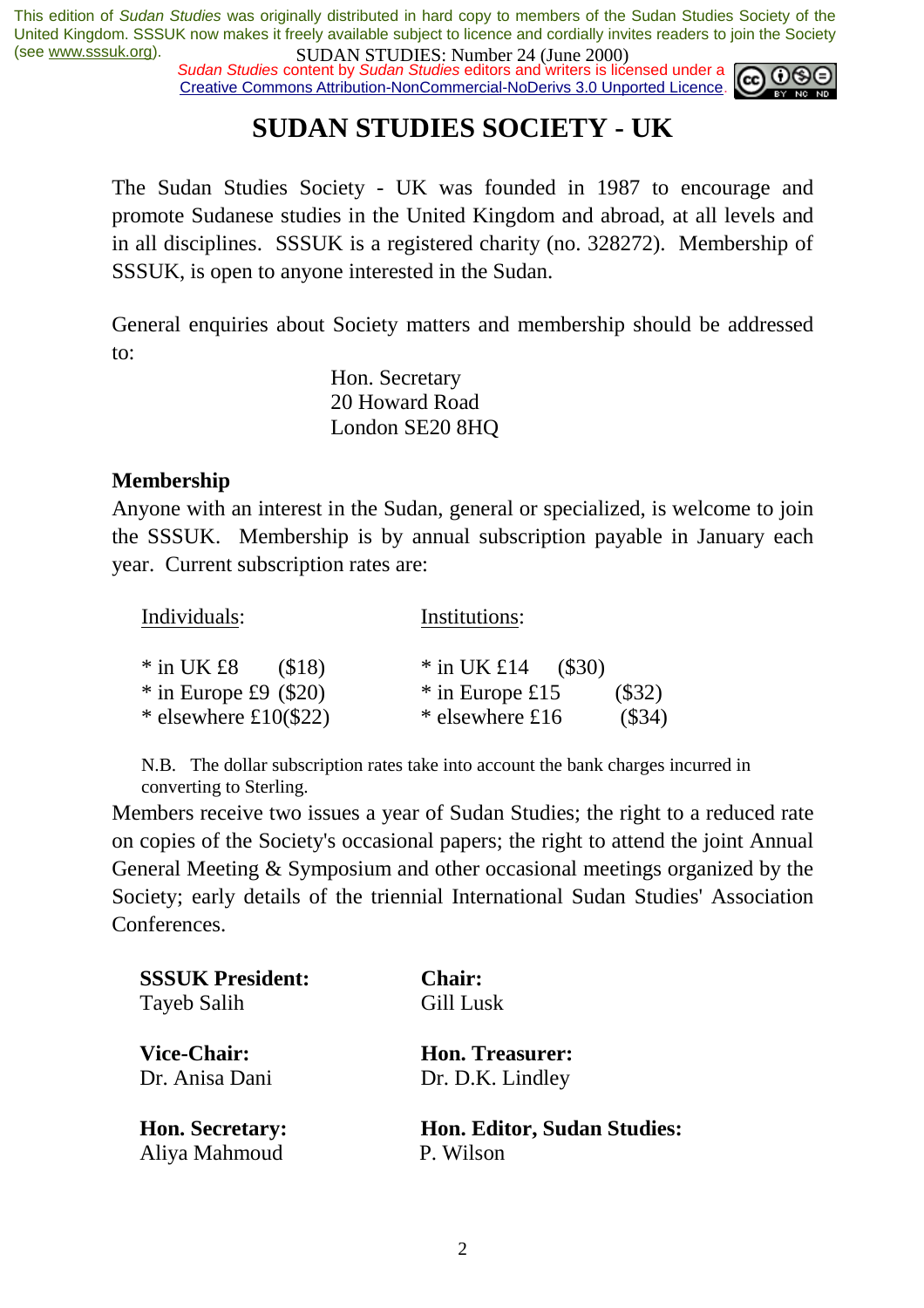*Sudan Studies* content by *Sudan Studies* editors and writers is licensed under a Creative Commons Attribution-NonCommercial-NoDerivs 3.0 Unported Licence.



# **Editorial**

Welcome to issue 24 of *Sudan Studies*. I must firstly apologise to all members for the long delay in the publication of this issue, which is entirely my responsibility as editor. It should have been issued in October of last year, and therefore represents the second number of 1999, even though only appearing now. The next issue will appear in September this year and will be the first of 2000, with a further issue to appear before the end of the year so that we shall be back on track with the required two numbers per year.

Nevertheless, such a long delay is clearly unacceptable, both to myself as editor, and I'm sure to all members. With this in mind, I wrote to the committee earlier this year and tendered my resignation as editor, to take effect after the next (September) issue. I have greatly enjoyed my decade as editor, but increased commitments have made it difficult to continue. I shall remain, I hope, active in the society and continue to be engaged in many Sudan-related projects, including book acquisition programmes for Sudanese colleges and libraries and through work on the Council of SOS Sahel.

Some material for the next issue is in hand, but all articles continue to be welcome. The forthcoming Durham conference, the major event of the year, should give a boost to material received, and hopefully give the new editor a good start, with a varied selection of articles for publication. I look forward to seeing members at that conference, or at the annual symposium which follows on shortly afterwards, where the new editor will be introduced.

Paul Wilson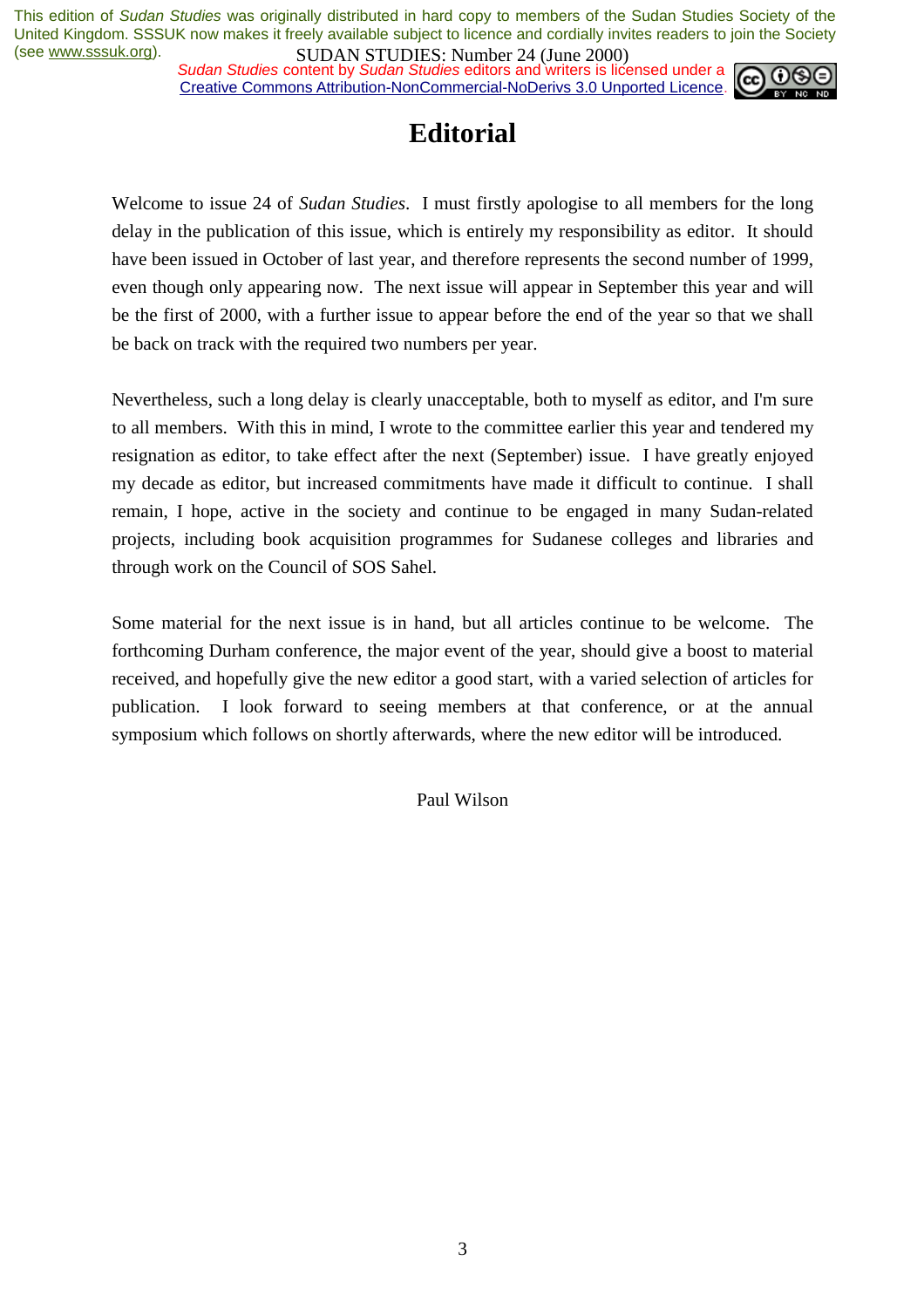**SUDAN STUDIES:** NUTTUBER 24 (June 2000)<br>Sudan Studies content by Sudan Studies editors and writers is licensed under a Creative Commons Attribution-NonCommercial-NoDerivs 3.0 Unported Licence.



# **TRIBAL CONFLICTS IN DARFUR**

## By Dr. Mohamed Suliman Adam

#### **1. Introduction**

The purpose of this paper is to describe the causes of the ongoing conflicts in Darfur and to demonstrate how irrational and contradictory decisions from central government have initiated inter-district conflicts, which have often escalated into ethnic wars between what were originally harmonious multi-ethnic, multi-cultural communities. The paper will start with an overview of the location of Darfur, its history, peoples and the interrelationships that characterise its ethnic communities, and will continue by surveying the causes behind these conflicts.

#### **Darfur: Position and Geography**

Darfur is the most westerly part of Sudan and was the last province to be incorporated into the Sudan (in 1916) following the defeat of Sultan Ali Dinar (Takana, 1997, O'Fahey, 1980). The region covers an area of nearly 140,000 square miles – about the size of France, and as can be seen from Figure 1 (the main map been compiled from Morton, 1994), the region was divided into two main provinces – North and South Darfur – which were subdivided into a number of small districts around the main major towns that include Al Fashir, Nyala, Al Geneina, Zalingei, Al Da'ein, Kutum and Mellit. At present, though, there are different divisions based on the *wilaya* (state) system introduced by al-Bashir's Government. In this new system, the region is divided into three states: North Darfur, South Darfur and Western Darfur. Each state is further subdivided into a number of districts which are in turn subdivided into localities. Some of these districts are renamed as emirates with an emir as a chief. This specifically applies to the state of Western Darfur. In the eyes of the peoples of Darfur, however, these district boundaries are rarely meaningful. It is the *dar* boundaries that still have the greater significance (see sections 2 and 3.4).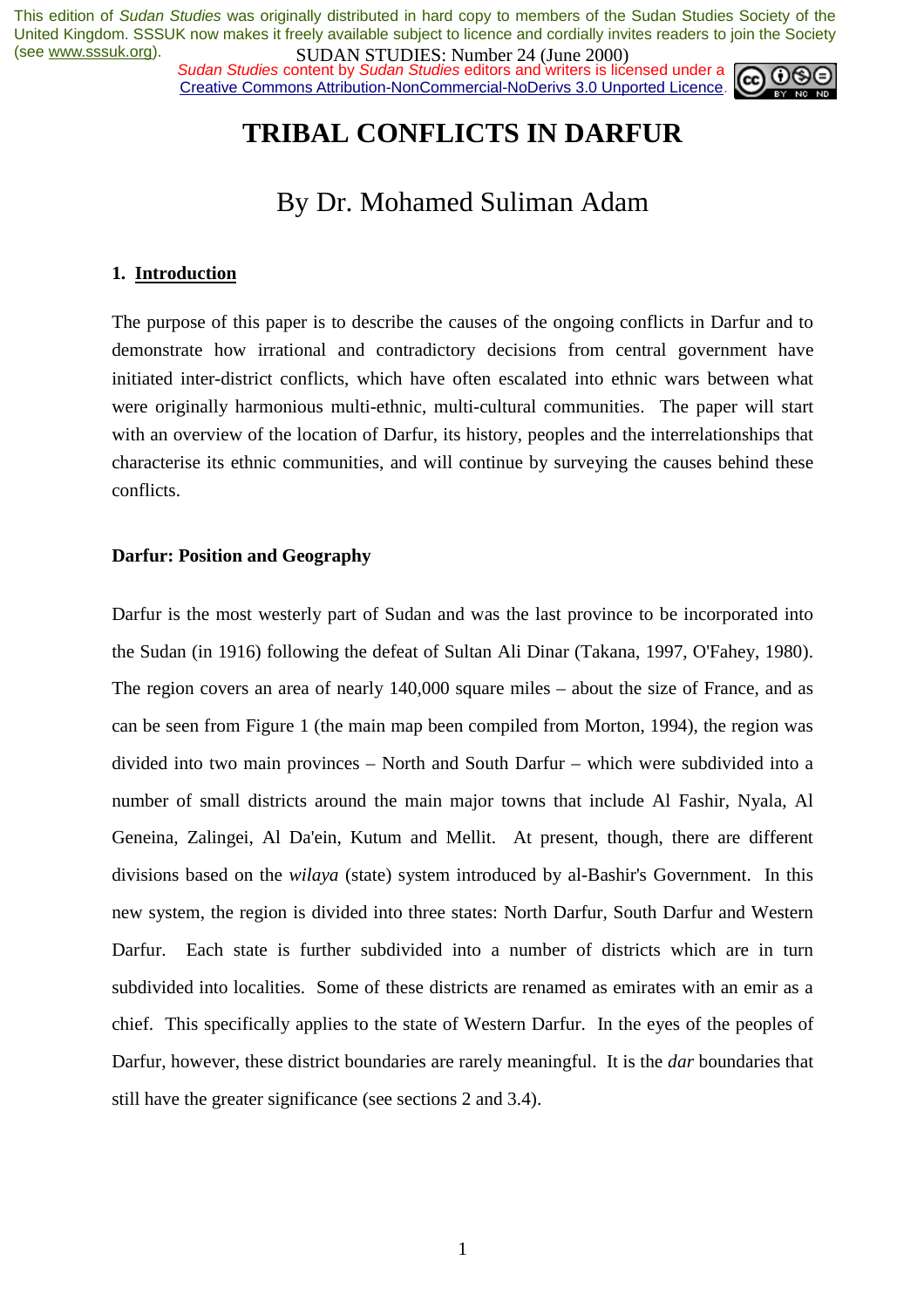*Sudan Studies* content by *Sudan Studies* editors and writers is licensed under a Creative Commons Attribution-NonCommercial-NoDerivs 3.0 Unported Licence.



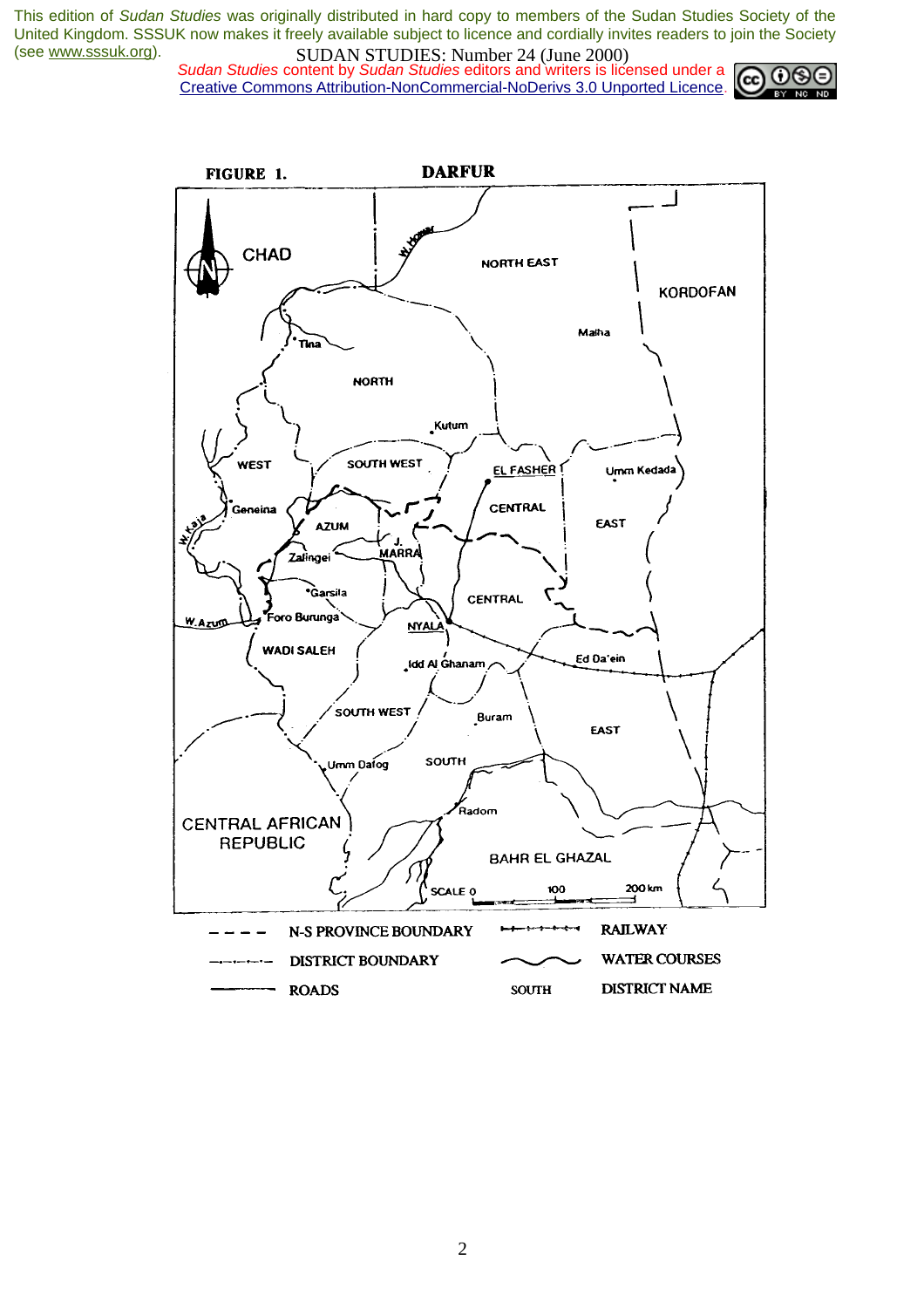*Sudan Studies* content by *Sudan Studies* editors and writers is licensed under a Creative Commons Attribution-NonCommercial-NoDerivs 3.0 Unported Licence.

The region consists of a vast plain which ranges from arid desert in the North to dense savannah woodland in the South, and has a varied climate. The population of Darfur, which has grown from a quarter of a million at the turn of the century to over four million today, enjoys considerable linguistic, cultural and ethnic diversity (Takana, 1997). Its inhabitants are from both Arab and African origins and although Arabic is widely spoken, there are also many other languages that are actively used.

#### **Darfur: Economic and Ethnic Divisions**

The traditional way of life for the region since the establishment of the Darfur Sultanate was predominantly that of the Fur who were the peasant farmers, occupying the **central part** of the region, including Jebel Marra. Within the central region also resided other tribes of African origin such as Berti, Bargu, Bergid, Gimir, Tama and Tunjur, who also were settled farmers. The Western area of the region, Dar Masalit, and is inhabited principally by the Masalit who are non-Arab and mainly farmers, in addition to a vast number of Arab nomads including Mahariya, Mahamid, Beni Hussein, Hotiyya, Beni Halba, Ta'aisha, and Salamat (Arbab, 1998, Udal, 1998, Al Hassan, 1995, O'Fahey, 1980).

The **Northern part** of the region is known as Dar Zaghawa and is occupied by the mainly camel nomad tribes of Zaghawa, Bedeyat, Mahariyya, Irayquat, Mahamid and Beni Hussein, and they are mainly camel herders. This part is the most ecologically fragile area of Darfur and has been blighted by drought, desertification, abandonment and active conflicts due to, among other things, competition for limited resources (Arbab, 1998, Udal, 1998, Al Hassan, 1995, O'Fahey, 1980).

The **Eastern and Southern parts** of Darfur are inhabited mainly by Arab nomads and some settlers such as the Rezeigat, Habaniya, Beni Halba, Ta'Aisha, Salamat, Tarjam, Fallata, and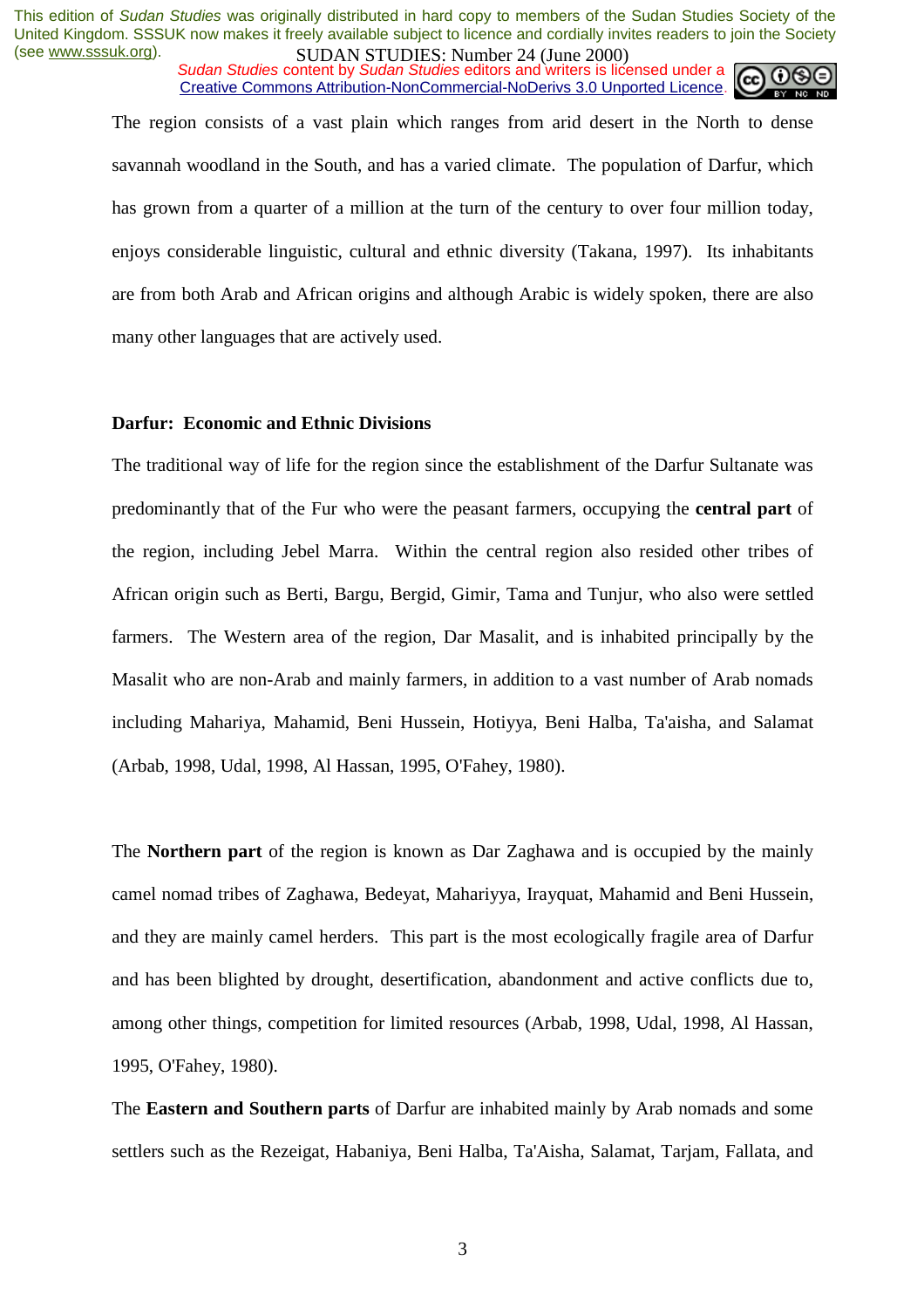*Sudan Studies* content by *Sudan Studies* editors and writers is licensed under a Creative Commons Attribution-NonCommercial-NoDerivs 3.0 Unported Licence.



Ma'aliyya. The majority of these tribes are cattle herders (*Baggara*), but many also farm. (Arbab, 1998, Udal, 1998, Al Hassan, 1995, O'Fahey, 1980).

Despite their differing cultures and ethnicity, the peoples of Darfur have managed to strike a balance between life as farmers (agriculture) and livestock herders (pastoralism). During the *kharif*, or rainy season, the nomads move to the North of the region giving the farmers the required time for cultivation. After *darat*, the harvest, the nomads move towards the south along well-defined livestock migration routes known as *Maraheel* (sing. *murhal*). The tribal or native administration, *Al'idara Al'ahlia*, usually supervise these maraheel and settles any conflicts or disputes (Morton, 1994).

Under the rule of the Daju Sultans, Fur Sultans, Turco-Egyptian, Mahdiyya and the British, the tribal groups in Darfur were left to look after their internal affairs within their *dars,* or homelands, sometimes in exchange for certain taxes and at other times for just nominal submission (Arbab, 1998, Udal, 1998, Harir, 1994, O'Fahey, 1980).

This led to a peaceful equilibrium between the ethnic groups and made it possible for their respective tribal administrations to arrange livestock migration routes. It has also been possible to arrange resettlement of other tribes in years of low rainfall, thus minimising the chances of conflict. This peaceful equilibrium continued up until the 1970s, with only small outbreaks of conflict and limited raids on agricultural areas and livestock, which was always part of the way of life in the past. (Arbab, 1998, Udal, 1998, O'Fahey, 1980).

However, since the 1980s, a dramatic increase in the number of tribal wars has occurred (see Table 1, and also Takana, 1997, and Harir, 1994). These clashes have coincided with the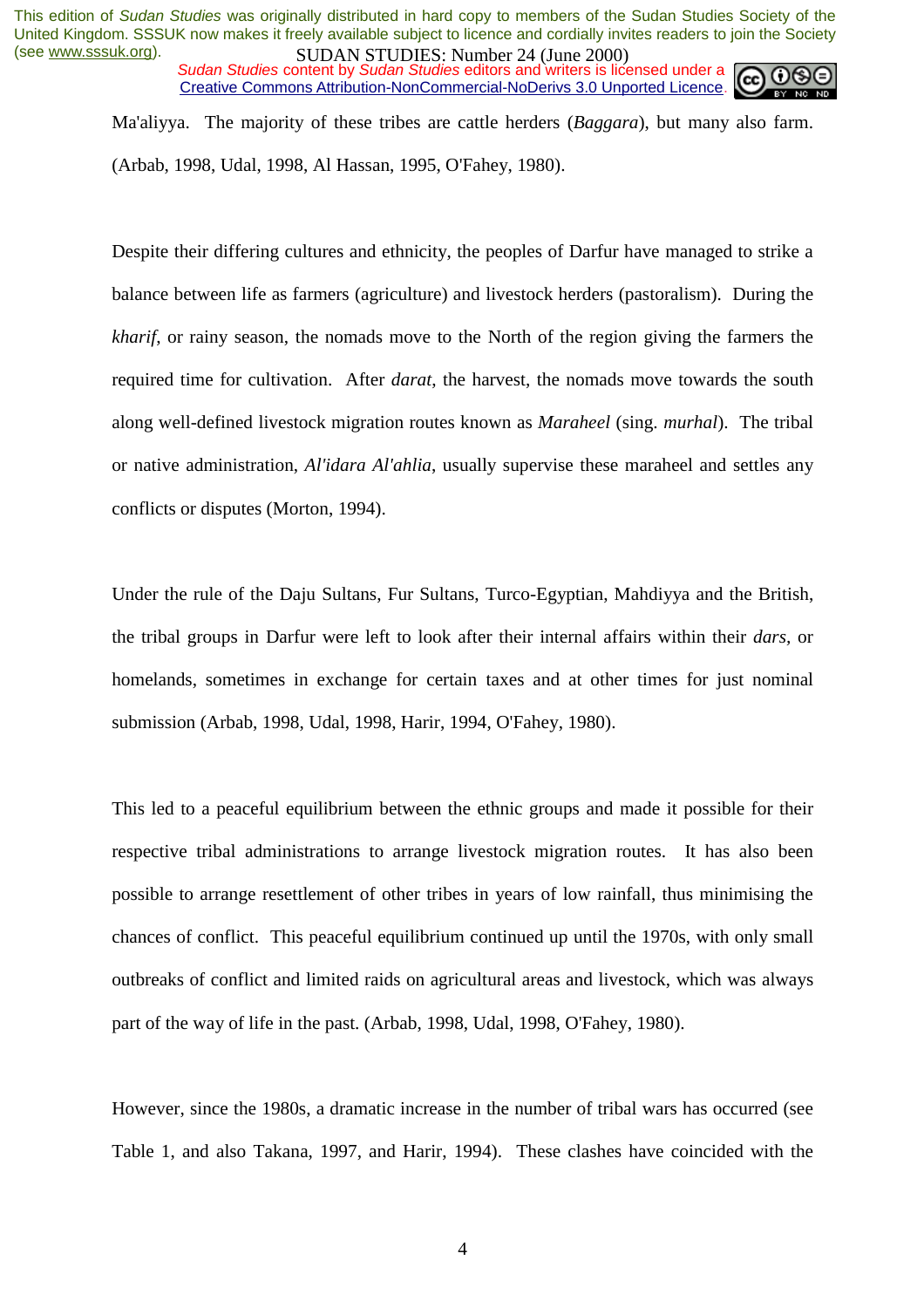*Sudan Studies* content by *Sudan Studies* editors and writers is licensed under a Creative Commons Attribution-NonCommercial-NoDerivs 3.0 Unported Licence.



destruction of the already weak infrastructures as well as with environmental degradation, long droughts and desert encroachment. These natural factors have all degraded the security and peacefulness of these ethnic communities, but the major impact has been human. The central government in the 70's had used the regional government system introduced by Nimeiri's regime to exercise the tactic of divide and rule, instead of using it to devolve real power to the people of the region (for example Gimir and Fallata conflict in 1987). What this encouraged at a local level was that efforts were wasted in the struggle for political status among the elite, rather than invested in tackling the outstanding issues of development and good governance.

#### **2. A Background to the Tribal Conflicts**

The history of Darfur can be traced back to the Fur Sultanate (1650-1916) which dominated within the present boundaries of the region (Udal, 1998, 1995, O'Fahey, 1980). These boundaries meet Libya in the North, Chad in the West and Central African Republic in the Southwest. The region has its historical links with central Africa, Egypt and Libya more than with central Sudan, until the Turco-Egyptian rule (1821-1885) and then under the Mahdiyya (1885-1898) when more links with the rest of Sudan began to evolve (Harir, 1994). However even during this time

Darfur maintained its independence until it was finally brought into the British domain in 1916 (Arbab, 1998, Udal, 1998, Al Hassan, 1995, O'Fahey, 1980).

The British colonial authorities maintained the relative independence of Darfur and administered it through the indirect rule, which maintained to a greater degree the status quo.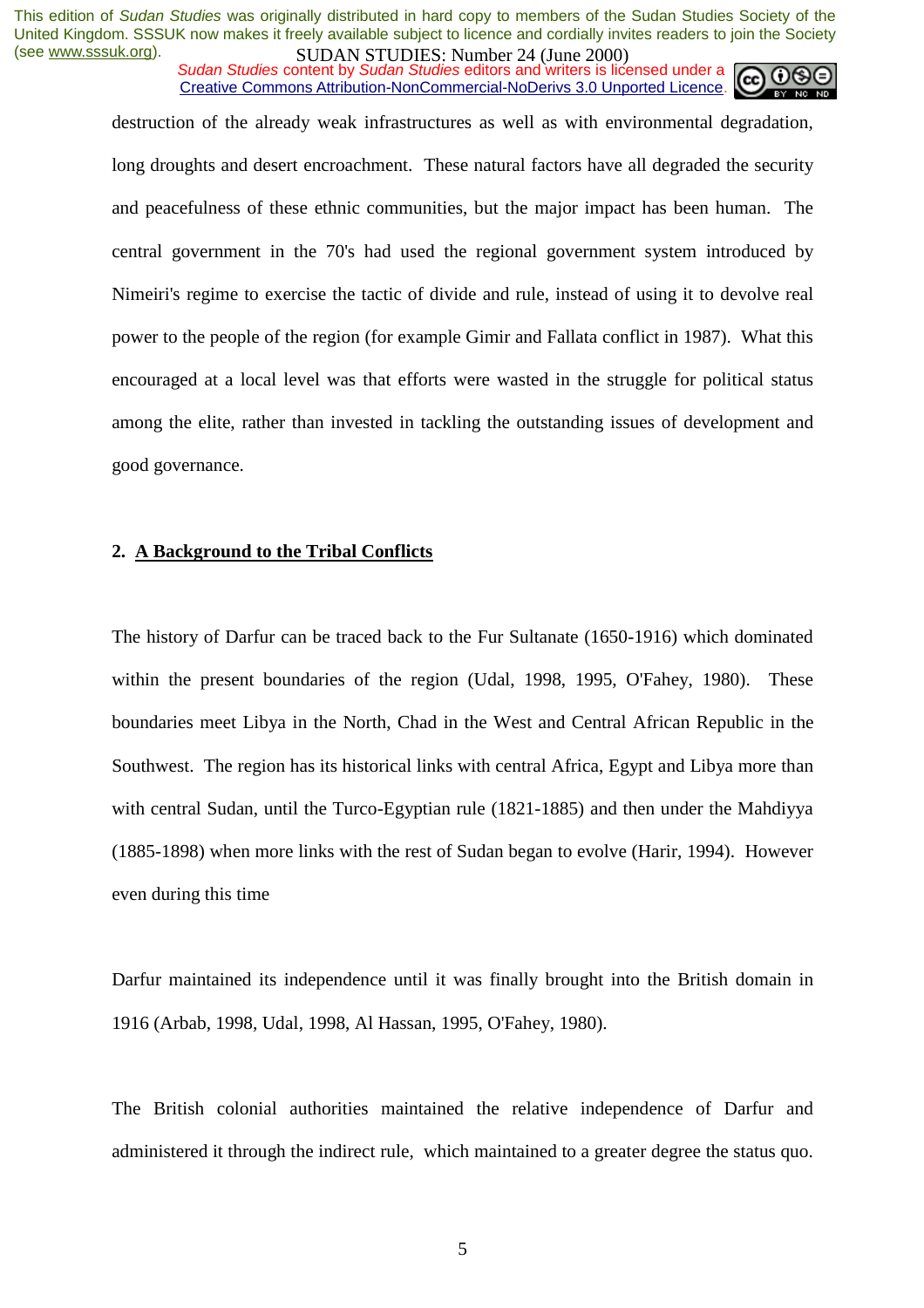*Sudan Studies* content by *Sudan Studies* editors and writers is licensed under a Creative Commons Attribution-NonCommercial-NoDerivs 3.0 Unported Licence.

This had taken many forms. Some systems of tribal administration were abolished, while others were developed through a series of legislation. Under indirect rule, tribal conflicts were managed through conferences and inter-tribal arrangements which allowed the integration of livestock and crop activities (Harir, 1994). In Darfur, such arrangements were mutually beneficial to all peoples of the region where it was almost certain that any misunderstandings or unqualified arrangements would cause economic losses and conflicts. For instance, this is exactly what occured in Zalingei in 1948 when the nomads entered the Fur farms before the Fur crops were harvested, due to the extension of the rainy season. The Fur seizure of large numbers of nomad's cattle threatened to initiate a major conflict, however the tribal administration managed to defuse the tense situation (Takana, 1997, Harir, 1994).

Between 1921 and 1931, a wide range of legislation was issued which extended the powers of the tribal administration. The Closed District legislation of 1922, which was mainly applied to the southern part of Sudan, was extended to cover some parts of Darfur (Harir, 1994). In the late 1930s the British colonial authorities extended the tribal administration by introducing elected representative councils as part of an attempt to widen popular participation in local government. The legislative process continued with the elected local government running in parallel with the tribal administration until independence in 1956 (Arbab, 1998, Takana, 1997, Harir, 1994).

The period from the 1950s to the 1970s was characterised by a very low intensity of conflicts with only one or two outbreaks of tribal wars, such as the Meidob and Kababish in 1957 and Rezaiqat and Ma`alia in 1968 over grazing land and raiding on animals (Takana, 1997, Harir, 1994).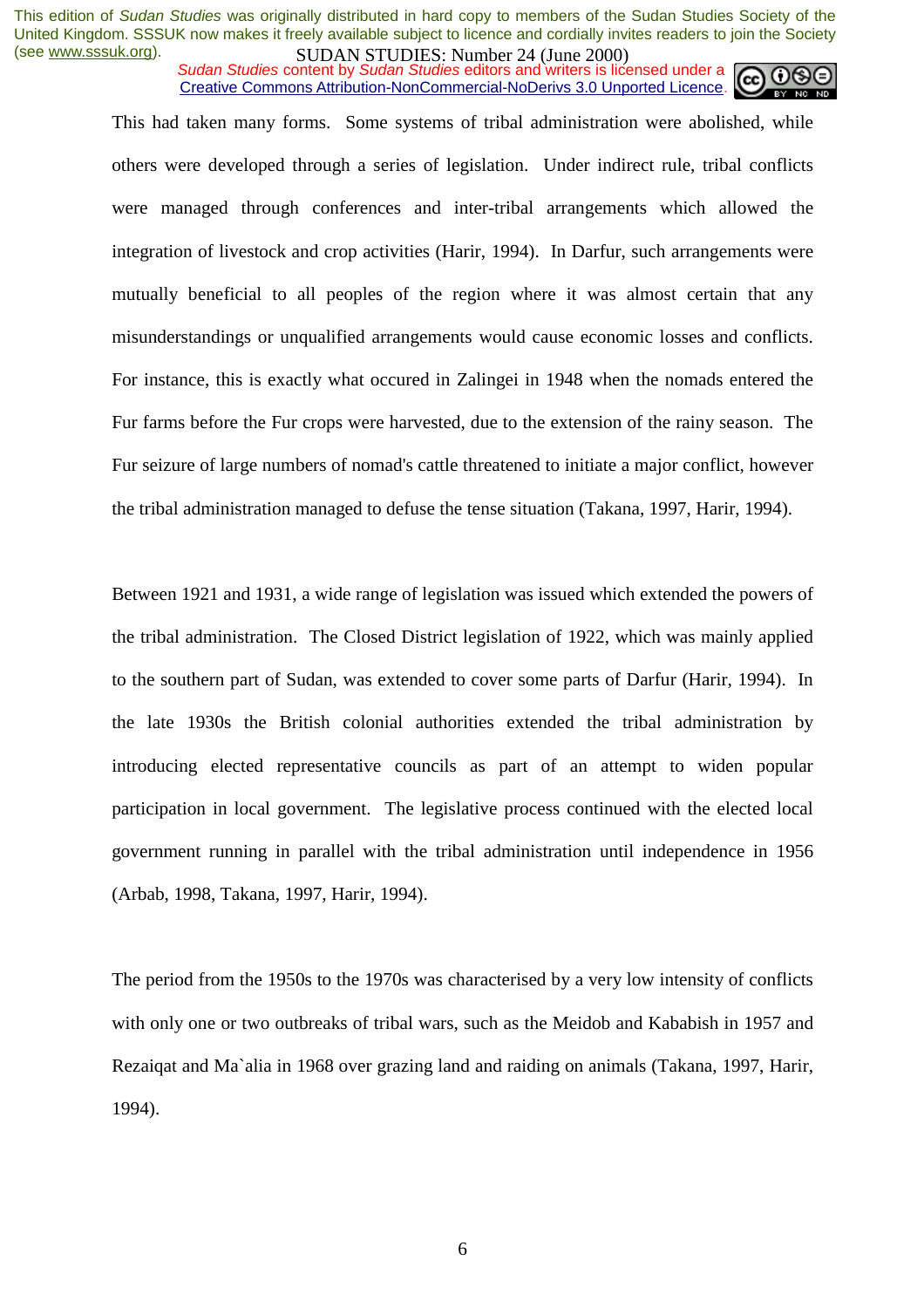*Sudan Studies* content by *Sudan Studies* editors and writers is licensed under a Creative Commons Attribution-NonCommercial-NoDerivs 3.0 Unported Licence.

In Darfur there are about 170 tribes who live in various parts of the region (compiled from Takana, 1997, Udal, 1998, O'Fahey, 1980). Most of these tribes claim to have a *dar*, a homeland, and insist on exercising their rights over this *dar* although this has not prevented others from residing within a certain *dar*. Tribal *dar* boundaries have always been porous and open to individuals; groups of people or even whole clans can move from one part to another as best suits their circumstances. Disputes between nomads and farmers over land, grazing areas and water resources are frequent and ethnic origin (Arab or non-Arab) is of little significance. When Zaghawa moved to south Darfur in the early 1960s and settled in areas around Nyala, Al Da'ein and Buram (which is an area within Fur and Arab territories), the tribal administration made simple arrangements and welcomed the new settlers (Takana, 1997). In Darfur at that time and to a certain degree up to the present day. social relations between different tribes are very close and are often cemented with inter-tribal marriages. All Darfurians are a mixture of Arab and non-Arab tribes - in Darfur it is impossible to find a single person who has no other blood connection but with his own tribe.

In 1971, the Local Government Act abolished the tribal administration and replaced it with a local government (Takana, 1997, Salih, 1997, Morton, 1992). The tribal administration were responsible up to that time for the operation of tribal courts, collecting animal tax for district councils, and above all for resolving land and grazing conflicts between different tribes. Their responsibilities extended to the marking and opening of livestock migration routes and time of entry in wadis and farms after harvest. The abruptness with which the tribal administration was abolished and new administrative structures imposed upon Darfur without prior study, led to confusion and power struggle at the local government level. Darfur's remoteness, ethnic and cultural diversity and sensitivity to any administrative changes have presented great difficulties to rulers over the years. Had the tribal administration been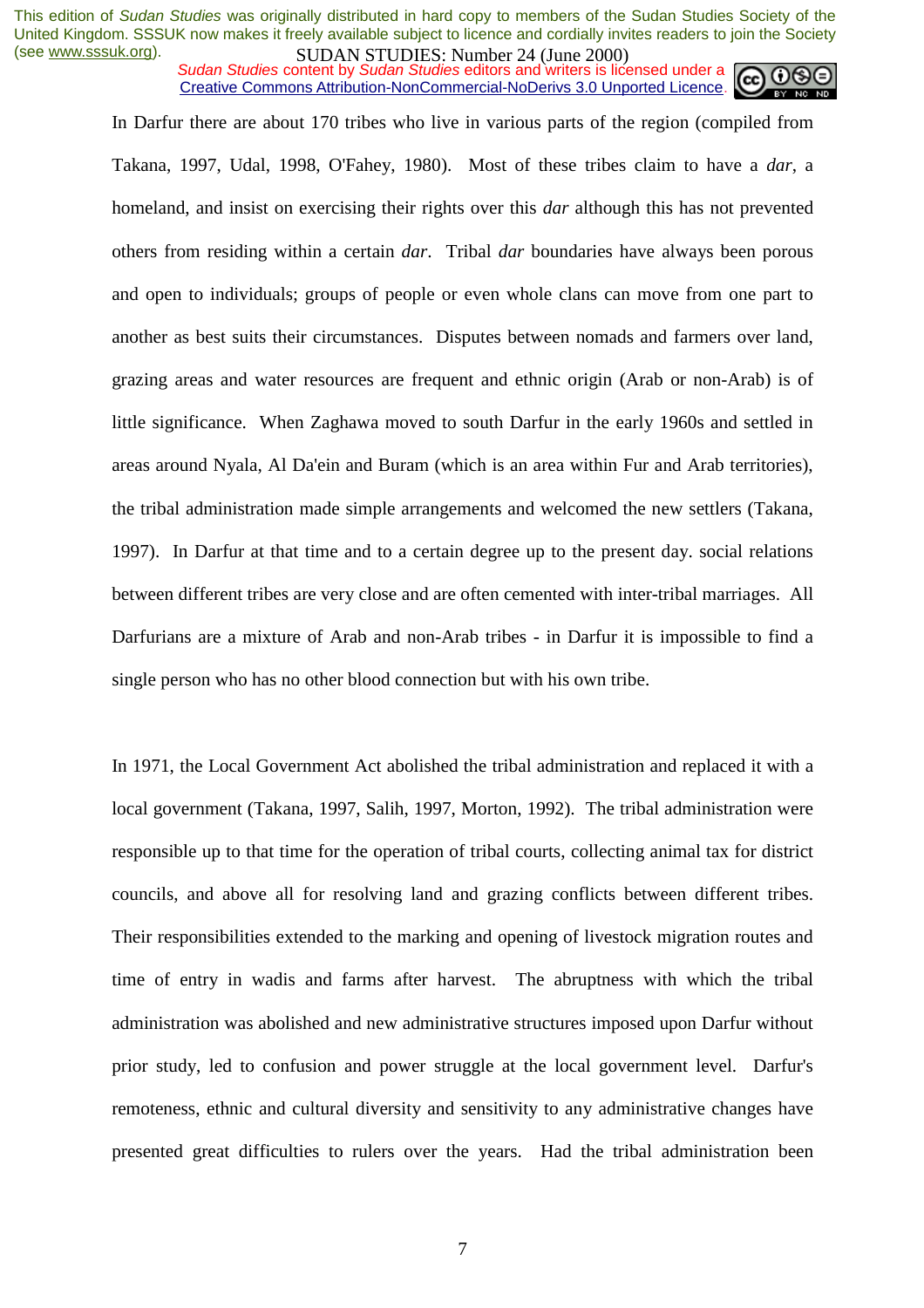*Sudan Studies* content by *Sudan Studies* editors and writers is licensed under a Creative Commons Attribution-NonCommercial-NoDerivs 3.0 Unported Licence.

dissolved gradually, and with adequate research, study and consultation with the people, and had the new legislation been backed up by local participation and by development, the new local administration might have worked.

The abolition of the tribal administration occurred in a revolutionary manner and was replaced with regional districts and local administrations which disregarded any advice and appeals from Darfur's people. The pattern of conflict in the region changed very dramatically with large-scale tribal wars in the mid 1980's (see Table 1 and also Takana, 1997 and Harir, 1994). The city and town-based government officers and the locals have repeatedly appealed to regional and central governments for the return of the tribal administration, as the conflicts were mainly between tribal groups over land and grazing areas. Since there is no tribal control there has been been a more systematic drive by some tribes to occupy land especially in central Jebel Marra and unfortunately that has escalated into a civil war, with villages wiped out and thousands of lives lost. In 1984, the governor of Darfur instructed that the tribal administration be reintroduced (Harir, 1994, Morton, 1994). However its revival came too late because it had become very weak in the eyes of the people. The tribal administration had come with less judicial powers, and their policing powers were not restored at all. Attempts of successive governments to achieve peace have been influenced by the undermining of tribal leaders, and by the infiltration of modern weapons and armed groups from neighbouring countries, indiscriminately raiding Darfur villages.

The outbreak of Darfur tribal conflicts in the 1980s has continued until today, with an added element of racial prejudice since the formation of an alliance of Arab tribes against the non-Arab, or African tribes. The increase in those wars can be seen in Table 1 below which shows some of the major reconciliation conferences that attempted to resolve wars that had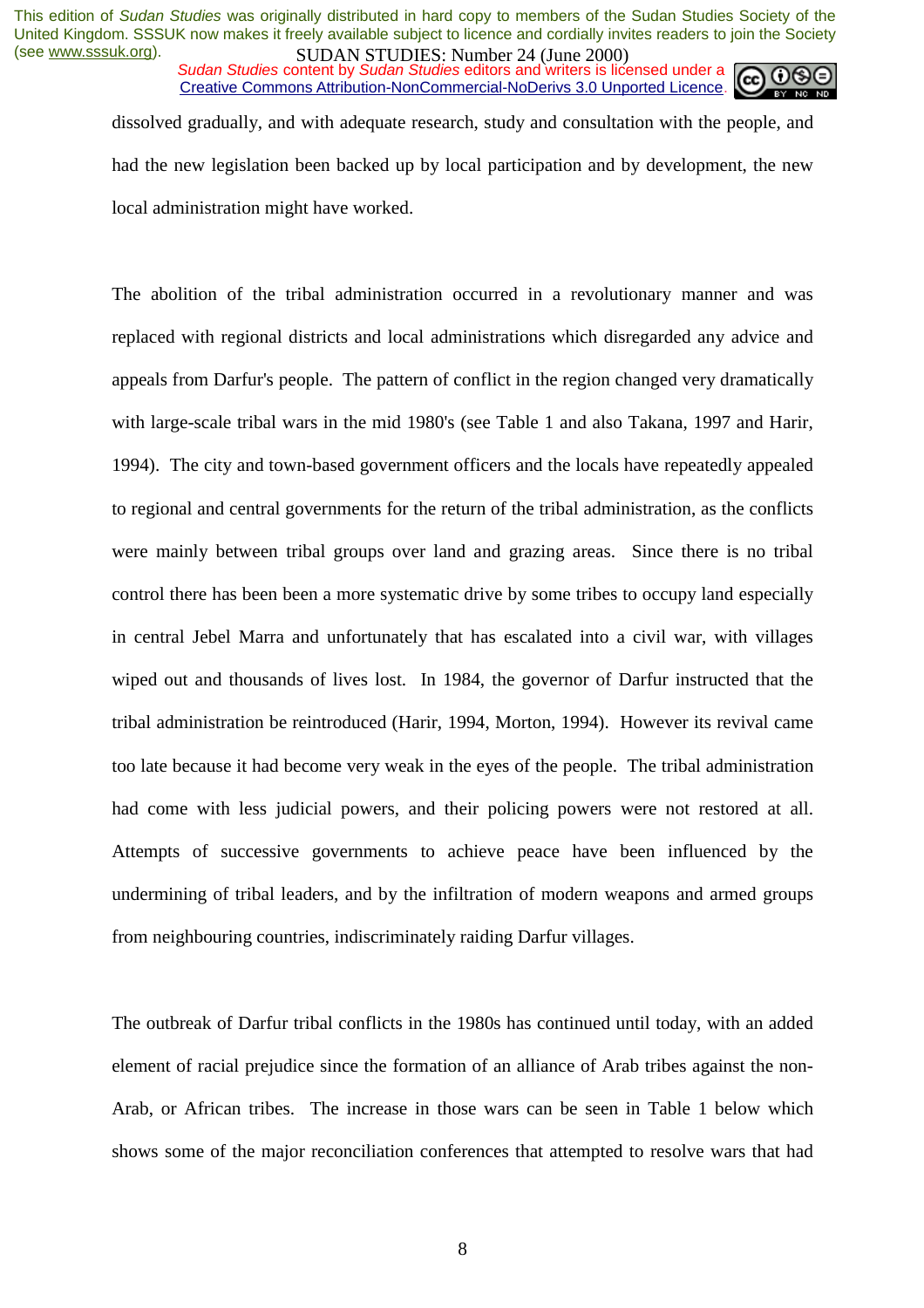*Sudan Studies* content by *Sudan Studies* editors and writers is licensed under a Creative Commons Attribution-NonCommercial-NoDerivs 3.0 Unported Licence.



taken place (Takana, 1997, Salih, 1997, Harir, 1994, Harir, 1990). Clearly there were many more tribal conflicts recently than before which indicates that there is a shift in the way these wars are being fought.

As can be seen from Table 1, the major causes of these conflicts were access to natural resources, land disputes, migration routes and animal thefts. These conflicts used to occur in the past between different tribes and occasionally between different clans of the same tribe. Moreover, the likelihood that a conflict will occur between two Arab tribes is as high as that between Arab and non-Arab. *Although most reasons shown suggest that competition over limited resources was to blame for many of these wars, it must be observed that there is a tendency nowadays to fight for sovereignty over land and identity much more than over the explicitly stated reasons.* 

Most of these conflicts started when displaced groups from drought-hit areas flooded the area of central Darfur and Dar Masalit, the area of Fur, Birgid, Berti and Daju from northern Darfur. These groups include Zaghawa and various groups of Arab origin whose grazing areas suffered from the ecological crisis. Due to political instability and environmental problems, displaced people from Chad and other neighbouring countries fled to these areas hoping for better natural resources and a safer environment. The regional government at that time was led by individuals belonging to the Fur tribe who, it is claimed, have been seen to be taking sides during the conflicts. On the other hand the Arabs formulated an alliance of nomadic and settler Arab tribes to combat the Fur by raising claims such as the liberation of Arab land.

The most recent conflicts between the Masalit and the Arabs (in Jan. 1999) and the war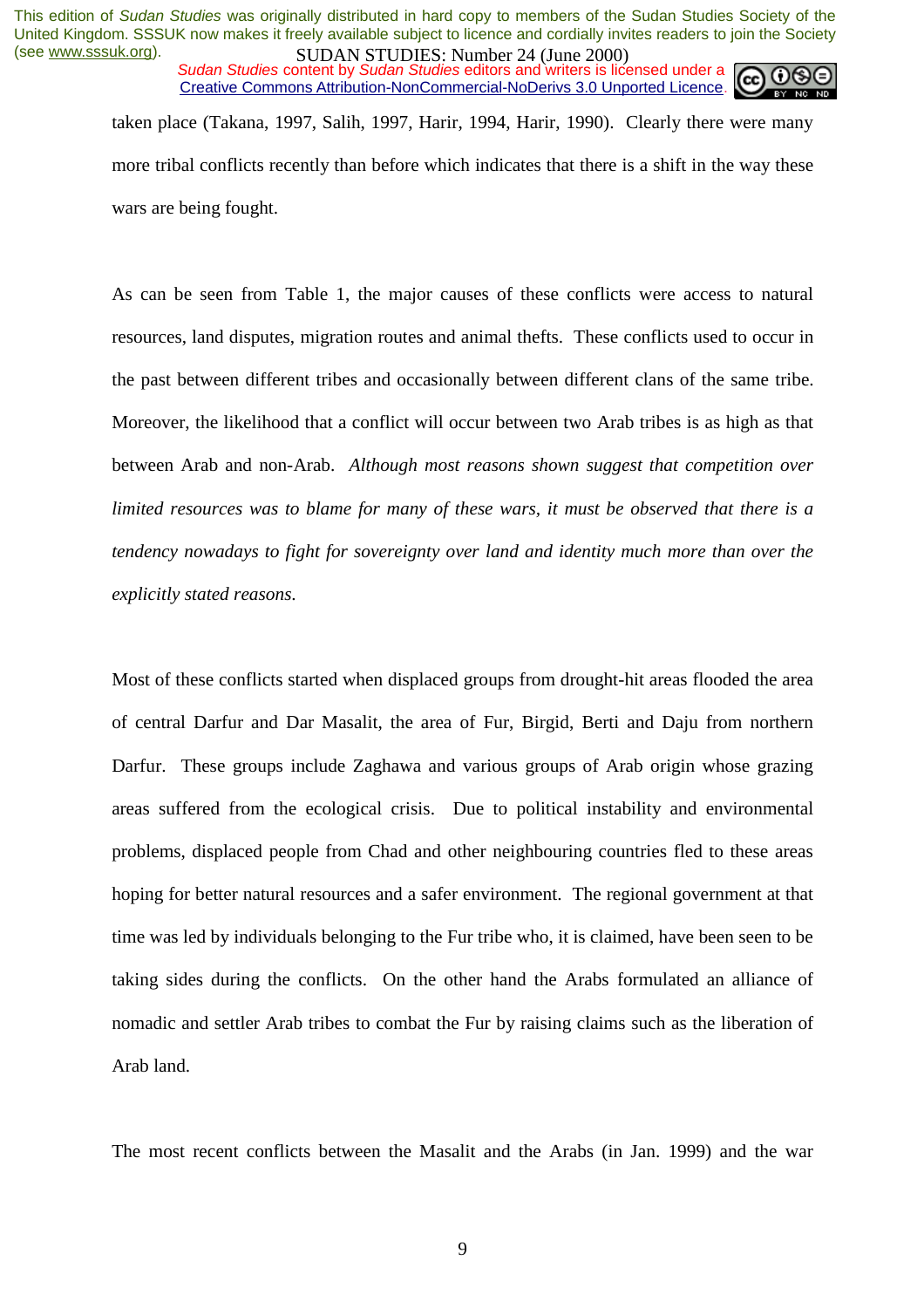*Sudan Studies* content by *Sudan Studies* editors and writers is licensed under a Creative Commons Attribution-NonCommercial-NoDerivs 3.0 Unported Licence.



between the Fur and the Arabs present a new and different ethnic conflict, which is new to the region (Takana, 1997, Salih, 1997, Harir, 1994, Harir, 1990). This ethnic element is clearly being imposed by elements from the central government who benefit from the divide and rule policy that worked for them for many years. While livestock migration routes, access to water, and grazing areas might start the clashes, the conflict is quickly transformed into ethnic territorial war with an added political element. These recent racial conflicts have transformed social relations and caused great adverse changes in the economy and lives of the tribesmen.

#### **3. The Main Factors Affecting the Tribal Conflicts in Darfur**

As mentioned before, the causes of past and present armed tribal conflicts in Darfur are numerous, and are a consequence of many factors. The tribal conflicts usually range from the violation of individuals or a small group from a certain tribe, to the systematic attack of the structure and the law of the land of another group or tribe. Some of these conflicts could be over grazing land, scarce water resources, or they could be historic issues of identity and sovereignty over land or Dar. The drought, and central government interference plus the struggle between the local elite for political power, have given the conflict a new dimension. The only solution to these problems is via a thorough understanding of the origins of these conflicts, and by negotiating equitable access to the resources of the immense land of Darfur, which is more than enough for everyone living there.

In the following sections, I shall explore some of the factors and the effects they have in sparking off conflicts. We shall deal with the stock routes, droughts, government intervention, *dars* and *hakura,* and armed highway robbery.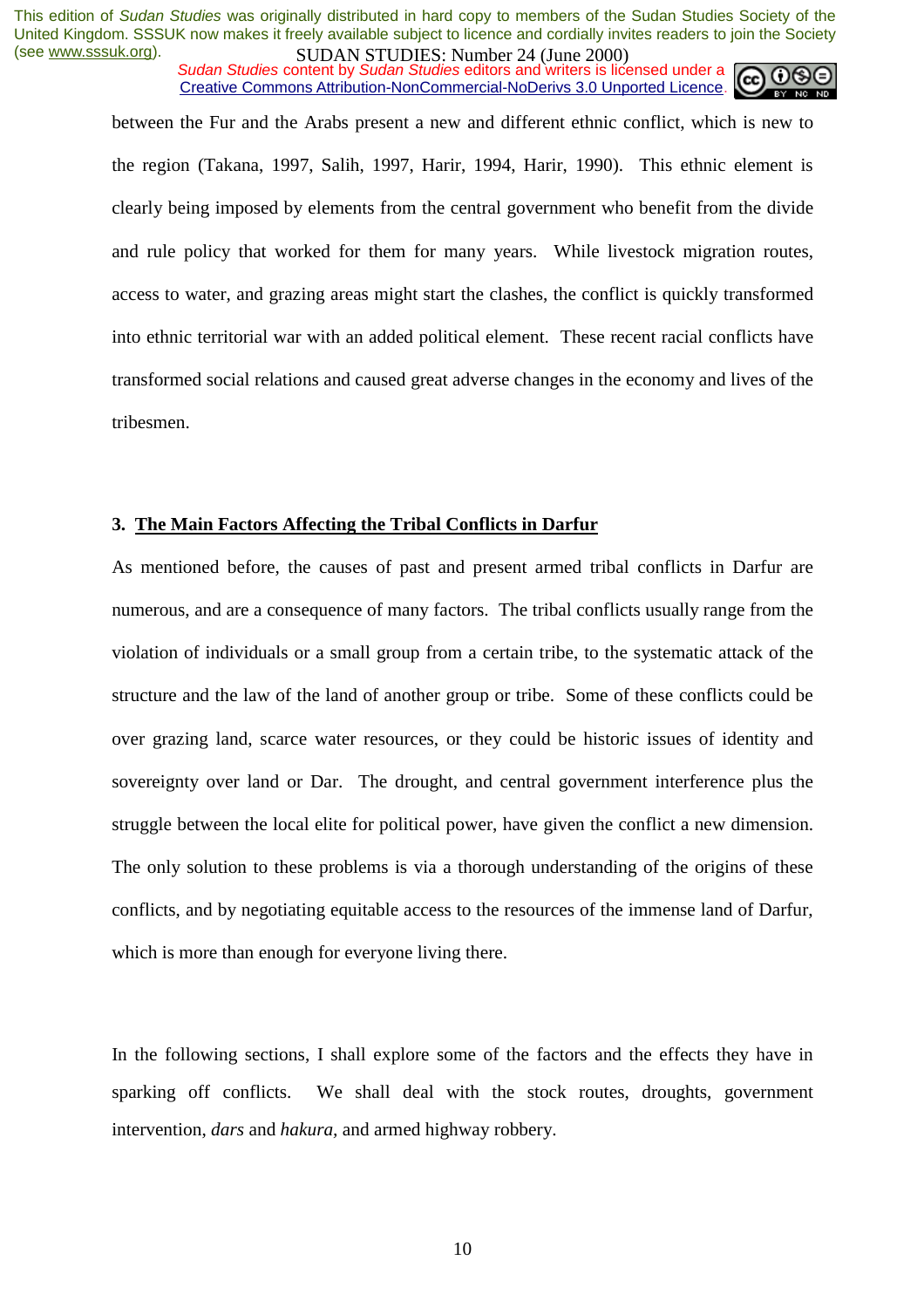**SUDAN STUDES.** NUTTED TO 24 (June 2000)<br>Sudan Studies content by Sudan Studies editors and writers is licensed under a Creative Commons Attribution-NonCommercial-NoDerivs 3.0 Unported Licence.



#### **3.1 Livestock migration routes or** *maraheel*

Some tribal conflicts in Darfur often begin as an every-day dispute between nomadic pastorals and sedentary farmers over livestock migration routes or over natural resources. It is well known that livestock herders should avoid cultivated areas during the season and farmers should not cultivate crops on known livestock routes. The principal routes or maraheel are usually defined by custom and then cast into local government orders. As can be seen from Figure 2 the main livestock migration routes extend along the region with the wet season migration towards the North and the dry season migration towards the South and the Southwest. Livestock usually travels quickly along the major murhal running between cultivated areas in order to reach open ranges between farms where herds can spread out and settle to graze (see Figure 3) (Morton, 1994).

In Darfur migration can be described in terms of three lines of movement. For sedentary farmers with some herds, the movement is not far – they usually graze just outside the farming area. For semi-nomadic herders the movement is within about 100 km and they return to their villages to settle. The nomads move during the rainy season to the North and they return at the end of the harvest. For example, the Rezeigat move south to Bahr al Arab, and the Fellata and Ta'aisha south-west to the Central African Republic. During these movements clashes between farmers and herders are mostly the result of a herder losing control of his stock in the transit. On the other hand, farmers sometimes block the routes and access to communal grazing areas or water resources. To avoid these clashes, some villagers and individuals fence-off vast common areas with the purpose of protecting their crops. These enclosures are known as *Zara'ib al hawa*, or air enclosures.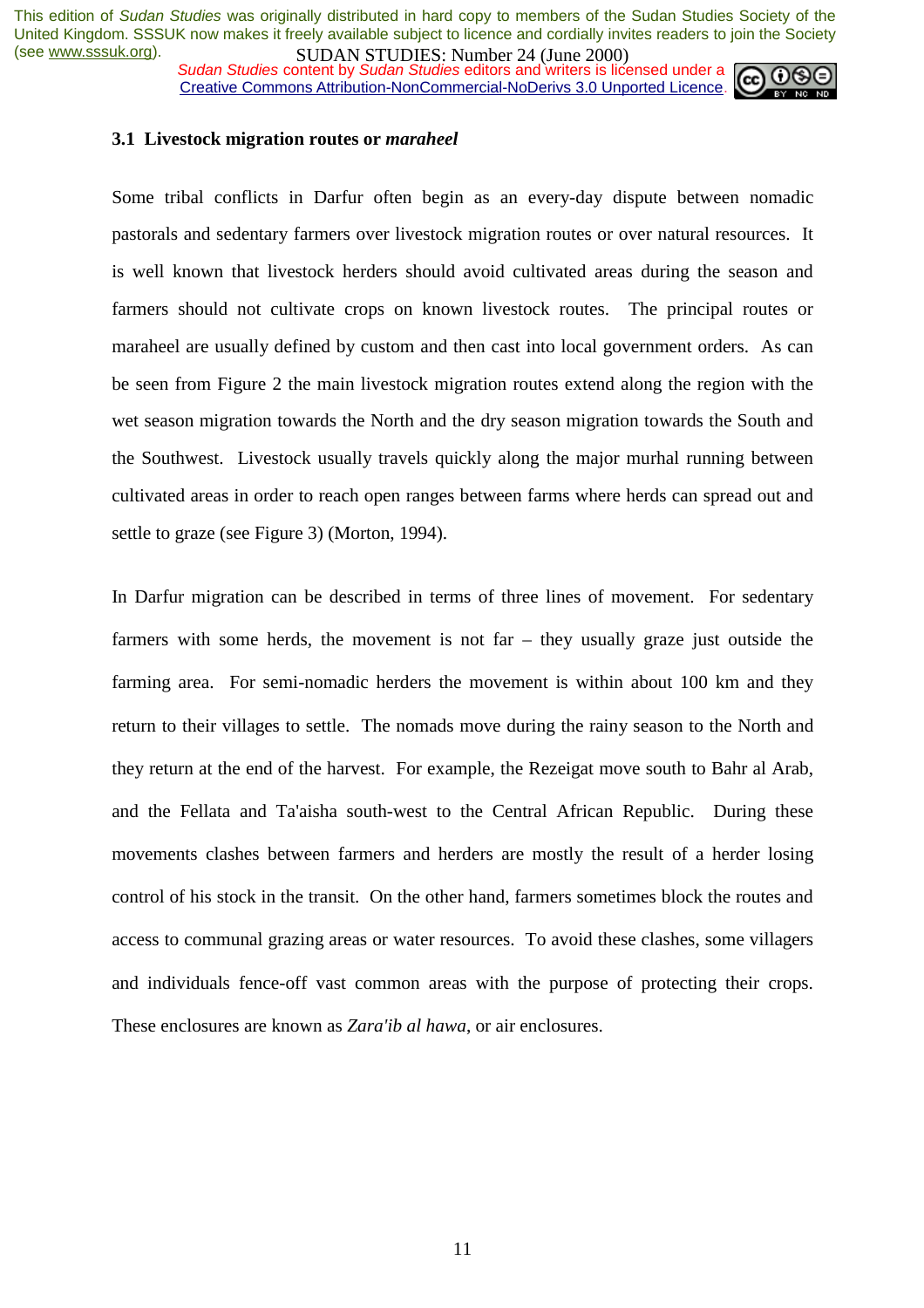*Sudan Studies* content by *Sudan Studies* editors and writers is licensed under a Creative Commons Attribution-NonCommercial-NoDerivs 3.0 Unported Licence.



**Table 1:** Some of the Tribal Conflicts reconciliation conferences

(compiled from many references including Takana, 1997, Salih, 1997, Harir, 1994, Harir, 1990).

| Year | Region       | Parties to the conflict                  | Main issues                              |
|------|--------------|------------------------------------------|------------------------------------------|
| 1957 | Kordofan     | Meidob against Kababish                  | Access to natural resources and animal   |
|      |              |                                          | raidine                                  |
| 1968 | North Darfur | Rezaiqat against Maalia                  | Land dispute and tribal administration   |
|      |              |                                          | problems                                 |
| 1974 | South Darfur | Zaghawa against Birgid                   | Access to grazing land and water,        |
|      |              |                                          | migration routes, animal thefts          |
| 1976 | South Darfur | Beni Helba against Northern              | Access to pasture and water, migration   |
|      |              | Rezaigat                                 | routes, animal thefts, local politics    |
| 1980 | South Darfur | Taisha against Salamat                   | Access to grazing land and water,        |
|      |              |                                          | migration routes, animal thefts          |
| 1980 | South Darfur | Beni Helba, Birgid and Daju              | Access to grazing land and water,        |
|      |              | against Northern Rezaiqat                | migration routes, animal thefts          |
| 1982 | South Darfur | Beni Helba against Northern              | Access to grazing land and water,        |
|      |              | Rezaigat                                 | migration routes, animal thefts          |
| 1982 | North Darfur | Kababish and Kawahla against             | Access to grazing land and water,        |
|      |              | Meidob, Berti and Ziyadia                | migration routes, animal thefts          |
| 1984 | South Darfur | Missiriya against Rezaiqat               | Access to grazing land and water,        |
|      |              |                                          | migration routes, animal thefts          |
| 1985 | North Darfur | Missiriya against Hawazma                | Access to grazing land and water,        |
|      |              |                                          | migration routes, animal thefts          |
| 1987 | South Darfur | Gimir against Fellata                    | Access to grazing land and water,        |
|      |              |                                          | migration routes, animal thefts          |
| 1989 | North Darfur | Fur against Bedeyat                      | Territorial access and animal thefts     |
| 1989 | North Darfur | Fur against Arab                         | Territorial access and animal thefts     |
| 1990 | North Darfur | Gimir against Zaghawa                    | Territorial access and animal thefts     |
| 1990 | West Darfur  | Gimir against Zaghawa                    | Territorial access and animal thefts     |
| 1991 | South Darfur | Maalia against Zaghawa                   | Territorial access and animal thefts     |
| 1990 | South Darfur | Gimir against Taisha                     | Territorial access and animal thefts     |
| 1991 | North Darfur | Marareet against Zaghawa                 | Territorial access and animal thefts     |
| 1991 | North Darfur | Gimir against Zaghawa                    | Territorial access and animal thefts     |
| 1991 | North Darfur | against<br>Miyma<br><b>Birgid</b><br>and | Territorial access and animal thefts     |
|      |              | Zaghawa                                  |                                          |
| 1991 | South Darfur | Birgid against Zaghawa                   | Territorial access and animal thefts     |
| 1991 | South Darfur | Targem against Fur                       | Territorial access and animal thefts     |
| 1994 | North Darfur | Arab against Zaghawa                     | Territorial access and animal thefts     |
| 1996 | <b>Chad</b>  | against<br>Zaghawa of Sudan              | Territorial access and animal thefts     |
|      |              | Zaghawa of Chad                          |                                          |
| 1997 | South Darfur | Rezaigat against Zaghawa                 | Territorial access and animal thefts     |
| 1997 | West Darfur  | Arab against Masalit                     | Territorial access and animal thefts     |
| 1998 | South Darfur | Habaniya against Abdarag                 | for<br>Omda<br>new<br>Appointment<br>of  |
|      |              |                                          | Habaniya, territorial Dar boundaries.    |
| 1999 | West Darfur  | Arab against Masalit                     | Territorial access and animal thefts and |
|      |              |                                          | access to pasture and water              |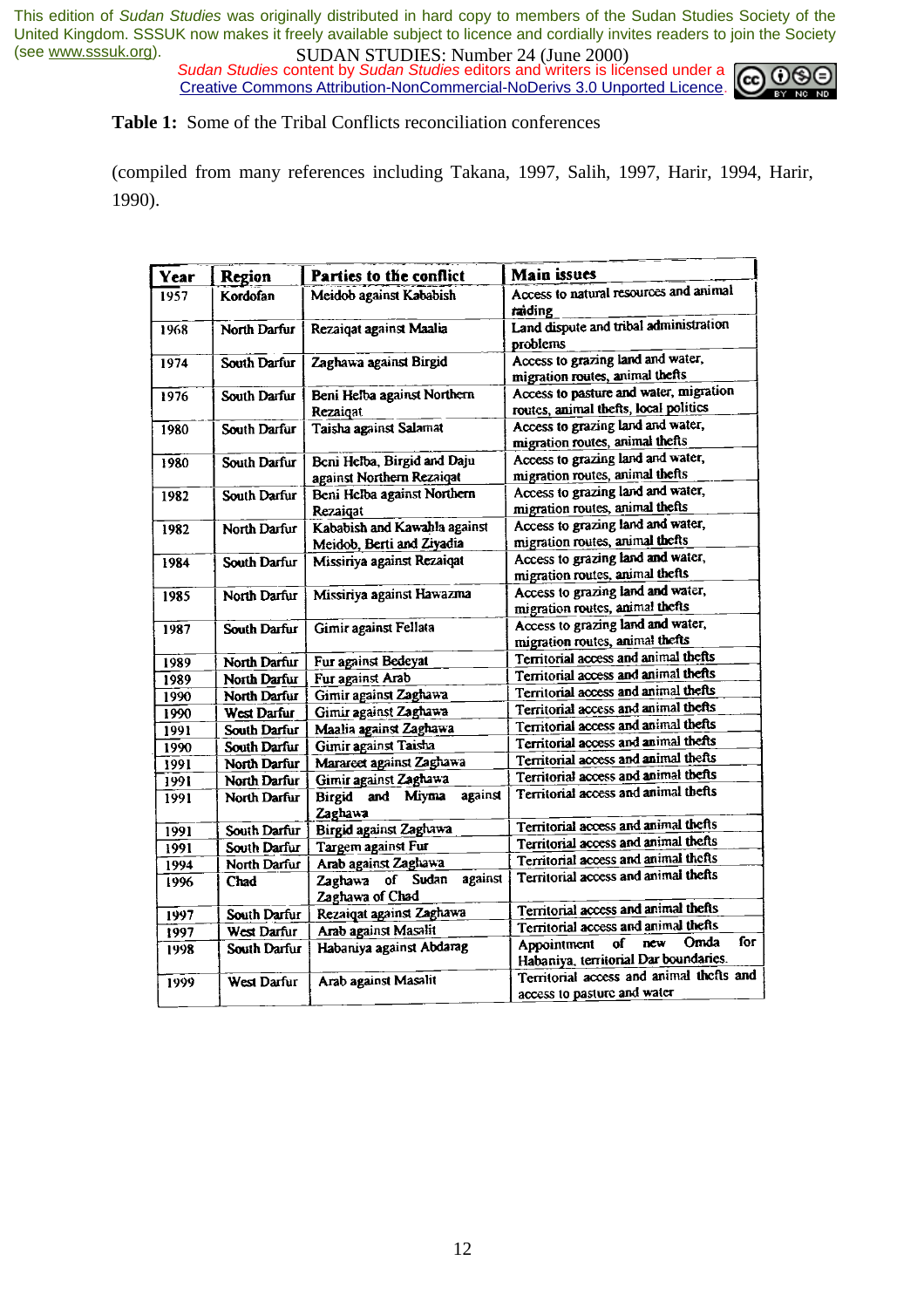**SUDAN STUDIES:** NUTTER (June 2000)<br>Sudan Studies content by Sudan Studies editors and writers is licensed under a Creative Commons Attribution-NonCommercial-NoDerivs 3.0 Unported Licence.



In normal circumstances there are acknowledged procedures for negotiating compensation for damage sustained to crops by livestock. There are also customs and arrangements made by tribal leaders and administrators for grazing areas, water resources, livestock routes and time of entry to farms. These arrangements have provided means and powers to defuse conflicts and abilities to solve such problems without *outside* interference. But alas, these historical arrangements and well-defined customs have been breached not only by tribesmen, but also primarily by officials who have little understanding, if any at all, of Darfur and its systems.

#### **3.2 The drought element**

The events leading up to the famine in Darfur and the drought of 1984-1985 drove the tribes from north Darfur into the central, southern and western parts of the region (De Waal, 1989). Some of the Zaghawa and Arab tribes are nomadic pastoralists who lost all their animals, and others are sedentary farmers who have not seen rain for three years. Some of these tribes sought water and grazing for what remained of their herds, and others were seeking to settle permanently, intending to start a new life.

The Zaghawa, who moved to urban areas had some success in trading, while those seeking farming and settlement in rural areas encountered hostility from the settlers. During this time a number of cattle raid incidents and tribal clashes occurred. The elite among the sedentary farmers utilised their positions in government to resist the nomadic influx, and by using their power over the police and the army inflamed the conflict. The Arabs and the nomadic pastorals formed an alliance and responded to this resistance.

The resettlement of drought victims from the North of the region, coupled with interference by the government, and the struggle for regional and local political power has polarised the various tribal and ethnic groups. The vacuum, which has been created by the inability of the local government to recognise historical and traditional issues, has affected its ability to solve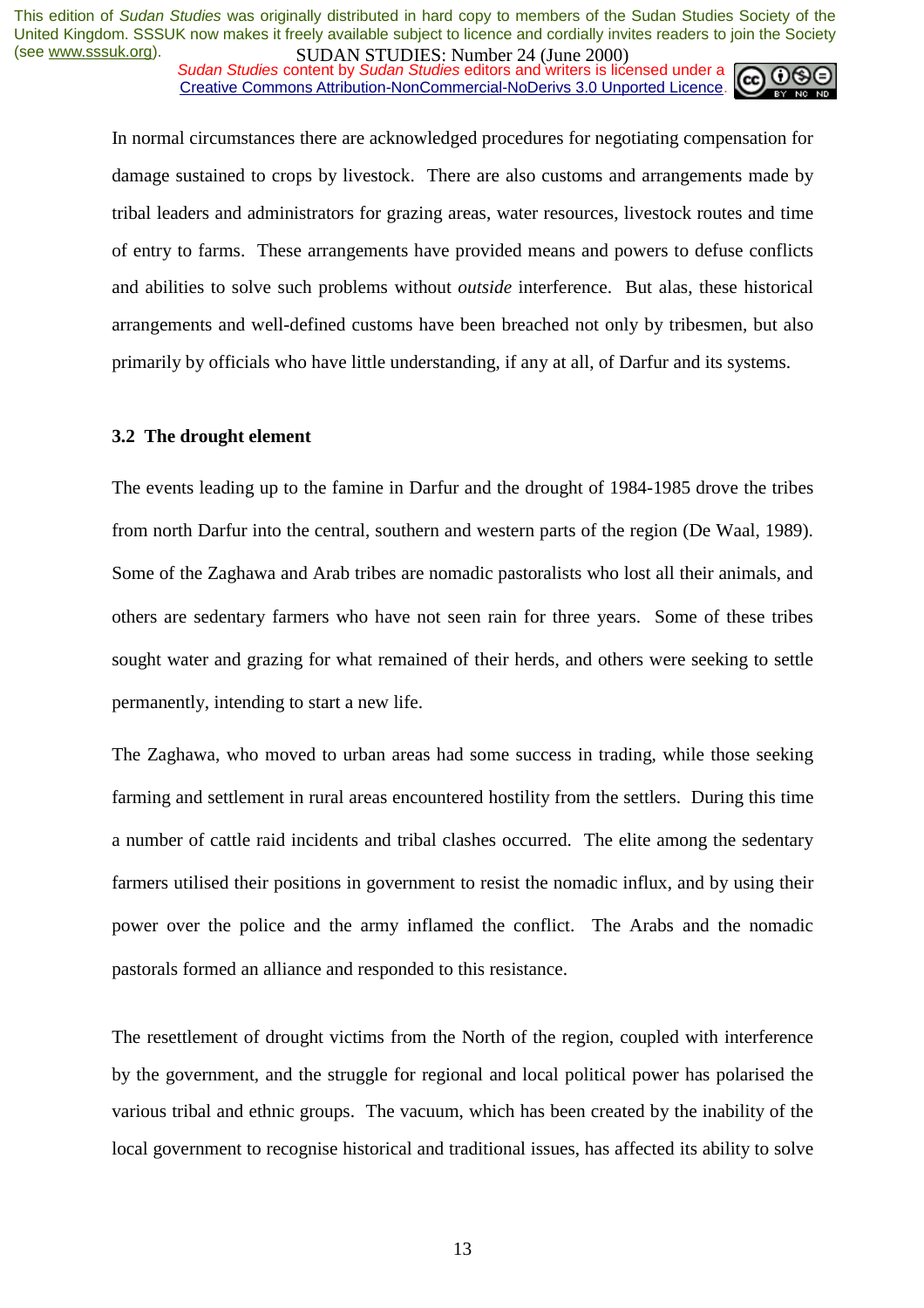**SUDAN STUDIES:** NUTTER (June 2000)<br>Sudan Studies content by Sudan Studies editors and writers is licensed under a Creative Commons Attribution-NonCommercial-NoDerivs 3.0 Unported Licence.



problems. The only way out of these conflicts will be to recognise their origin, and to involve the local tribal leaders in decisions affecting different ethnic groups. The only way out of these crises in Darfur is to negotiate through reconciliation conferences equal access to Darfur's resources. The abundance of land in Darfur will be enough for everyone if only all worked towards common objectives.

#### **3.3 Government intervention element**

Throughout the tribal conflicts one side or the other accused the central government of being a direct factor in the conflicts. First, the swiftness by which the tribal administration has been abolished for no reason but an ideological one, and without proper study, left a power vacuum in the region. Secondly, the reinstating of the tribal administration as political figures, only with no real powers, has damaged the credibility of the government even further.

The regional government has been accused of favouring one tribe over another, while the central government forces have failed to prevent the tribal clashes. No one in Darfur actually believed in the ability or efficiency of the government to stop the war or even to be neutral in its handling of the conflicts. The way with which the army and the police handled the clashes by accusing innocent villagers and dragging them to prisons, merely showed that government power has further inflamed the conflicts. In addition, the failure of the government to involve local tribal leaders in decision-making has further fanned the flames of the already burning fire. These decisions included changing the district boundaries, the time of entry to farms after harvest, or even changing the titles of the tribal leader: for example from "Omda" to "Prince" in western Darfur (Takana, 1997).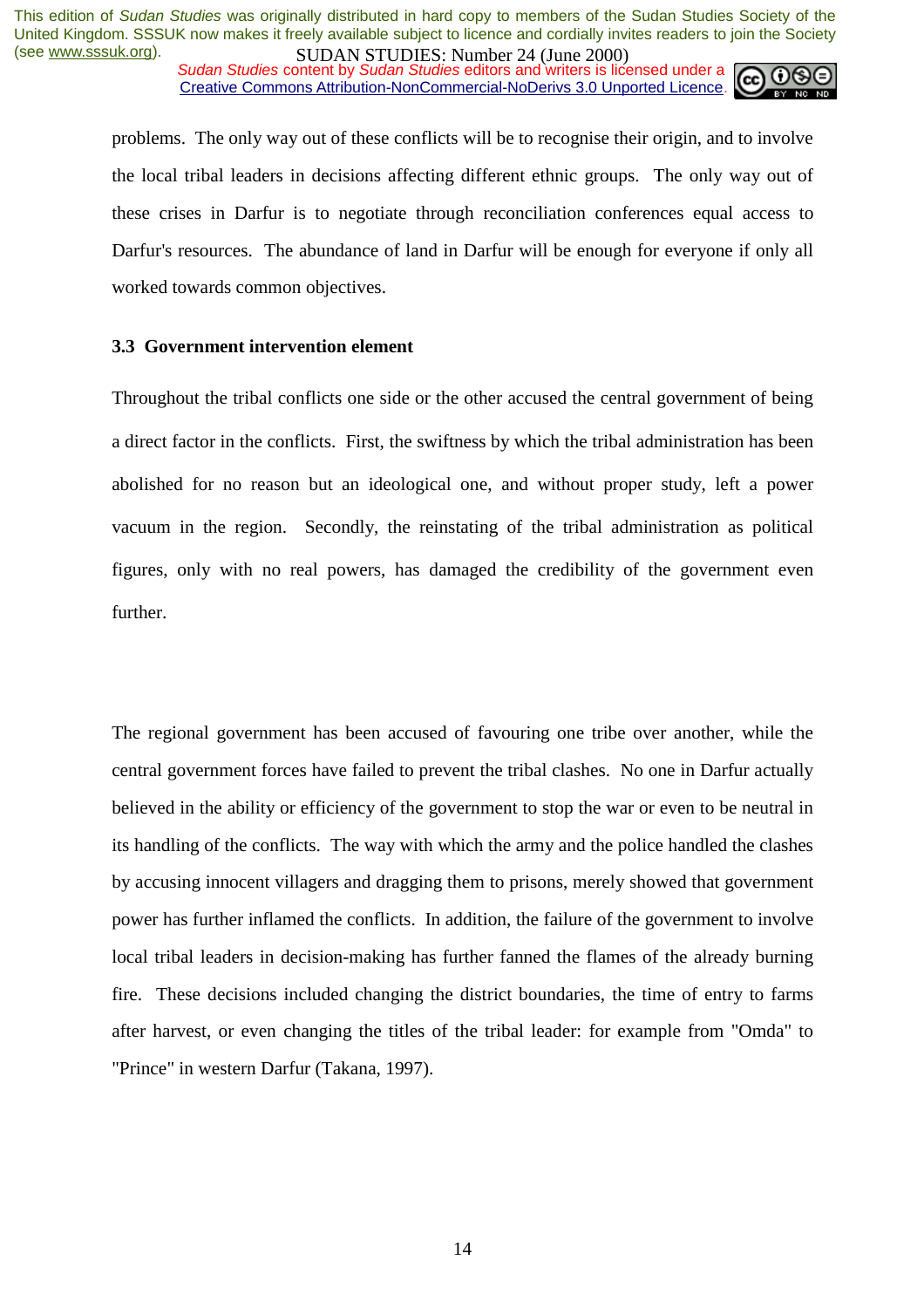*Sudan Studies* content by *Sudan Studies* editors and writers is licensed under a Creative Commons Attribution-NonCommercial-NoDerivs 3.0 Unported Licence.



#### Figure 2.



#### Livestock migration routes or murhal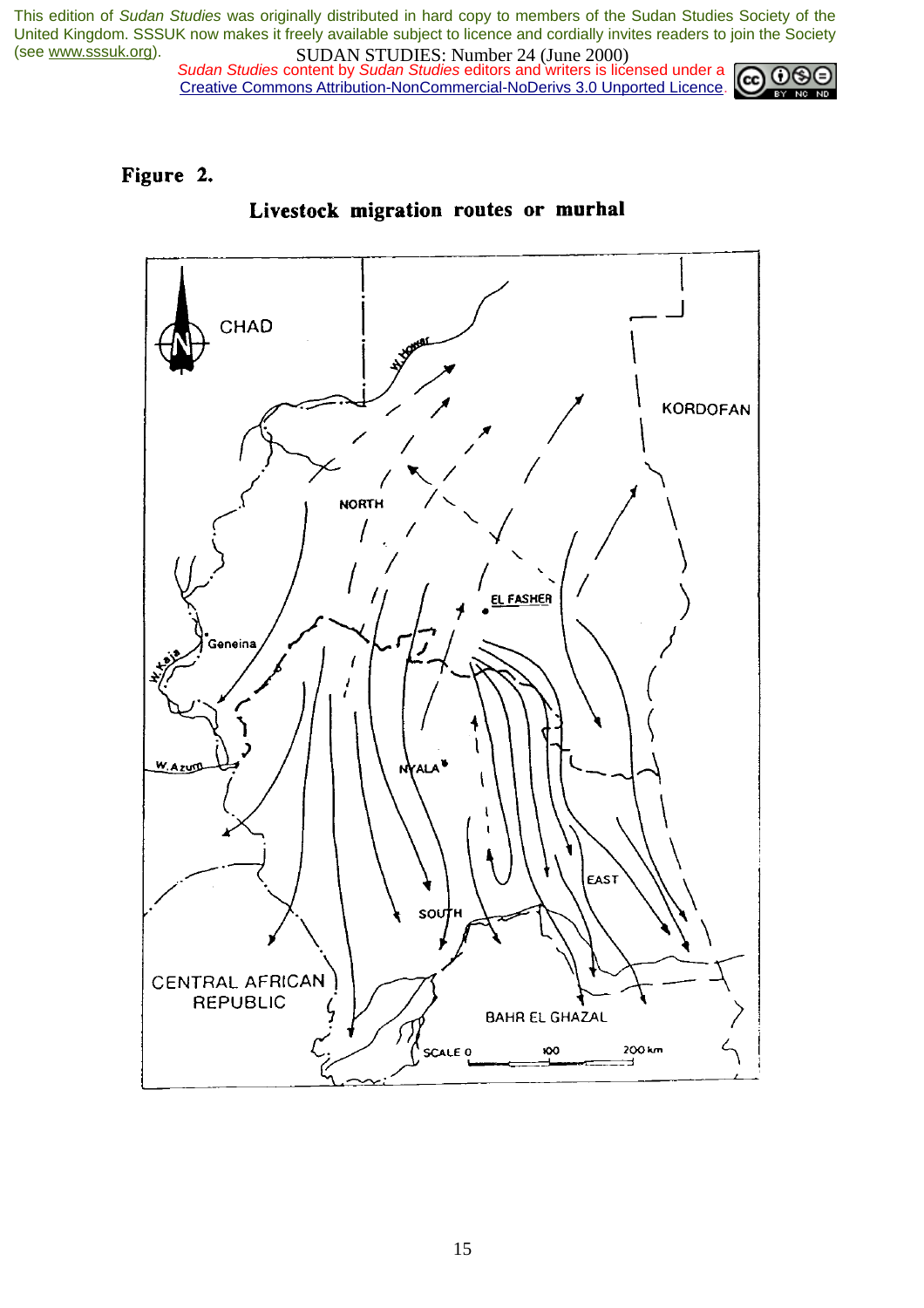Figure 3.

 *Sudan Studies* content by *Sudan Studies* editors and writers is licensed under a Creative Commons Attribution-NonCommercial-NoDerivs 3.0 Unported Licence.





open range and uncultivated area between farms for grazing where herds can spread out and settle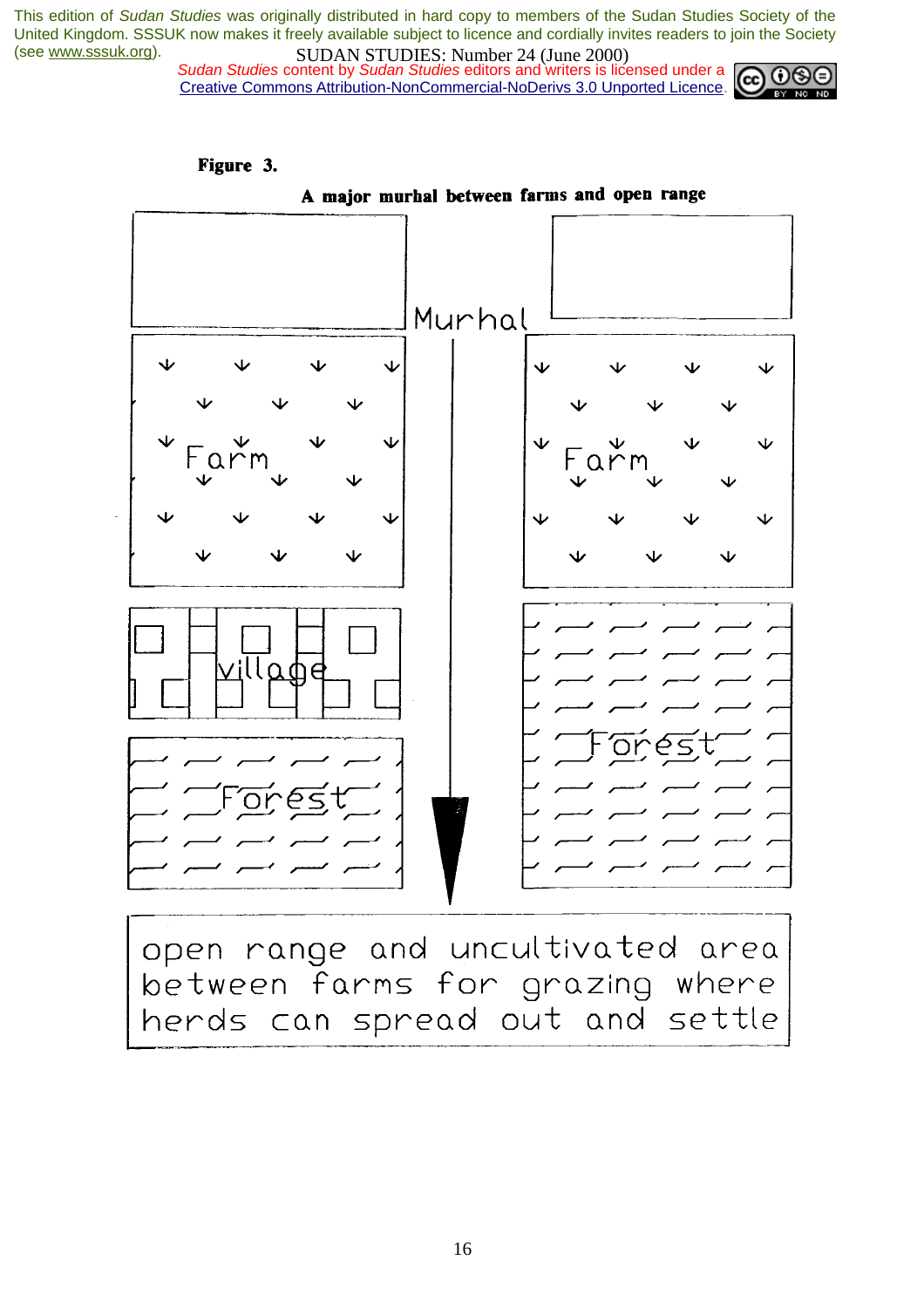*Sudan Studies* content by *Sudan Studies* editors and writers is licensed under a Creative Commons Attribution-NonCommercial-NoDerivs 3.0 Unported Licence.



#### **3.4 Dars and Hakura element**

Under the Fur sultans, a system called *Hakura* for the distribution of land had been developed (O'Fahey, 1980). The Hakuras were granted by written documents, some of which are still used in land disputes. The dry seasons in the last twenty years have driven a number of ethnic groups to move into the central, Southern and Western areas of Darfur. Whole tribes or clans have moved fleeing from drought and hunger and settled in these areas. To advance their interest in the area into which they had settled, they began to elect their own political leaders and tribal administrations. From the indigenous people's point of view, these are intruders looking for land and access to productive natural resources, and also seeking political status. From the migrant point of view, they see themselves as Sudanese who have an equal right to stay where they choose.

The gap between this new concept and the customary practice of Dar and Hakura is markedly wide. The local groups have seen this as a denial of their hereditary right, which led to clashes and conflicts. Due to differences in culture and identity, a call for ethnic rather than geographical administration has been made. The government then made some changes to the tribal administration to accommodate the new tendencies. Even the regional government and ministers were divided along ethnic lines, with each group supporting the claims of one tribe or the other in the conflict.

#### **3.5 The armed highway robbery element**

Not many people dispute that armed raids between nomadic pastorals and sedentary farmers and even between rival groups within the same tribe were part of the historical way of life in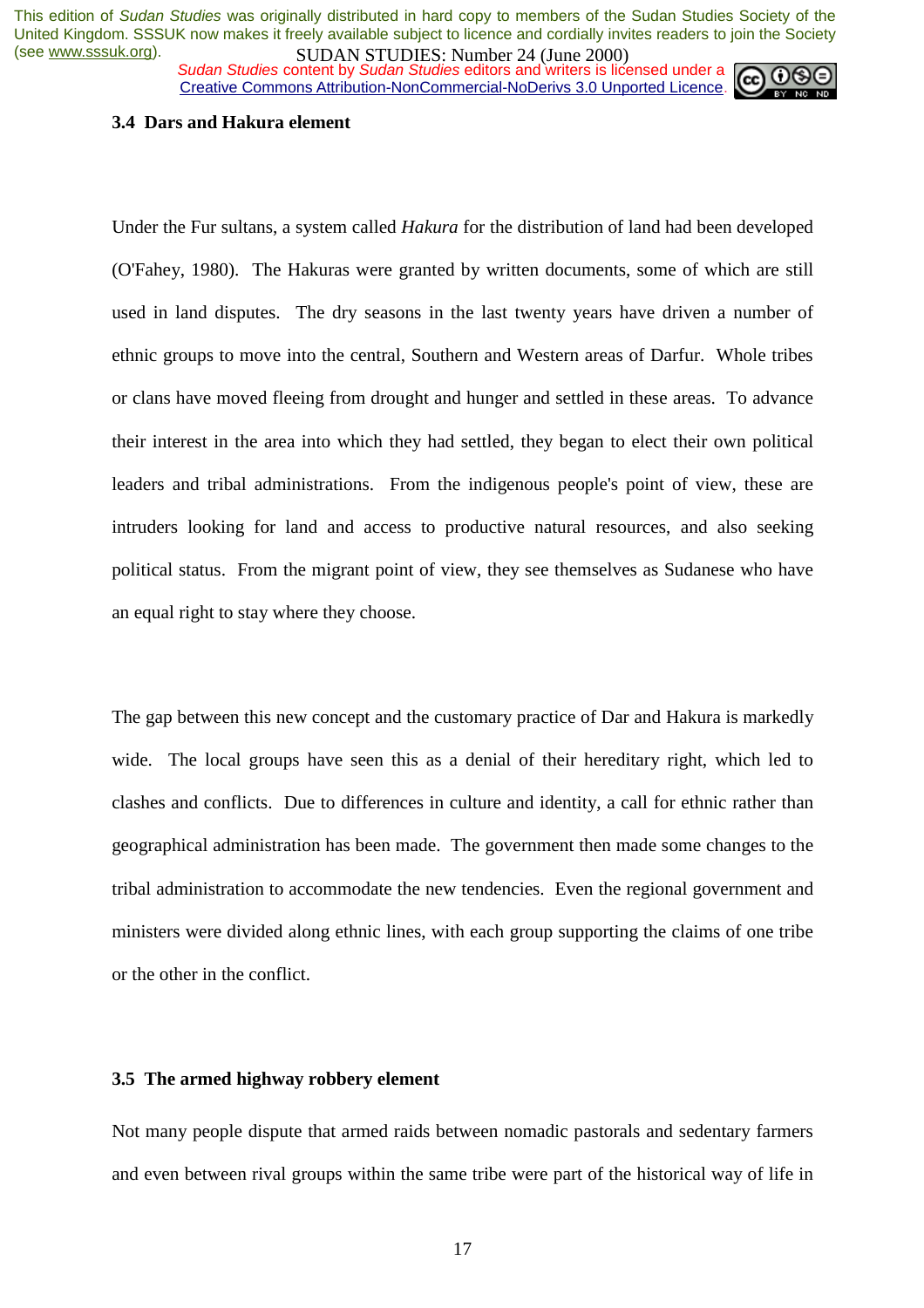*Sudan Studies* content by *Sudan Studies* editors and writers is licensed under a Creative Commons Attribution-NonCommercial-NoDerivs 3.0 Unported Licence.

many parts of Darfur. However, in the last twenty years, these armed raids shifted from acts of individuals to organised armed banditry, not unsupported by tribes sometimes, where modern and more deadly weapons were used. This resulted in considerable fear being felt by the Darfurians, with public security being at its lowest, with cattle raiding, armed truck robbery and village markets being raided in daylight hours. Subsequently, any of these acts of armed robbery could escalate into a tribal conflict, drawing on the atmosphere of suspicion, mistrust and competition over resources and political clout.

Thus armed robbery has developed into ominous military raids and a fast growing moneymaking business. It is obviously the tribal groups on the border between Darfur and Chad that have facilitated the swift evolution of tribal clashes and raids into real conflicts. These tribes are armed with modern weapons, some of these weapons are even more advanced than those of the government army. Some of these border tribes have links with others in Darfur, which served to intensify the conflict. The drought element has also added to the escalation of armed robbery, as some of the tribes have lost all their animals and as they acquire modern weapons they have used them to demand land, and to raid trucks to compensate themselves for their losses. There is a need for a border policing strategy to control the acquisition of weapons.

#### **4. The Impact of the Conflicts**

The tribal conflicts in Darfur have turned the region into one of the poorest places in the world. These conflicts have affected the social structures of the inhabitants of the region, the previously harmonious coexistence of farmers and pastoralists, and it has affected the whole population of Darfur. In many parts of Darfur today, travelling between villages has become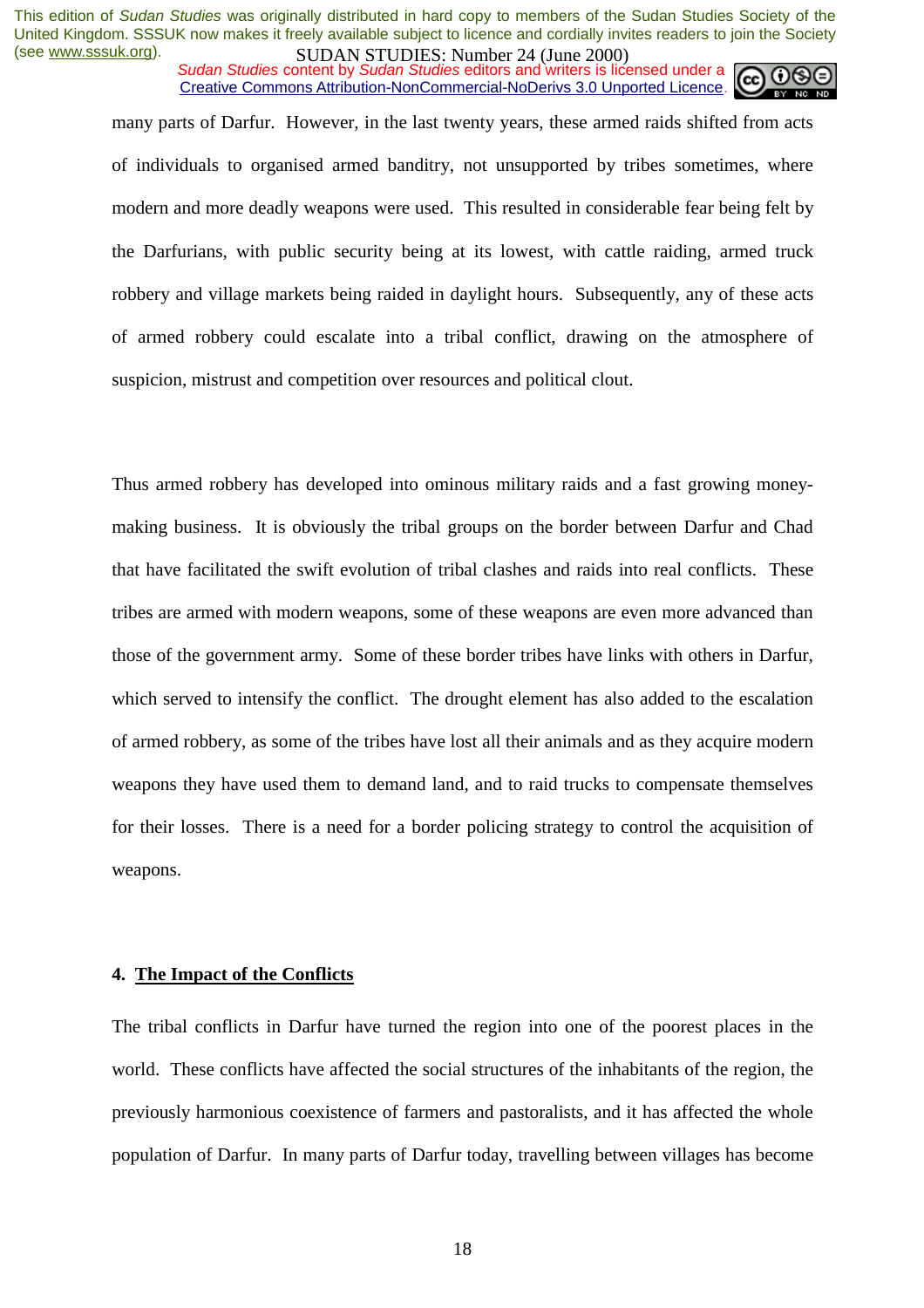*Sudan Studies* content by *Sudan Studies* editors and writers is licensed under a Creative Commons Attribution-NonCommercial-NoDerivs 3.0 Unported Licence.



something of the past. Welfare services and schools have been destroyed. Farms and

villages have been burned and crops been laid to waste. Darfur now faces the threat of

famine every year even in good rainy seasons due to the conflicts.

Table 2: Losses of neutral tribes during Zaghawa vs. Rezaiqat conflict 1996 (compiled from many references including Takana, 1997, Salih, 1997, Harir, 1994, Harir, 1990)

| No.   | Type of losses       | losses | No. of   Comp./head<br>Sudanese pounds | item<br>in<br>Total<br>per<br>Sudanese pounds |
|-------|----------------------|--------|----------------------------------------|-----------------------------------------------|
|       | Human death          | Ω      | 500,000                                | 4,500,000                                     |
|       | Human injury         |        | 250,000                                | 250,000                                       |
|       | Animals lost/killed  | 62     | 50,000                                 | 3,100,000                                     |
|       | Materials and houses |        |                                        | 175,000,000                                   |
|       |                      |        |                                        | 182,850,000                                   |
| Total |                      |        |                                        |                                               |

Table 3: Diyya and compensation (in Sudanese pounds) between Zaghawa and Rezaiqat (compiled from many references including Takana, 1997, Salih, 1997, Harir, 1994 Harir 1990).

|  | Rezaigat tribe should pay Zaghawa tribe              | 1,165,066,100 |
|--|------------------------------------------------------|---------------|
|  | <sup>1</sup> Zaghawa tribe should pay Rezaiqat tribe | 137,812,000   |
|  | Total                                                | 1,302,878,100 |

As a rule, during conciliation and resettlement conferences, all human losses are settled by Diyya or blood money, while material and animals are settled by defined compensation systems. These compensations and Diyya between tribes in dispute and others who may have been caught in between has affected the psychological, social and material conditions of individuals and sometimes whole tribes. Table 2 shows the losses of 27 different tribes who played no part in the recent conflict between Zaghawa and Rezaiqat in 1996, while Table 3 shows the amount of Diyya and compensation paid between the Zaghawa and the Rezaiqat in the same conflict (Takana, 1997, Salih, 1997).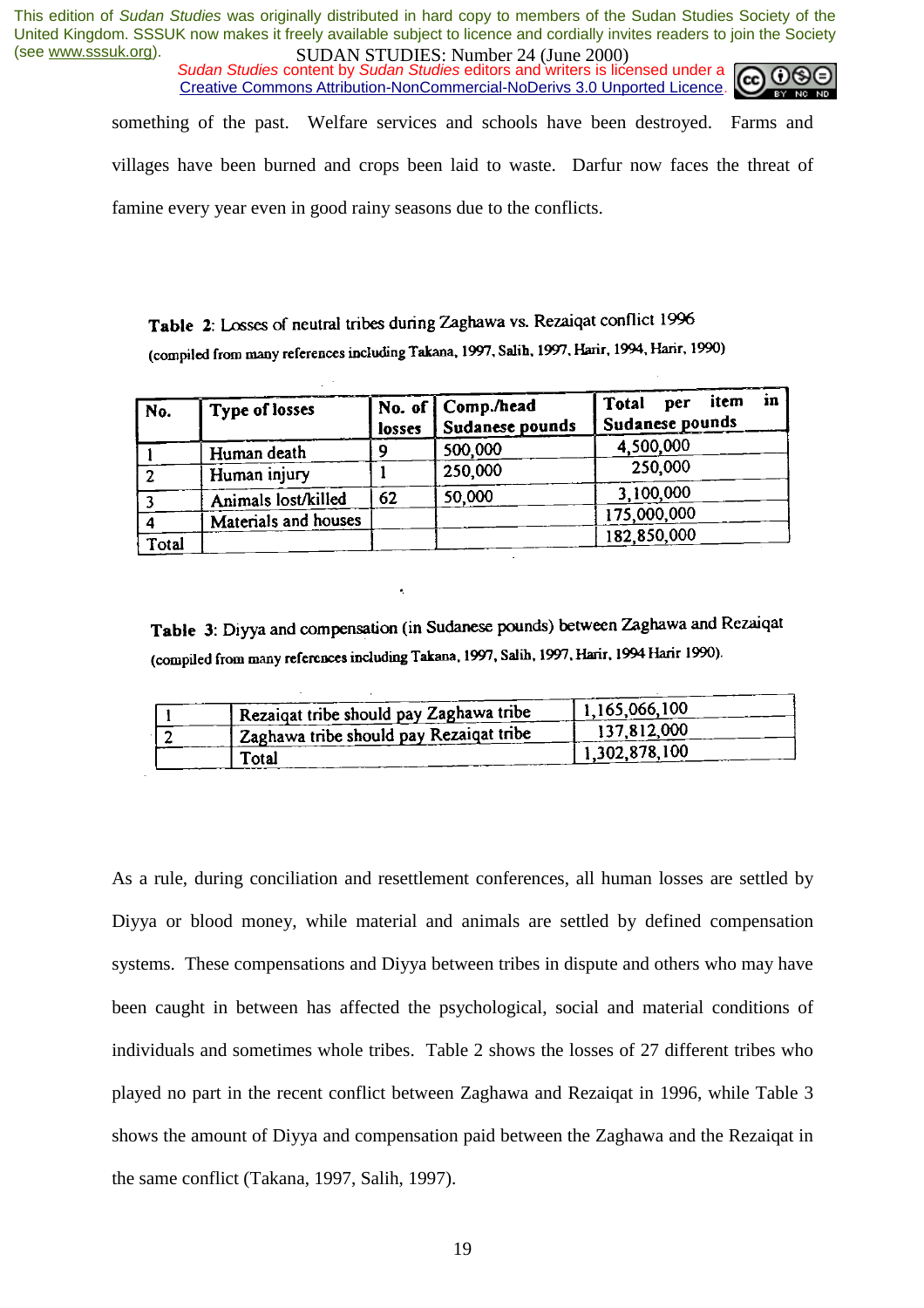*Sudan Studies* content by *Sudan Studies* editors and writers is licensed under a Creative Commons Attribution-NonCommercial-NoDerivs 3.0 Unported Licence.



#### **5. Conclusion**

Darfur is one of the most ethnically and culturally diverse areas in the world. Over the years the political power and the rulers usually originated from the elite of central Sudan who have very little knowledge of the region, and it is suspected sometimes not even the good will to govern it well. In Darfur the understanding of tribal conflicts and tribal clashes cannot be made without taking into account the general political and tribal environment. Prescriptive solutions for the conflicts cannot be imported from outside the region. A real focus on the creation and maintenance of local administration, be it tribal administration or local administration, should be generated with the full involvement of the local people.

Solution to conflicts should be sought in reconciliation conferences with open dialogue, which should be free from any prejudice, coercion or bias. New understandings of, definition and improvements to tribal administration are needed and should be carried out after a thorough study and consultation and involvement of tribal leaders. Darfur has been ruled for centuries by institutions which are tribally democratic (the tribes elect their leaders); such tribal democracy should be maintained in a federal or confederal model which suits the region far better than the present way of government. For example, elections should be carried out in a way which reflects the ability of individuals, rather than their ethnic or tribal background. However, positions in local governments should reflect the diversity and the ethnic mixture of the population and should protect the rights of minorities.

The failure of reconciliation conferences is in many cases due to the inability of local government authorities to promote a social consensus and to stop hostilities after peace has been mediated and reached. Outcomes of conferences are usually kept secret; it is very rare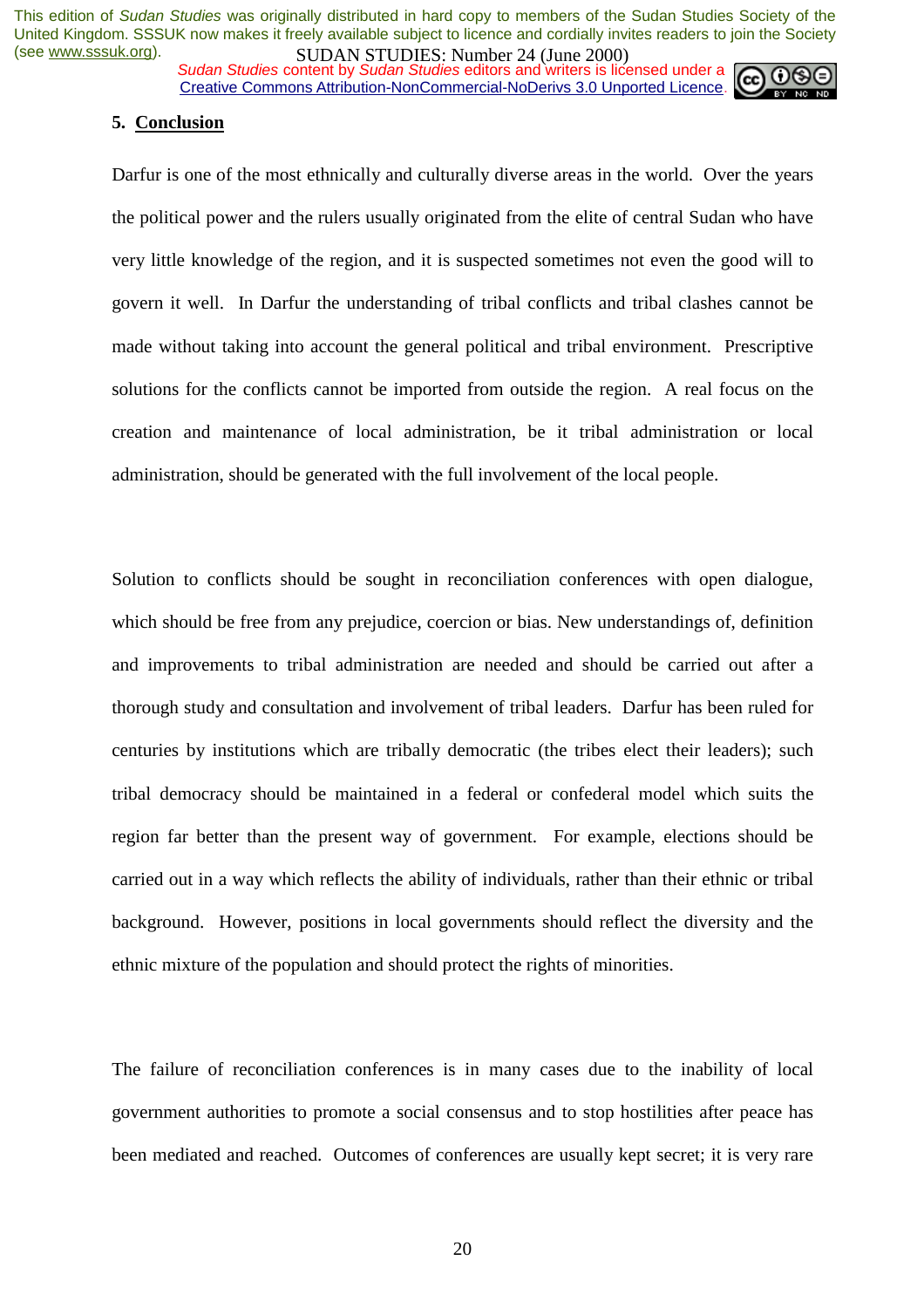*Sudan Studies* content by *Sudan Studies* editors and writers is licensed under a Creative Commons Attribution-NonCommercial-NoDerivs 3.0 Unported Licence.

that they have been passed to local people. The solutions to conflicts are invariably imposed upon the tribes for mainly political reasons from people who know very little about the culture and attitudes of the tribes. But above all the failures have always been a result of the inability, or perhaps the unwillingness, of the central government to fulfil its duties towards those affected peoples. The agreements often presuppose that the government undertakes its responsibilities in building and restoring the degraded infrastructures so that peoples' lives can return to normal. The result of the failure to do so is that immediately after the agreements in conferences are signed up to, people go back to confronting the very same scarce resources that had allowed the conflict to occur in the first place. It is once again back to square one.

Tribal conflicts in Darfur can be prevented or at least reduced in number and intensity if the real issues leading to conflicts are properly addressed. Issues relating to migration routes, water and grazing areas could be effectively addressed by developing rules and means which can allow the sharing of resources in a more democratic way, one that ensures equity between local farmers and nomads. The people of Darfur have developed several ways of preventing conflicts before they occur, rather than compensating the victims of the conflicts after the event, so to speak. The government could develop similar methods of conflict-prevention by better planning for sustainable land use, and by avoiding last minute panicking during periods of droughts. A better transportation system would allow effective mobilisation of people, and assisting needy areas during bad seasons, which would alleviate the suffering and reduce the need for movements.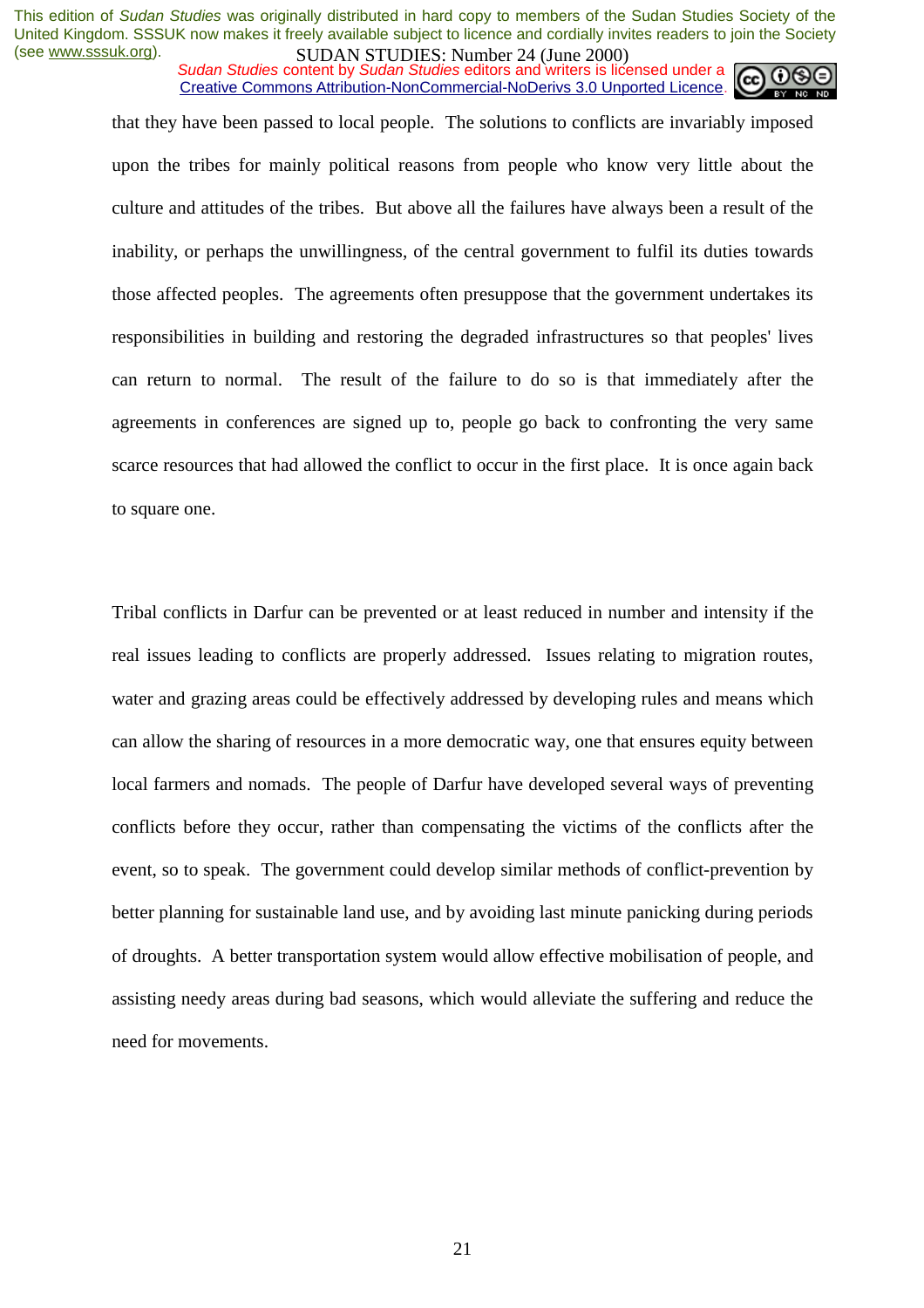*Sudan Studies* content by *Sudan Studies* editors and writers is licensed under a Creative Commons Attribution-NonCommercial-NoDerivs 3.0 Unported Licence.



#### **References**

- Al Hassan, M.A. (1995) *Political History of Darfur*, Khartoum Printing Press (second edition), Khartoum, P.O. Box 10471, Sudan [in Arabic].
- Arbab, A.A. (1998) *History of Darfur Through Centuries*, Khartoum Printing Press (part one), Khartoum, P.O. Box 10471, Sudan [in Arabic].

De Waal, A. (1989) *Famine That Kills: Darfur, Sudan*, Oxford, Clarendon Press.

Harir, Sharif & Tvedt, Terje (eds. 1994) *Sudan: Shortcut to Decay*, Nordiska Afrikainstitutet.

- Harir, S. (1990) "Militarisation of Conflict, Displacement and The Legitimacy of the State: A Case From Darfur, Western Sudan" *Centre for Development Studies*, University of Bergen.
- Harir, S. (1990) "Racism in Islamic Disguise? Retreating Nationalism and Upsurging Ethnicity in Darfur Sudan" *Centre for Development Studies*, University of Bergen.

Harir, S. (1994) "Arab Belt versus African Belt" in Harir & Tveldt (eds. 1994).

- Morton, J. (1992) "Tribal Administration or no administration: the choice in western Sudan", *Sudan Studies* number 11, pp. 24-46.
- Morton, J. (1994) *The Poverty Nation The Aid Dilemma at the Heart of Africa*, British Academic Press, London, New York.

O'Fahey, S. (1980) *State and Society in Dar Fur*, London, C. Hurst & Company.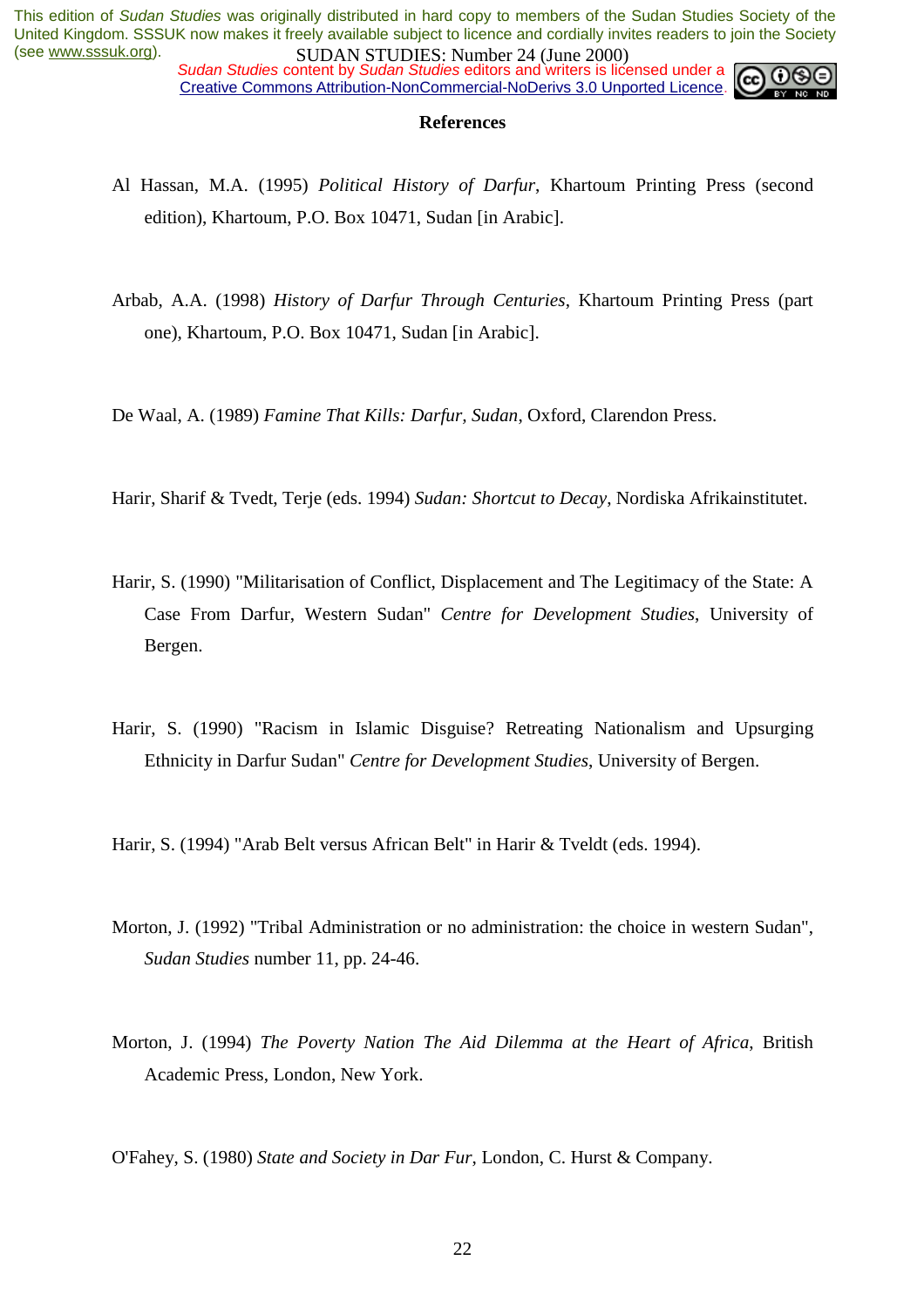*Sudan Studies* content by *Sudan Studies* editors and writers is licensed under a Creative Commons Attribution-NonCommercial-NoDerivs 3.0 Unported Licence.



Salih, T.M.M. (1997) *Tribal Conflicts in Darfur Causes and Failure of peace conferences*, Report [in Arabic].

Takana, Y. (ed. 1997) *Tribal Conflicts in Darfur*, report [in Arabic].

Udal, J.O. (1998) *The Nile in Darkness: Conquest and Exploration 1504-1862*, Michael Russell Ltd., Norwich, U.K.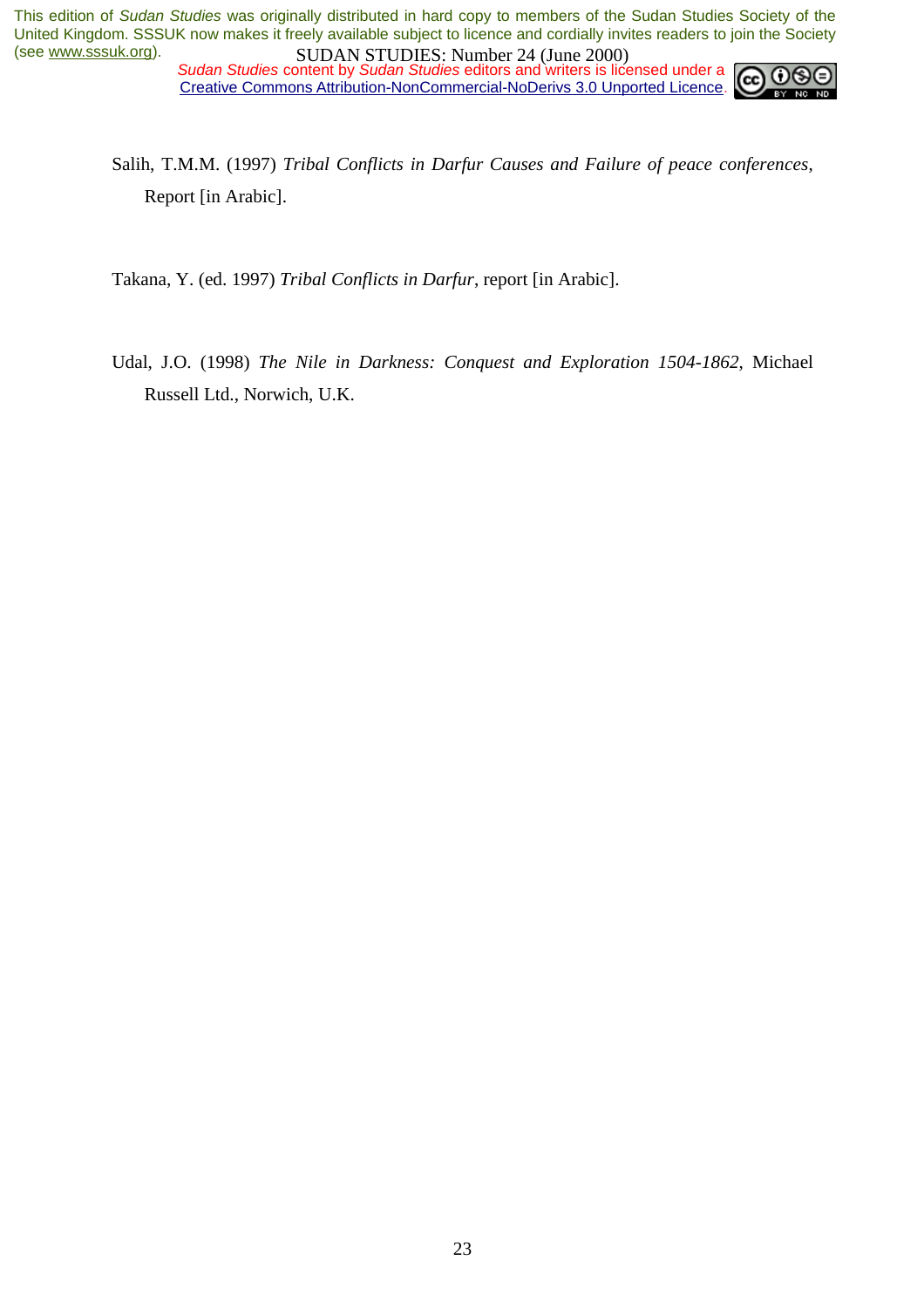*Sudan Studies* content by *Sudan Studies* editors and writers is licensed under a Creative Commons Attribution-NonCommercial-NoDerivs 3.0 Unported Licence.



# **THE COLLAPSE OF THE FIRST MILITARY REGIME OCTOBER 1964**  By Phillippa Maghrabi

#### *Introduction*

*Phillippa Maghrabi (née Castle) went out to the Sudan in 1933 to work as a nurse for the Sudan Medical Service. She met and married Abdelfattah al Maghrabi (at that time a lecturer at Gordon College*). The following article details the events surrounding the *collapse of Aboud's military regime in 1964, as experienced by Mrs. Maghrabi*.

#### **Background to the Events surrounding the Coup of 1964**

Though our life at Burri was, in the main, full of satisfying activity, the backdrop to life in the Sudan was becoming less so. From the time of the 1st Coup in 1958 (which deposed the 1st Supreme Council) there had been a sorry string of fresh coups and revolving civilian governments, leading to the frightful civil war that has been waged against the South for many years. With the wisdom of hindsight, even pro-Independence Sudanese (such as Azhari, a later Prime Minister & President, among many others) have acknowledged that political independence came far too soon. (Azhari had been imprisoned by the British for a period before Independence. Later on, when he was Prime Minister, he was making an inspection of the Kober prison in Khartoum North – and was presented with a rug that he had woven when a prisoner there himself.)

We had only been at Burri a short time before there was a coup against the military regime (that had taken power in November 1958). This coup took place in October 1964 and before that there had been a long period of sporadic outbreaks of violence. On one occasion I was at the vegetable suk when a group of people, mainly students, came tearing through – vaulting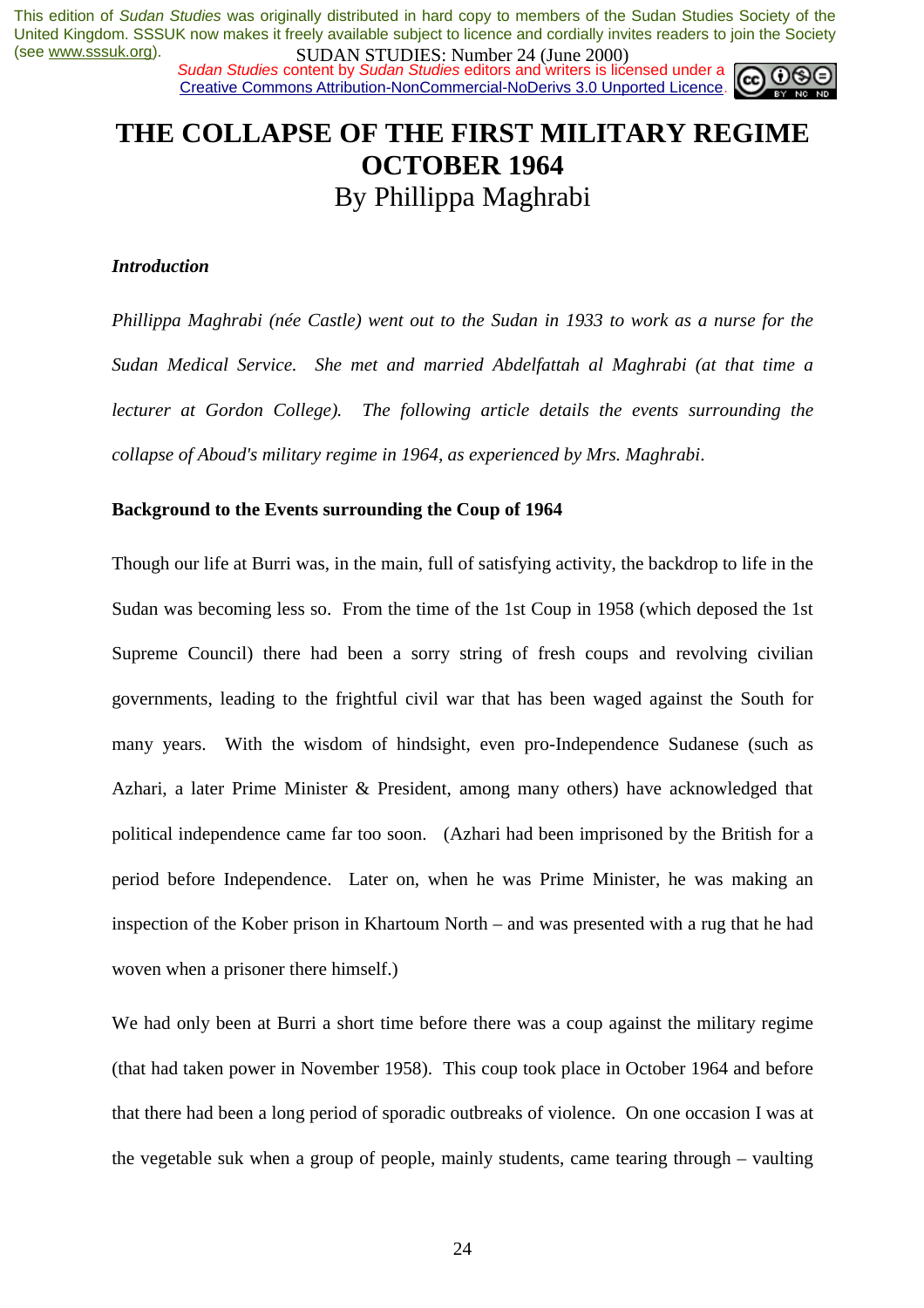*Sudan Studies* content by *Sudan Studies* editors and writers is licensed under a Creative Commons Attribution-NonCommercial-NoDerivs 3.0 Unported Licence.

tables in their haste and pursued by soldiers with guns. Sheikh Ahmed of the Fruit Market bustled me to shelter behind some market stands saying, "You will stay here till this is over." People were killed during these commotions. Capture by the police meant prison straightaway. But it was a popular revolt and became a large scale civil disobedience as the repression and discontent increased. Lorries and taxis would be used to block certain streets and bridges. But neither Fattah and I would know of anything specific when we came into town and on one occasion Fattah found his way barred by just such a blockade. As he tried to find a way round someone in the crowd called out, 'What do you think Hawaja?' (Fattah was fair skinned in comparison to most Sudanese and was often assumed to be a foreignerhawaja.) He was slightly at a loss to answer the question and simply replied, "I am Abdelfattah." And the crowd went crazy, following him and chanting his name, 'Abdelfattah, Abdelfattah'. Poor man, he didn't know quite what to do. It was quite funny really, though an enthusiastic mob is still a mob and their mood can so easily change, especially during political ferment. I kept a record of events over the twenty days of turmoil that led to Aboud's resignation and this is reprinted below. I hope it will give you some feeling for the intensity and uncertainty that prevails when social structure is breaking down.

\* \* \*

#### **The Collapse of the First Military Regime – October 1964**

Weds Oct 21st 1964: University students wished to hold a meeting in the University re. the status of the South. Quite a few of them were from there and news was circulating that the army had been shelling villages and brutalising the population. As a result of this protest the students were attacked on the campus. One of them was killed and 27 seriously injured, with many others arrested by the police & soldiers. A curfew was imposed; no one was allowed to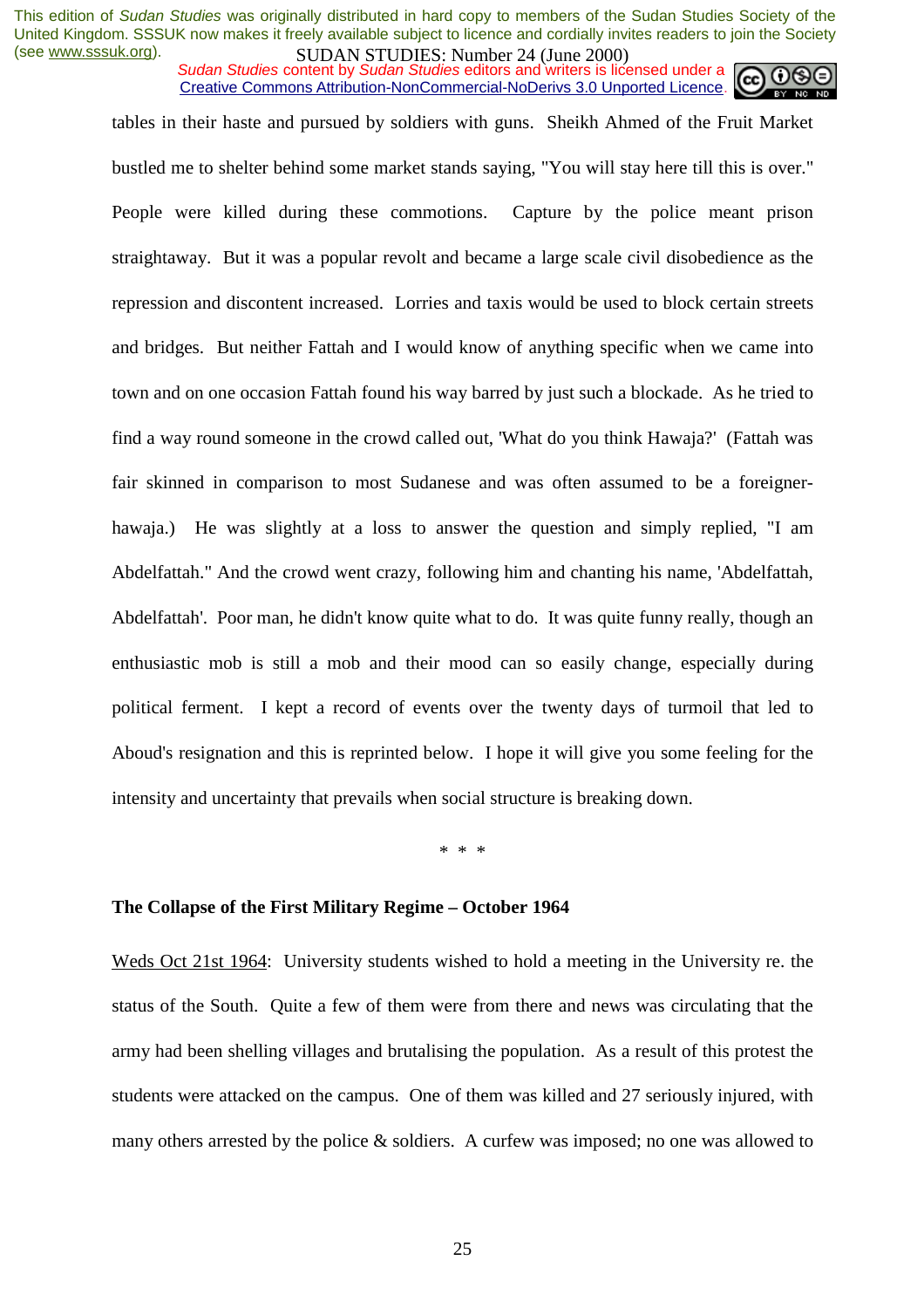*Sudan Studies* content by *Sudan Studies* editors and writers is licensed under a Creative Commons Attribution-NonCommercial-NoDerivs 3.0 Unported Licence.



move without a permit after that. Our telephone was suddenly 'out of order'.

Fri 23rd: I had been in England and flew in at 8pm. Fattah met me and told me of the curfew. The airport was almost deserted. All of BOAC's planes had been sent to Aden as a safety precaution. The plane I had been on refueled and took off immediately. Feeling tense everywhere.

Sat 24th: Into town in the morning to get in stores. Armed police everywhere, plus soldiers at the alert and tanks and machine guns at all points. The suk was shut. Settas (the main grocer) was full. There was a hectic atmosphere inside with people hurriedly buying in for a 'siege'. The curfew continues.

Sun 25th: Fattah went into town again. It was deserted but there had been huge demonstrations in Omdurman, where many cars had been burnt and people shot indiscriminately – women, children and merchants. There had also been a big disturbance at the hospital. The roads are strewn with stones and broken glass. Many traffic lights are bent and inoperative. Similarly, petrol stations are smashed and unuseable. Appeals and deputations to see Aboud by the likes of judges and Azhari (the leader of the Ashigga) are turned back. Kurushi (a nephew of Fattah's in the police) has the distasteful job of enforcing this refusal.

Mon 26th: We went to Omdurman to check that relations of the family were alright. Signs of destruction are all over. Tanks, guns and armoured cars are everywhere. Rumours are flying around that two imprisoned officers had escaped. It was known that Haile Selassie was about to arrive in Khartoum. Will he intervene or simply pass through? Sheik Sulieman (a Burri sheik from whom we had bought our land) is triumphant in his response to the end of a dictatorship. The thought of freedom of speech and action once more is heady. All the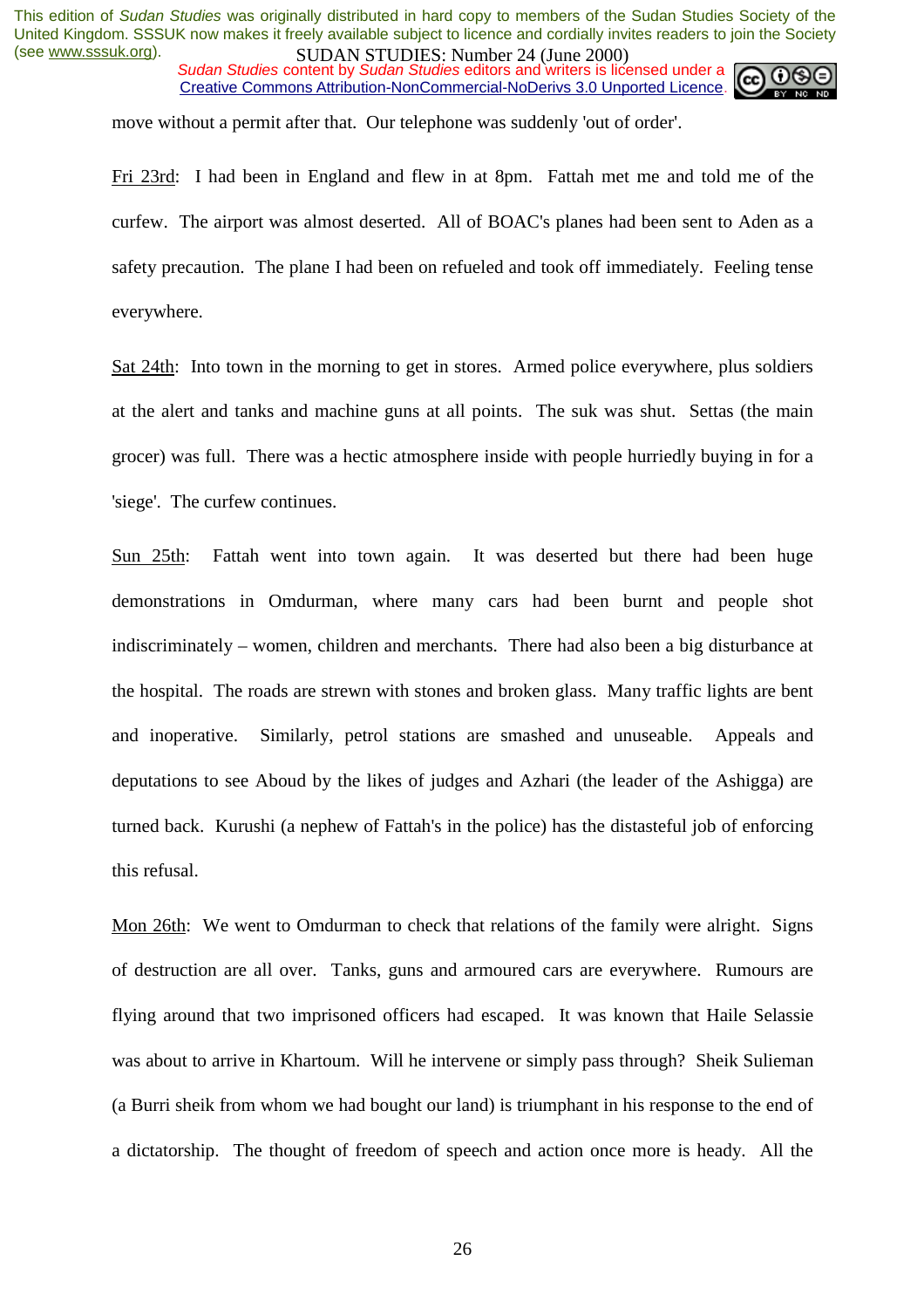*Sudan Studies* content by *Sudan Studies* editors and writers is licensed under a Creative Commons Attribution-NonCommercial-NoDerivs 3.0 Unported Licence.



world is pleased.

That evening, about 7.30pm, Aboud broadcasts the message that owing to the state of affairs, he is calling the Council back from its recess (which he had initiated) as soon as possible. Then only 90 minutes later – at 9pm – he comes back on air to say that he is dissolving the Supreme Military Council and the Council of Ministers!! Complete collapse of their regime. Sounds of great rejoicing from the three towns but also shots at Kobe (the main prison in Khartoum) where prisoners tried to escape. They were shot. Fattah is rather worried about the possibility of looting as no government is in place.

Tues 27th: Everyone is very happy. The phone is now back on. Fattah rang up Mahjoub, Faris & Azhari (contemporaries who had some sense of what was going on). Then into town, where there was pandemonium. No police or soldiers and huge demonstrations swirling from all directions. Slogans being shouted: 'We will kill you Aboud'.

12 noon. Aboud broadcasts to say 'owing to the seriousness of the situation' the council would meet on Monday – in 7 days time! He has, he says, all constitutional powers in his hands! Sayed Sadiq, Azhari & the Communist leader (who had been in prison) go to the Palace to discuss matters with him. He doesn't seem to comprehend the full extent of the situation. Aboud holds a press conference at 6pm, but says nothing really. He is playing for time – and everyone knows it! The workers are out till final victory. Chaos threatens. Luckily, the power station at least is being maintained by extra soldiers. There are demonstrations all day long and one group is sleeping at the airport to stop ministers flying away. A bust of Aboud is hung by the neck from a tree and then dragged by the mob through the streets to the cemetery, where it is abandoned.

Weds 28th: Supposedly the Council is still being called on Monday. The workers stick it out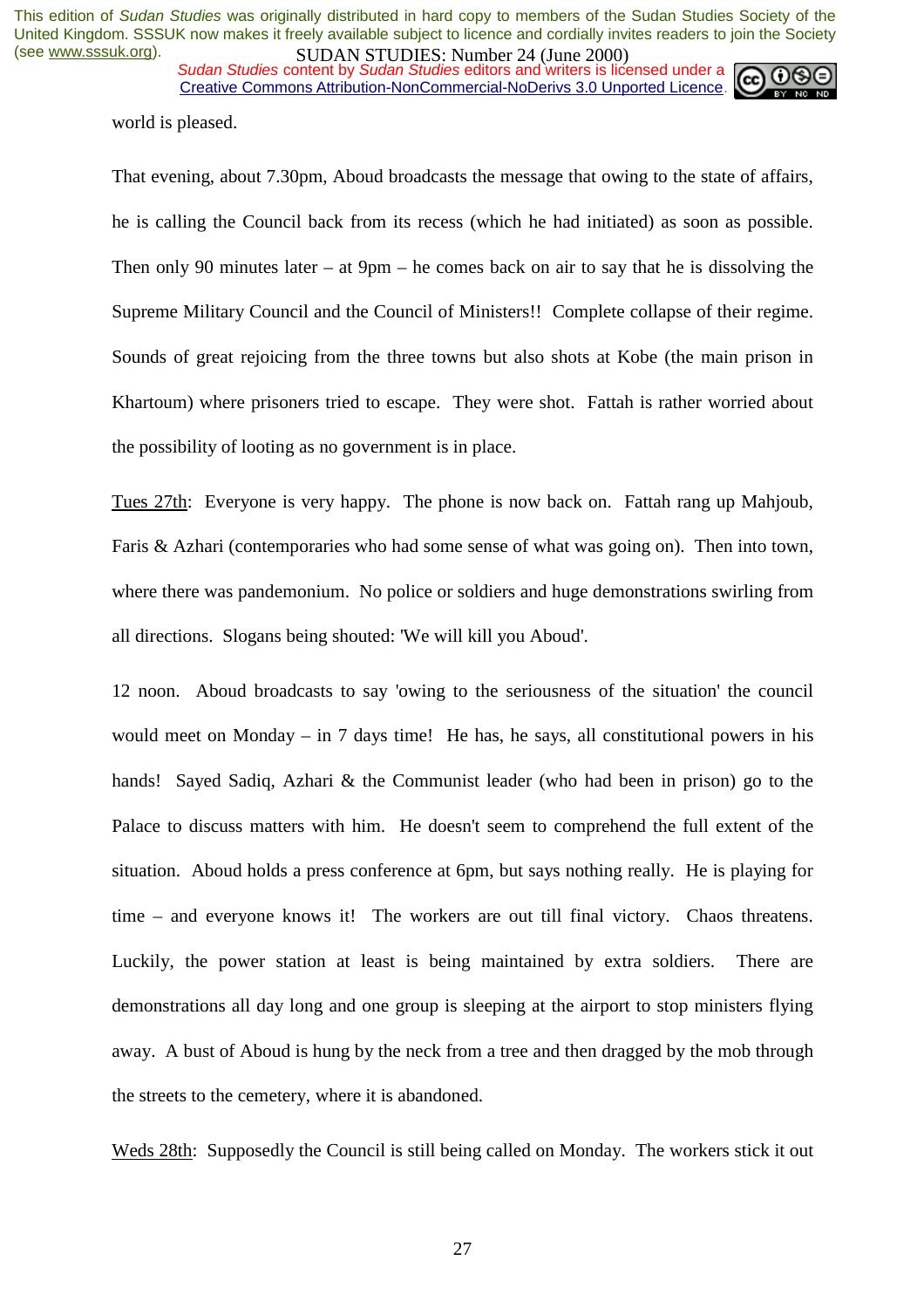*Sudan Studies* content by *Sudan Studies* editors and writers is licensed under a Creative Commons Attribution-NonCommercial-NoDerivs 3.0 Unported Licence.

and will only confer with a fresh Government. Azhari is forming an opposition council with others – the National Front. Word spreads that the military want to be represented on the council. Crowds surround the Palace, pelting it with stones and iron bars in response to this news. Anyone moving by car is stopped and the keys removed. The bridges are closed so no one can run away. All taxis are on strike. The rumours are that water and electric light may fail. We filled the bath as a precaution and went for some paraffin. Many people are killed through indiscriminate shooting with machine guns. All officials and the whole country at a standstill.

Thurs 29th: We hear a broadcast that National Front representatives have been meeting with Aboud until 3am. Uncertainty reigns, especially on also hearing that the broadcasters have now walked out. They are unwilling to carry on giving out military statements under force. A complete standstill of the whole country is in effect.

Fri 30th: An announcement is made of new Cabinet Ministers. Sir El Khatim is to be the new Prime Minister – but Aboud is to stay on as Head of State. No one is convinced this represents real change. A lull takes hold. Sixty army officers send a petition to Aboud asking that the Army be kept out of politics. Seven of them are arrested and sent into exile at Darfur, out in the far West. The military is fragmenting. There is now the possibility of a military backlash which will ignore both Aboud and the National Front!

Nov 7th: Large demonstrations spring up against this possible threat from the military. They are hugely unpopular as they are the force that has kept Aboud in power all this time. The crowds demand that the former Military Supreme Council be brought to trial as traitors. Aboud forestalls a military coup by arresting all the old Military Council and sending them to Gebel Marra. He offers to resign!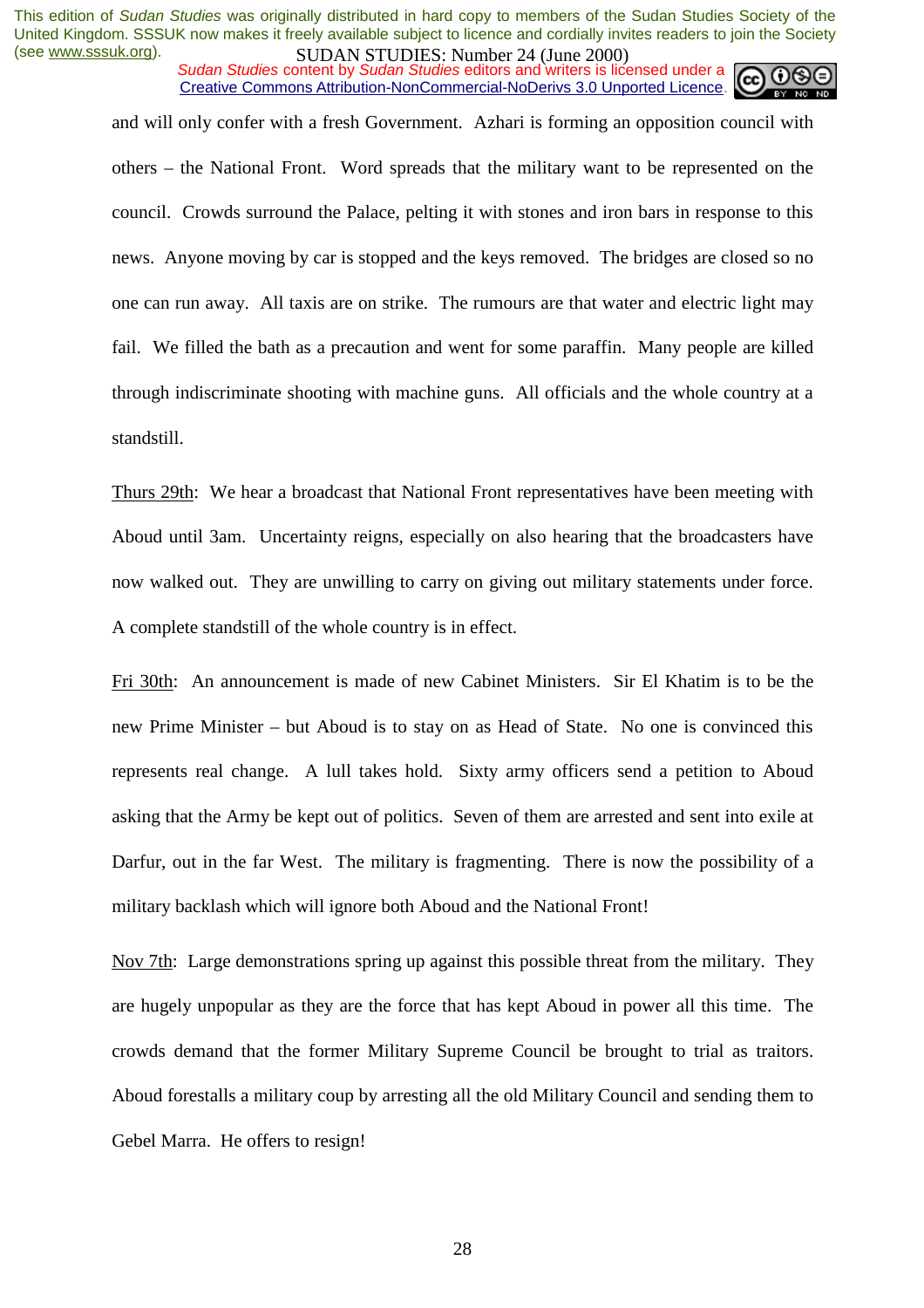*Sudan Studies* content by *Sudan Studies* editors and writers is licensed under a Creative Commons Attribution-NonCommercial-NoDerivs 3.0 Unported Licence.



Nov 8th: Huge demonstrations continue everywhere. Everyone is aware of the obstructions put in the way of the cabinet doing its work by the remains of the armed forces. Absolute uncertainty as to the outcome; the military may yet take control. Everything is on a knife edge. The National Front is now organising the demonstrations, which are quite orderly. The demonstrators clamour for the old military clique to be brought to trial.

Nov 9th: Rumours surface of an Army Coup, so Broadcasting House (now run by the National Front) asks for volunteers to surround all important buildings to prevent an army takeover. 60,000 surround the radio station and all the strategic places. Gamaa Avenue is blocked by taxis. There are road blocks on all entrances to town. Brick & cement lorries, with their tyres deflated, are placed sideways on the bridges. There is noise all night.

Nov 10th: Huge demonstrations continue everywhere. The universal cry is 'Aboud must go now'.

Nov 11th: Aboud finally resigns!!

\* \* \*

A civilian government under Sir el Khatim took over. Unfortunately he was a weak man, something of a shilly-shallier (which is why Aboud had chosen him) and so the civilian government tended to limp along rather than act decisively. The National Front, despite its effectiveness during the upheavals, failed to coalesce into an effective political force. So this situation dragged on for seven years until a fresh military coup took place in 1969, this time under Numeri.

Numeri was an extremely unpopular man, though an effective dictator in that he was in power for over 15 years. There were several coup attempts against him, often with a lot of bloodshed, but he always managed to escape when the plotters came to arrest him. He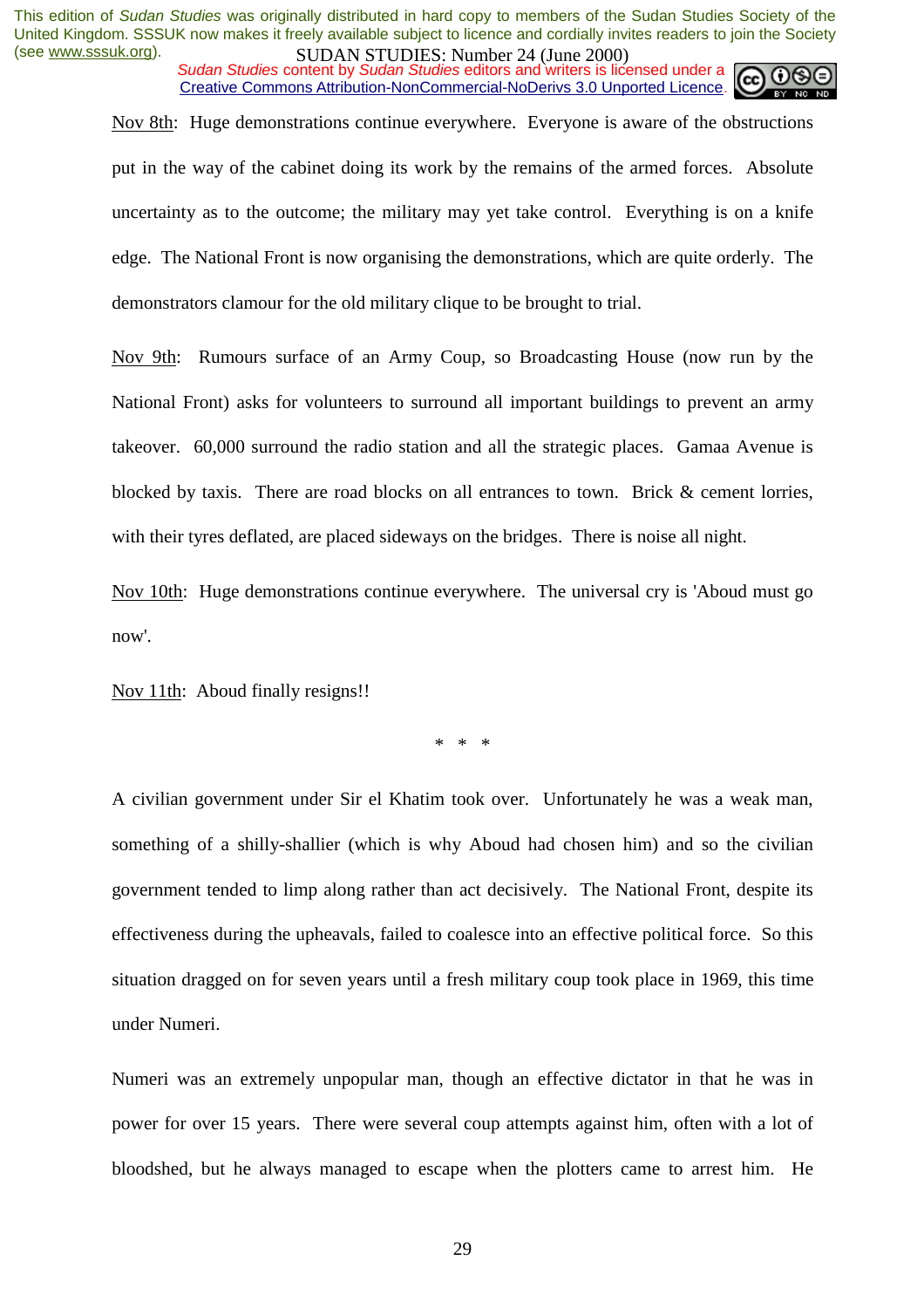*Sudan Studies* content by *Sudan Studies* editors and writers is licensed under a Creative Commons Attribution-NonCommercial-NoDerivs 3.0 Unported Licence.



became quite good at it – out of a Palace window and away on the river, where he would head for a power base of support. Then he would return with the army to crush the coup forces. He also introduced the Sharia laws and, in a rank piece of megalomaniac hypocrisy, bank notes with his image on them. This is directly against the tenets of Islam, which forbids depiction of the human form. Many people would not use this money for some time.

*This article is taken from the author's autobiography 'A Variegated Pattern', encompassing her 51 years in the Sudan (1933 - 1984). A copy is lodged with the Sudan Archive at Durham University.*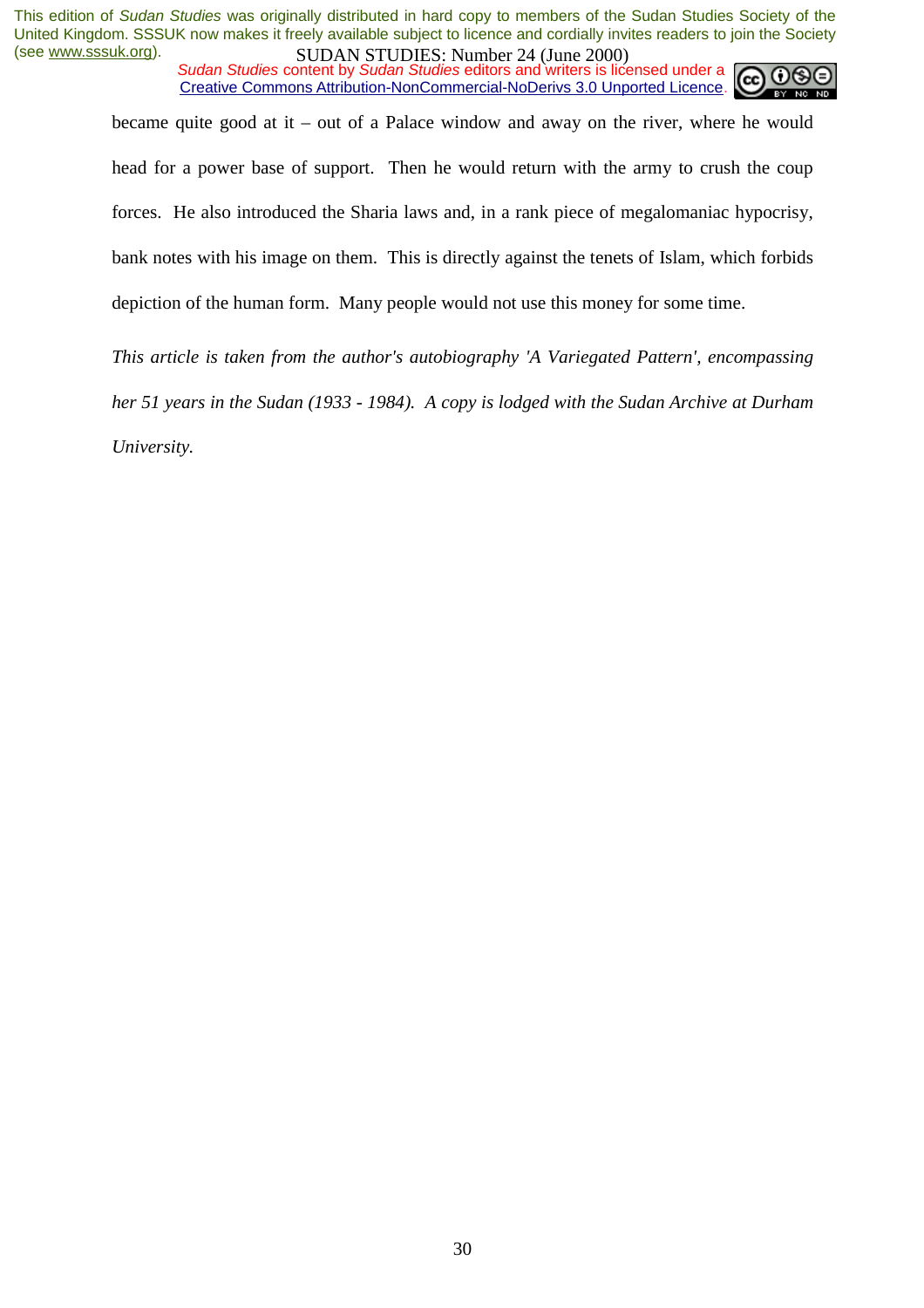*Sudan Studies* content by *Sudan Studies* editors and writers is licensed under a Creative Commons Attribution-NonCommercial-NoDerivs 3.0 Unported Licence.



# **WITH FOUR WIVES TO NAITA**

### By P. E. Winter

A shot cracked out ahead, as we plodded uphill, causing Debbie to wonder if the Kichepo had arrived to reclaim their mountain from our escorts, the Nyangatom. I thought a Turkana sniper had taken a potshot, but then saw two klipspringers running away. Lorot fired and missed again.

The Nyangatom, or people of the yellow gun, are known in Kenya as Donyiro and in Ethiopia as Bumi. They live between the Omo River in Ethiopia and the Lopotokol River in Sudan, growing crops and herding livestock as terrain and climate allow. Like all the people of the Lower Omo and the Ilemi Triangle, their relations with the neighbours are often violent, but they stay on good terms with the Toposa of Sudan, who are members of the same linguistic group, which includes the Turkana and the Karamojong. In the last ten years or so, their acquisition of automatic weapons, through the civil war in Sudan, has helped them to expand their territory. This seems to have been done northwards at the expense of the Koroma (known in Sudan as the Kichepo and in Ethiopia as the Surma) – whose women are famous for their large lip plates – and the Mursi to the east, a group whose fortunes have been well documented over many years on film and in print by the anthropologist David Turton. To the south, although they often raid the Turkana too, the Kenyan army has put pressure on them to keep their distance. Thus the Nyangatom told us that Mount Naita had once belonged to the Kichepo, but they had driven them off. The volatility of the area, its remoteness and heat, and the ubiquity of G3 and AK 47 rifles, make it an unlikely setting for a mountain climbing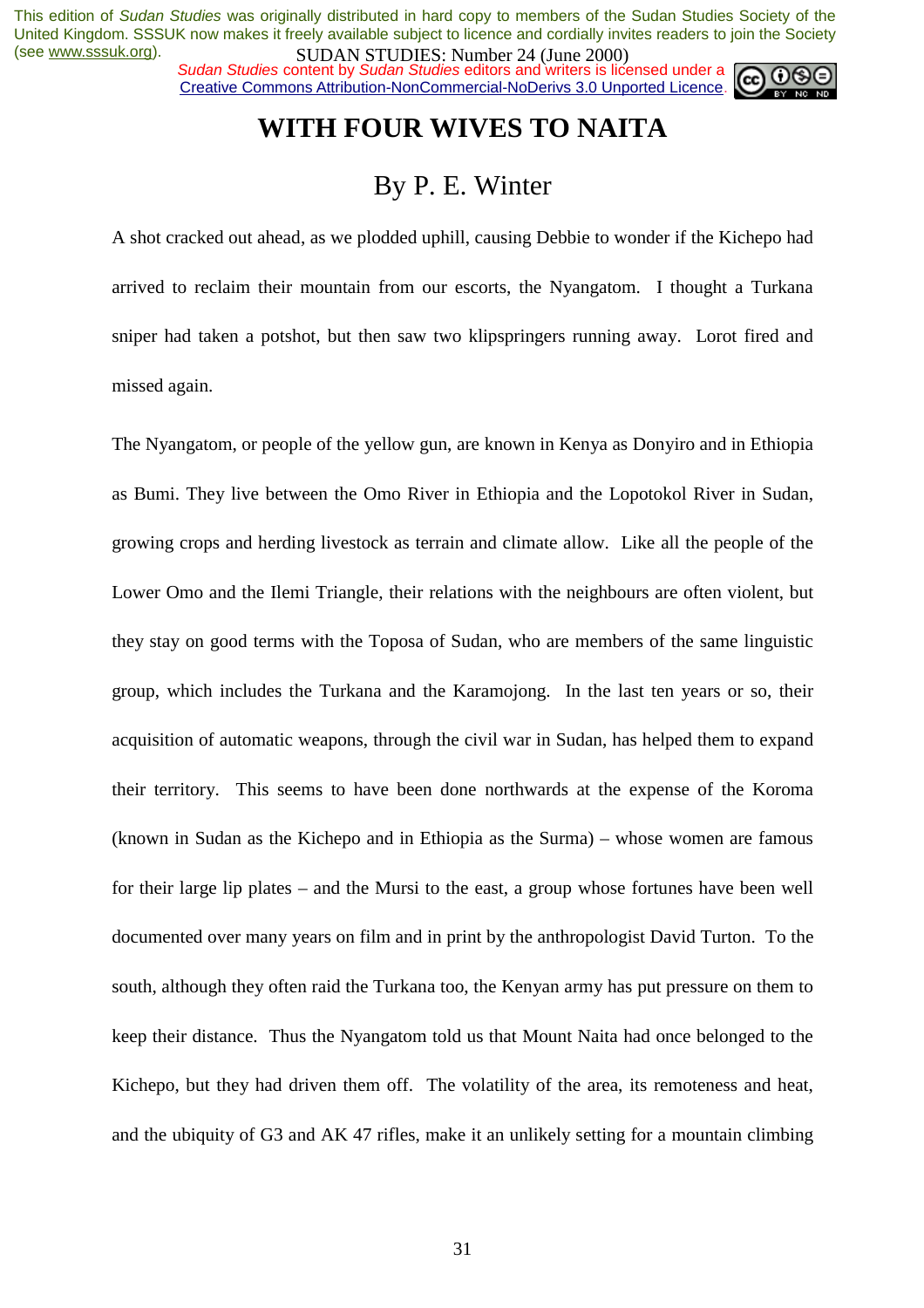*Sudan Studies* content by *Sudan Studies* editors and writers is licensed under a Creative Commons Attribution-NonCommercial-NoDerivs 3.0 Unported Licence.



safari. On the other hand, my own visits have shown me that people there are not hostile to visitors, unless they threaten the water, grazing and livestock which allow their survival.

The dominant feature for miles in the border area is the elegant 7,000' pyramid of Mt. Naita. It served as a landmark for early explorers, soldiers and adventurers such as Bottego, Austin and MacMillan. Bottego mapped the course of the Juba River in 1892 and the Omo in 1896, dying on his way home in an Abyssinian ambush. Five years later, the British Royal Engineer H. H. Austin recorded the name of the distinctive mountain of Naita; it remained in his view for five weeks as he struggled around the base of the Ethiopian escarpment en route to Baringo, losing three quarters of his men to starvation, disease and attack en route. MacMillan was the wealthy American adventurer who endowed the memorial library in Nairobi which survives to this day under his name. Two members of his party recorded their experiences in books about the expedition, which was far less grim than Austin's. John Millard, who still lives in Nairobi, camped for a week to the south on the Lokwanamur Range in 1934, in order to get a bearing on Naita and fix his position for the Fuchs expedition to Lake Rudolph, or Turkana as it became.

Today Mt. Naita is a point of reference for the uncertain borders of three countries, although I doubt if any official from Khartoum, Addis Ababa or Nairobi has ever visited it. The British occupied Kapoeta, nearly 200 kilometres to the west, only in 1926, to administer the Toposa. They did not garrison Boma or Loelli until 1936, in reaction to the Italian invasion of what was then Abyssinia. When I first saw the area in 1993, the old British military roads, built to keep the Nyangatom in Ethiopia and the border safe from Italian incursions, were choked with thorns and trees. Then the prospect of medical and veterinary services from Operation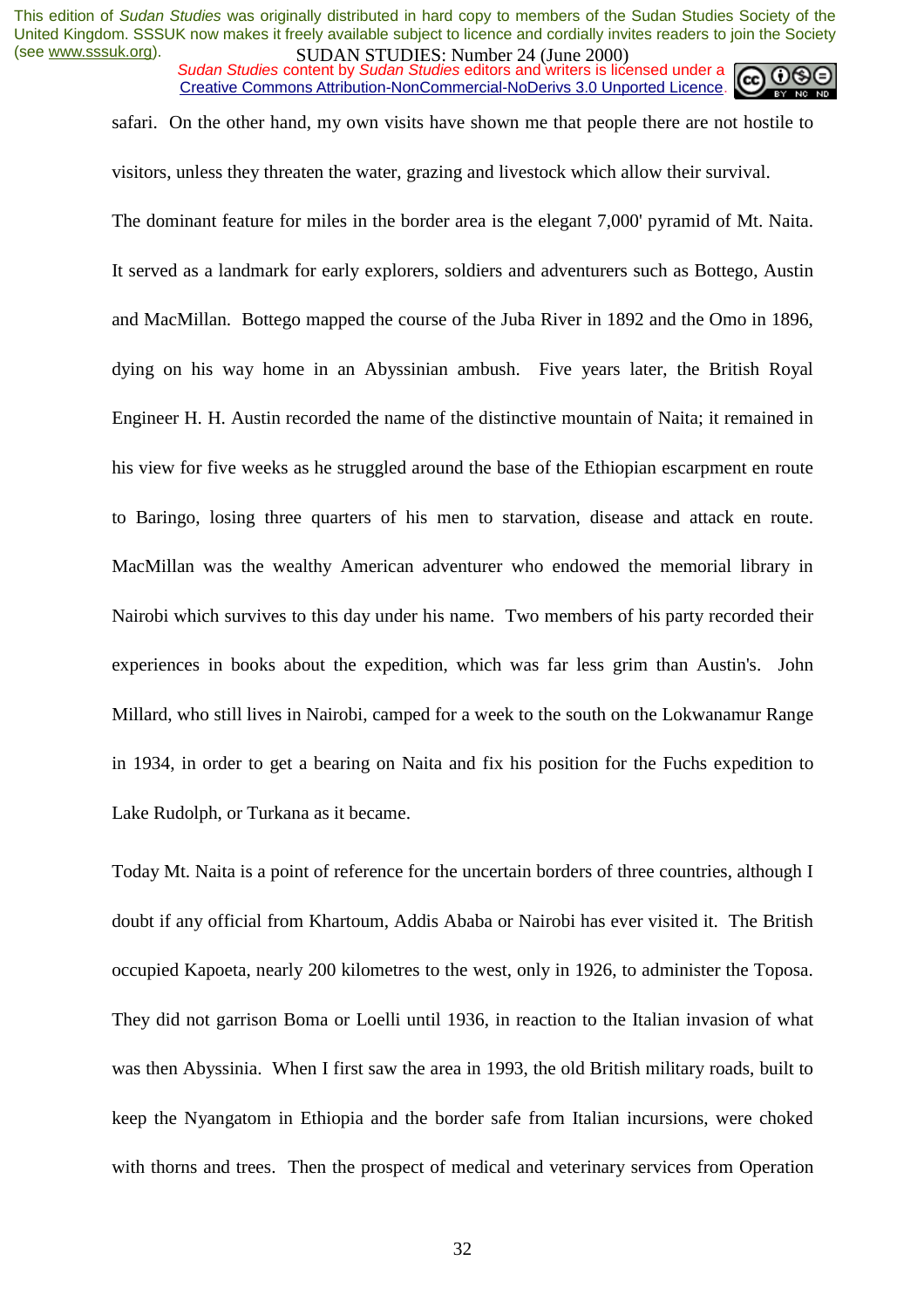*Sudan Studies* content by *Sudan Studies* editors and writers is licensed under a Creative Commons Attribution-NonCommercial-NoDerivs 3.0 Unported Licence.



Lifeline Sudan led the Toposa and Nyangatom to clear and reopen the roads. When I returned the following year it was relatively straightforward to reach the foot of Matarba, a 5,000' mountain twelve or thirteen miles north west of Naita, on the Sudan-Ethiopia border (also known as Tomadur). By 1995, drilling rigs and the Catholic church were installed, roads were being rediscovered and the Eastern Toposa and some Nyangatom were being offered schools and health centres.

At the end of 1996, I got permission to visit the Naita area again with Paul Clarke and Debbie Snelson, veterans of several ascents of huge, hot, hills in Turkana and Karamoja. Early travellers had porters; we made do with a Landrover and a Landcruiser. After a four day drive we reported to the local administrator, one of the few educated Nyangatom, who was welcoming. We met a local elder, Bala, who said he and one of his age mates, Longolesia, would accompany us to the mountain, although we could not be sure that they understood that our goal was to reach the very top. We made camp in the bed of a small *wadi*, where a few stunted trees gave shade for lounging and chat. I showed the elders pictures from Wilfred Thesiger's Danakil Diaries, taken 63 years before. The details of pack animals and dress, caravan and carbine, although from the opposite corner of Ethiopia and from another age, were scrutinised with the expert eye of the herder whose daily life depends on them. The elders' wives lugged water a mile or so across the plains for us from their new handpump. To the Western eye, the Nyangatom look exotic and picturesque with their scarification, beads and goatskins, their bangles, ochre and headstools; but in this land we were exotic, not they.

We rose before it was light and, carrying as much water as we could, walked up the little wadi, through thorn bushes and, as dawn broke, into the foothills of Mt. Naita. We walked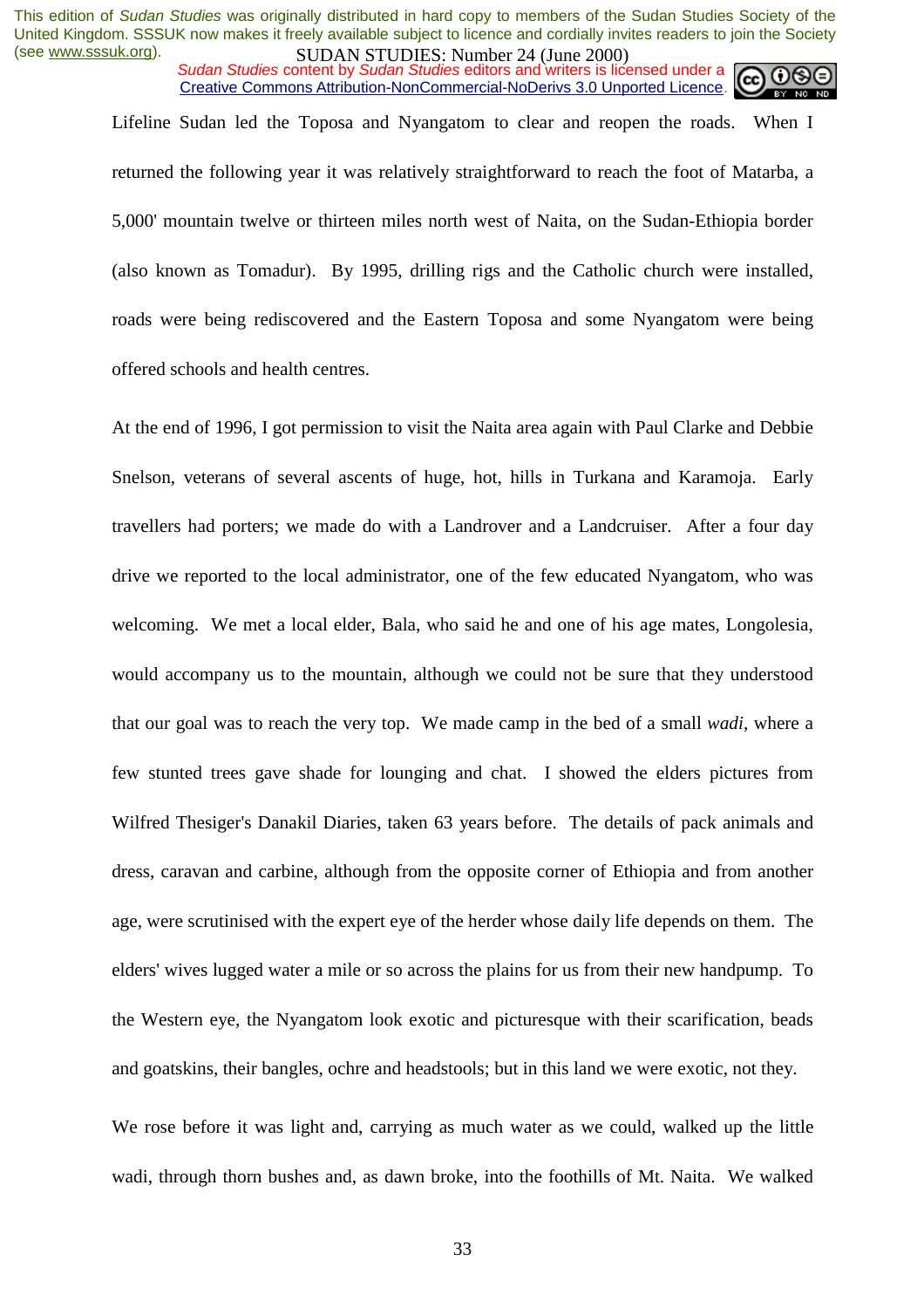*Sudan Studies* content by *Sudan Studies* editors and writers is licensed under a Creative Commons Attribution-NonCommercial-NoDerivs 3.0 Unported Licence.



all morning, over the Nile-Omo watershed and into Ethiopia. The only water we found was a muddy puddle deep in a little ravine, where Nyangatom goats were being watered by their herders. The only other people we met were two warriors who looked mildly surprised to see us but accepted their elders' explanations and examined us curiously. On the barrel of his rifle, one had the ear from a white-eared kob, the antelopes which still migrate in their thousands past the Boma Plateau to the north west. In South Sudan, not only are two million people thought to have died of war-related causes, there has also been a faunal holocaust. Toposa-land for example has been largely stripped of its fauna – the result of the automatic weapons every man carries. Wildlife now survives only where no man goes.

We had no common language with our guides and were worried that our route seemed to involve a lengthy traverse around the shoulder of the mountain to avoid a chasm which looked unfriendly in descent and unlikely of ascent. An hour or so after midday, we stood on the edge of a hanging valley looking at the sharp descent we would have to take if we were to reach the north-eastern shoulder, which appeared to offer the only route to the summit ridge. We each had some water left, which would have got us probably to the top of the mountain but left nothing for the descent and return. Coming from Nairobi, we were not acclimatised and needed much more water than our guides. The prospect of perhaps another eight hours of ascent and descent, some after nightfall, followed by a two hour walk back to a muddy pool, was not appealing. The alternative was to bivouac near the summit and hope we found water somewhere. It looked unlikely. Reluctantly, we turned back. It was a long, hot slog over stony ground and dry yellow grass, then through thorns which tore at our clothes. Finally we came down a cattle track, by the light of fading headtorches. When we got into camp, we had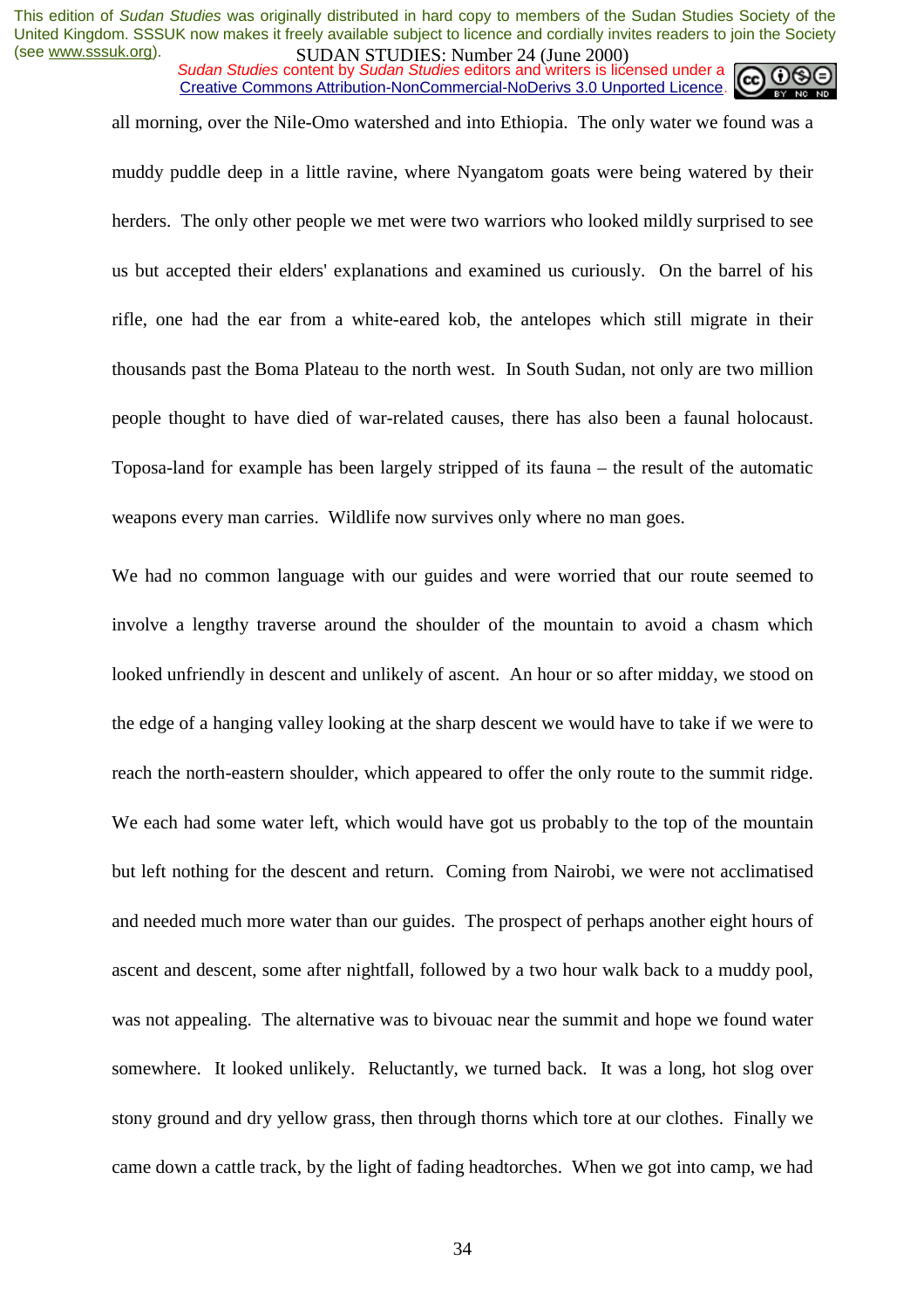*Sudan Studies* content by *Sudan Studies* editors and writers is licensed under a Creative Commons Attribution-NonCommercial-NoDerivs 3.0 Unported Licence.



been on the go for 15 hours; even our guides lay on their *shukas* in fatigue, demanding food.

The next morning we examined our sore feet and decamped to Nakudocwar, a new Toposa settlement at the foot of Matarba. Paul and I climbed this the next day, as a consolation prize, with a surly Toposa called Namo, his shoulders covered in raised cicatrices to denote opponents he had killed. He was exasperated by our slowness uphill, but I was relearning the lesson that if you walk on blisters for long enough, the pain seems to fade, albeit slowly. We surprised Namo however when we had to surmount a scree slope, where his tyre sandals gave less purchase than our mountain boots and we overtook him. He lingered at a *col* and Paul went off to take photographs. Alone, I wandered the last few hundred feet to a pleasant summit with trees and rocks for shade and fine views of rolling hills, open plains and remote valleys all around. I climbed nothing more for a year.

The following Christmas, Paul and Debbie hid from bad weather on Mt. Kenya while I traversed Mt. Elgon, on the Uganda side. The inconveniences of earning a living kept us all busy in 1998, but they found time to get married – on a mountain trip – and we found time to plan another attempt on Mt. Naita. None of the early explorers' writings mention an ascent. The surviving members of the British administration in Sudan whom I questioned had never heard of anyone ever going to Naita, let alone climbing it. Two former officers of the Sudan Defence Force explained that their brief had been to keep the Nyangatom out of the Anglo-Egyptian Sudan, with the bren gun if need be. They had not been up the mountain. The local people certainly grazed their cattle on Naita's slopes, but the final pyramid was too steep and overgrown to afford any pasture and none claimed to have stood at the highest point, though clearly they walked across the mountain with cattle from time to time. The only possible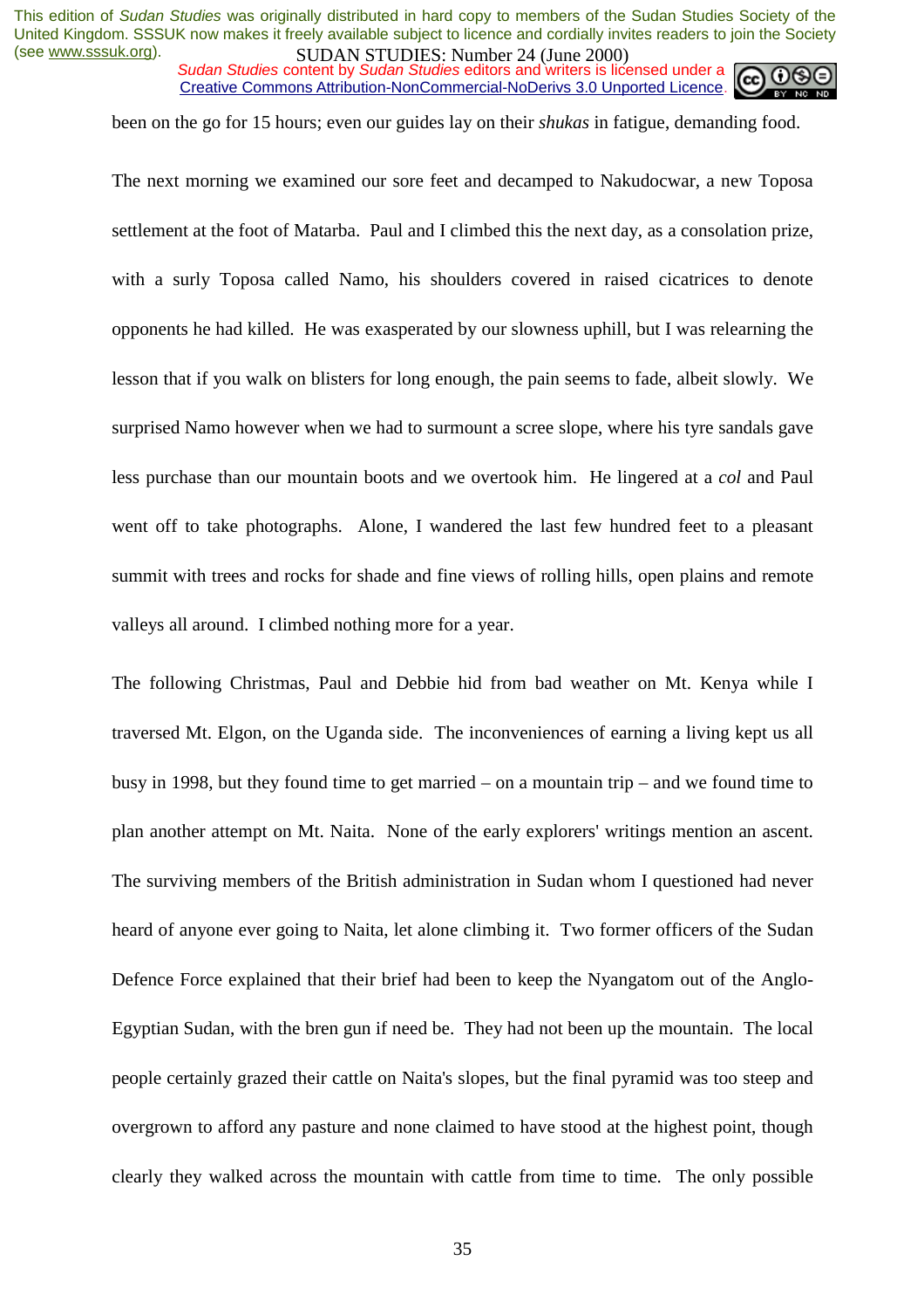*Sudan Studies* content by *Sudan Studies* editors and writers is licensed under a Creative Commons Attribution-NonCommercial-NoDerivs 3.0 Unported Licence.

candidates for an ascent seemed to me to have been such Italian army officers as might have found time to visit during the five year Italian occupation of Ethiopia, from 1936 to 1941. We seemed to be planning a first ascent.

The run up to Christmas is more fun for children than adults. Our Christmas was not going to involve turkeys and Christmas trees, but it too required planning and logistics, balancing lists, calls, letters and discussions. This time we flew to Lokichoggio, sending the cars ahead to gain ourselves two days to finish Nairobi chores. Our entry into Sudan coincided with the arrival overhead of an Antonov aircraft, bombs from which had killed six and wounded fourteen the previous week. The local administrators were understandably more concerned about casualties than our Christmas plans: we were sent to the mission with instructions to park the cars beneath the trees and keep out of the way. The aircraft flew off eventually, without dropping bombs on us, and we left the next morning with one Toposa companion, George, as interpreter, and one Dinka, Deng, as liaison officer. Neither had been to Naita before.

When we found Bala at his village, his legs were painted and he said he was too busy with an important ceremony to talk to us. The village wives were not too busy to surround me, dancing, singing and laughing. I asked what the dance meant. "It is the tobacco dance" I was told. We duly gave the women tobacco and the watching elders complained that they should have received priority. They did not offer to dance. A few miles away, a new mission had appeared, where we were received with great hospitality, so we retreated to our quarters until the cool of the evening before trying again. We had sent messages asking for donkeys so that we could carry enough water for three days, but Bala insisted that Nyangatom women would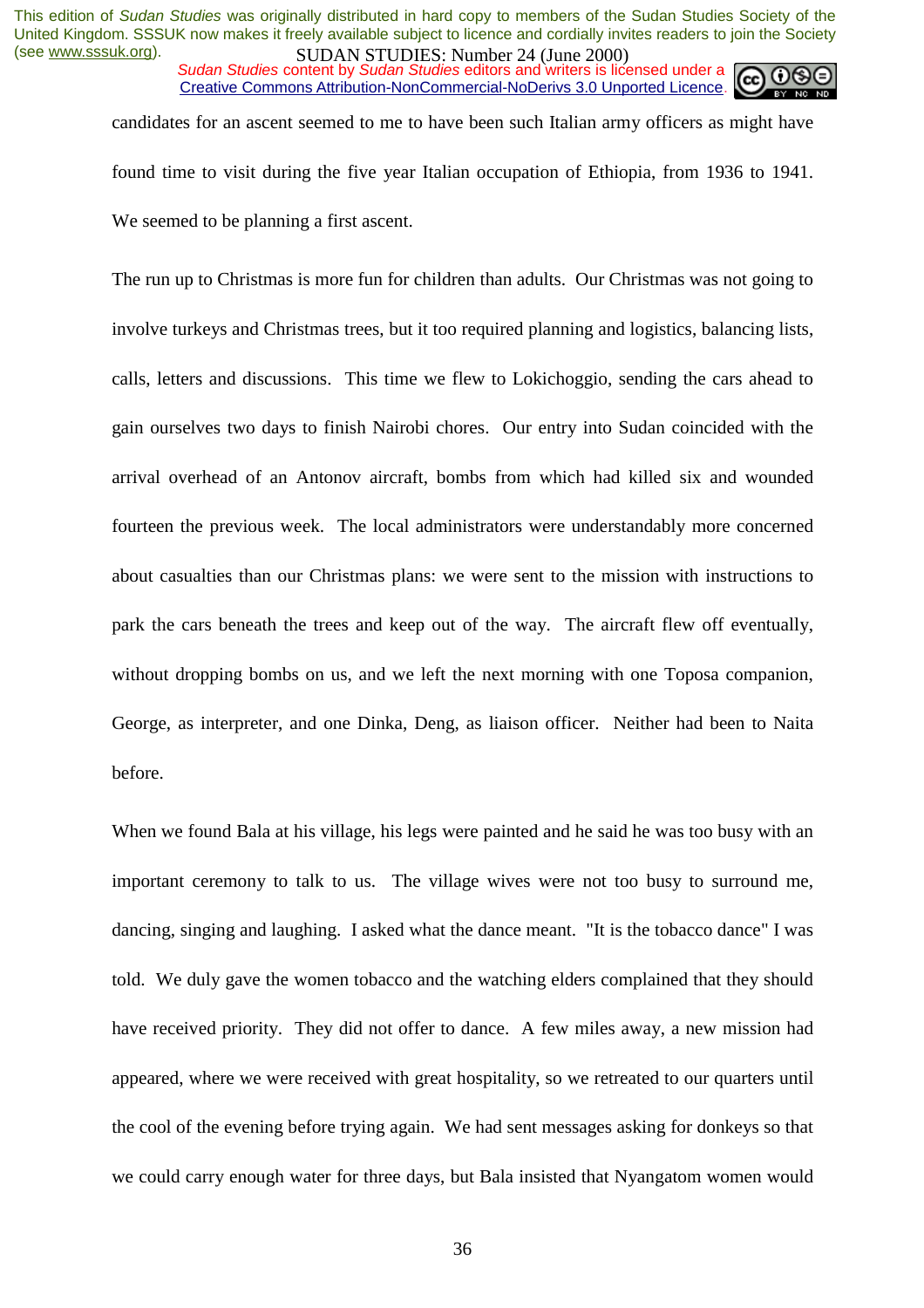*Sudan Studies* content by *Sudan Studies* editors and writers is licensed under a Creative Commons Attribution-NonCommercial-NoDerivs 3.0 Unported Licence.



do the job. We protested, but it became clear that our modern scruples would have to be swallowed: four wives were duly enrolled as water-bearers. The next day, jerricans were filled, food was doled out and camp set up at our old campsite. The Nyangatom lounged under the trees watching us prepare our rucksacks for what we guessed would be two nights out. Their own preparations involved eating lots of Kenyan maize meal, drinking gallons of strong tea and reclining on their headstools.

At 4.30 a.m. Paul woke me and we sat like sahibs in the streambed breakfasting. Fifteen minutes later it poured with rain and the four wives and three warriors squashed into my Landrover. Debbie, looking stately under her umbrella, ate Melba toast by the light of her headtorch, as the stream rose around her ankles. At length she gave up while Paul and I scurried around rescuing things and getting soaked. When day dawned, we were muddy and in need of reorganisation. Grease and ochre from the four Nyangatom ladies had redecorated the Landrover. Bala resigned from the expedition, leaving his son Lorot to guide us and Lokala and Longolesia to guard us. The latter had accompanied us two years before. Lorot was one of the two strapping warriors we had met then, armed with a G3 rifle and a headstool, his loins girt with a *shuka* in the mini-skirt style of the men of the region.

At 8.30 we got underway, leaving Deng to watch over our camp. As we rose, we admired the rhythmic swing of the porters' hips as they balanced water and food on their heads, while negotiating low branches and tricky rocks, in bare feet or tyre sandals. They regarded us rather as a parent regards a recalcitrant child, to be either admonished or humoured according to behaviour. When we stopped by a rock pool, they brewed a huge pan of tea, which they drank black, unsugared, at a strength beyond the limits of even my addiction. We regained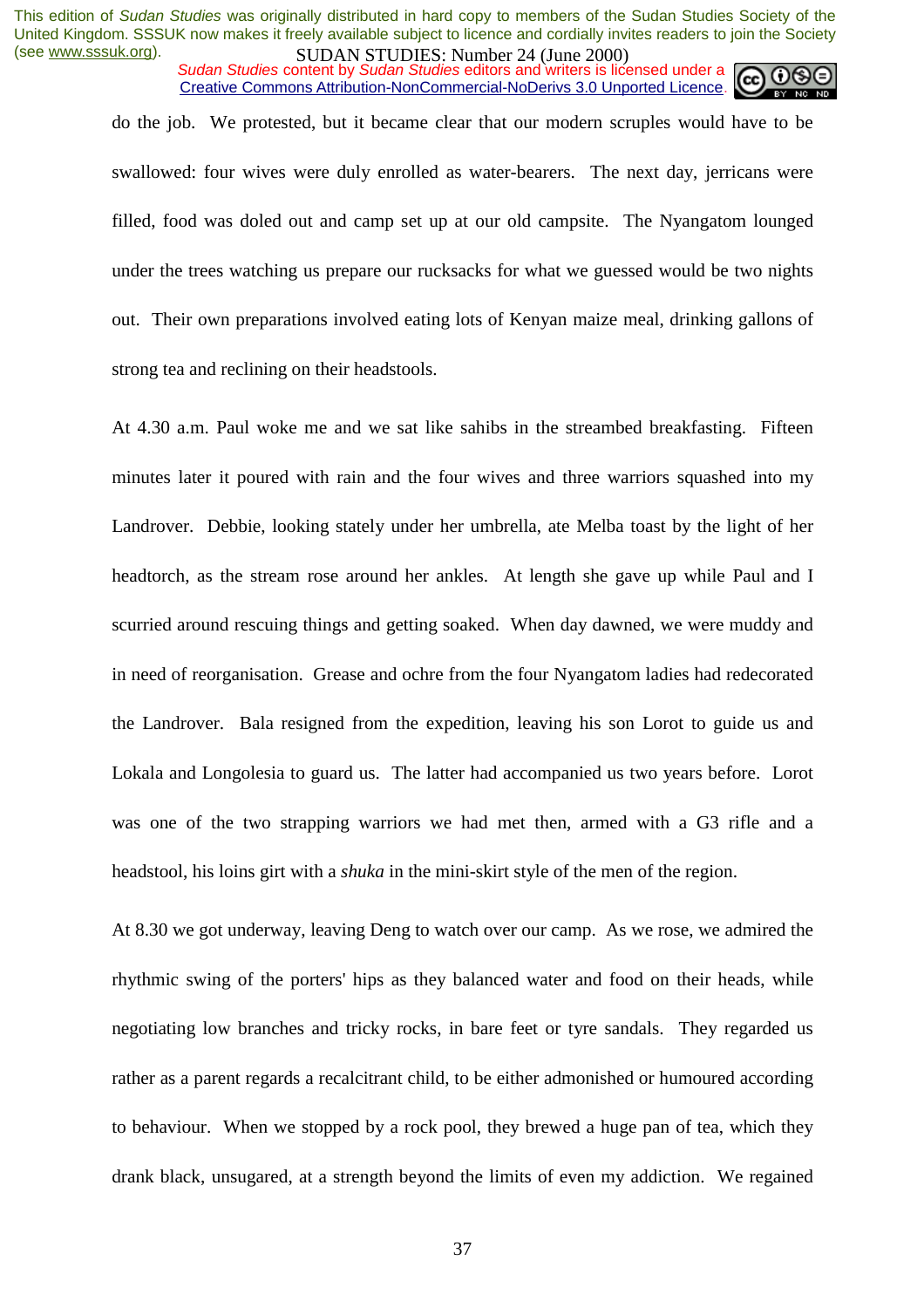*Sudan Studies* content by *Sudan Studies* editors and writers is licensed under a Creative Commons Attribution-NonCommercial-NoDerivs 3.0 Unported Licence.



our route of two years before and, after a seven hour walk, came out on the cattle trail near where we had turned back. We were in Ethiopia. I made my "bed", putting a space blanket on a piece of damp earth I had partially cleared of thorns and stones. Then I went to find Paul and Debbie who had gone with Lorot to reconnoitre the hanging valley. He thought there would be rainwater in pools below, to which we faced a steep descent and correspondingly longer climb in the morning. We brewed tea, ate Christmas cake and took lessons in firelighting from Bala's wife, the youngest of the four, whose approach was signalled by the clinking of her aluminium anklets, a veritable jingle belle.

We were now used to pre-dawn rising, which maximizes time walking out of the heat. The four wives were to remain at our camp, under the guard of Longolesia and his Kalashnikov. Lorot, Lokala and George would accompany us. Across the valley, we could hear colobus monkeys and baboons calling. Down we plunged, into the tree-filled gorge, until we found the promised rock pools, small but serviceable. Had they been there two years before, and had we known, we would have been able to continue. Across the stream bed the ridge was clear of scrub but gave us instead a steep, rocky meadow with thorn trees here and there. Lorot and Lokala tended to rest under them every 45 minutes or so, perhaps out of consideration for us. I preferred the slow and steady plod which has got me up such mountains as I have climbed, minimizing rests.

Thus I found myself alone when the grass ended and the bush began, on the steep final 700' ridge. Not wanting to waste time I plunged straight in, up to my armpits in thorns and stinging nettles, with branches lashing my face. Having got this far, I was not going to be put off by a bramble patch. Paul and Debbie caught up, as did our escort, but the warriors did not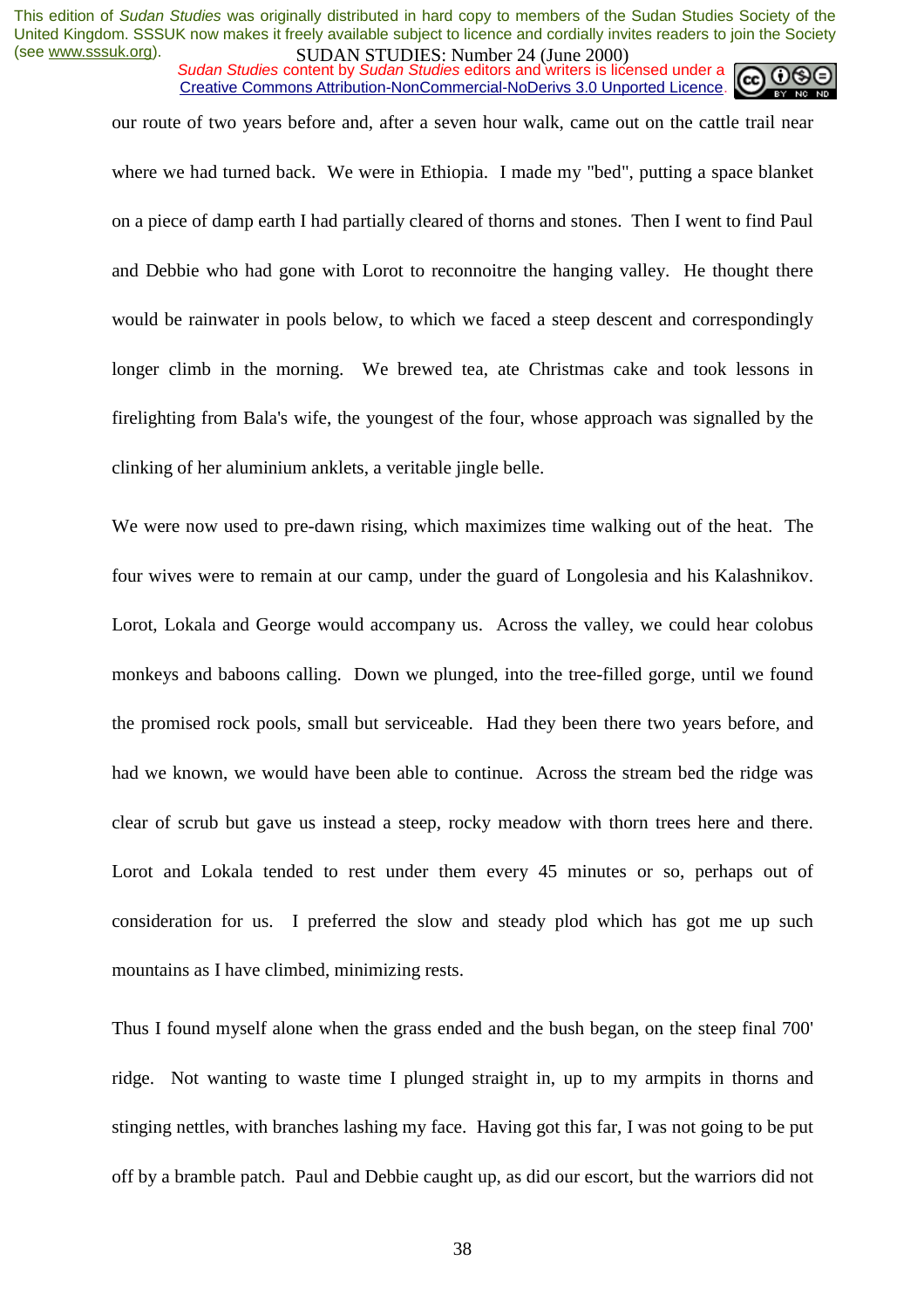*Sudan Studies* content by *Sudan Studies* editors and writers is licensed under a Creative Commons Attribution-NonCommercial-NoDerivs 3.0 Unported Licence.

stay the course. We realized later that people who have never had medical services avoid cuts and scratches for fear of sores and ulceration. Also a mini-skirt presents little barrier to stinging nettles and thorns, so our guides retreated to watch us from the clearing below.

Ahead we had awkward scrambles on loose earth and tricky choices about which undergrowth offered least resistance. I pushed on, finding Paul's secateurs useful, pausing for breath and tea from my flask after an hour or so. The ridge ahead became a cliff, the thorns were still thick and I handed over to Paul, who circumvented the rocks by plunging through bushes on our left. No real climbing was necessary, but the terrain was difficult, falls possible and any injury would have been hard to deal with at that point. Debbie caught up and we joined hands for the last steps to an overgrown summit which fell away sharply on all sides and was covered in trees and bush. This meant that the views were limited. We did not linger, writing our names and the date and leaving them pinned to a branch in a plastic bag. There was no sign that others had ever been there before.

Now we had to get down, following our trail through the undergrowth. Caution was needed. When we rejoined our guides where they waited in the clearing, they shared our excitement and obvious pleasure. Perhaps our performance in thorns redeemed our failure to out-walk them. We bathed quickly in the rock pools before the long plod back up to our bivouac, where we were not allowed more than an hour's rest. We were told "bad people" were around and there was a good place to sleep "not far". This turned out to be a two hour hike, across boulders dressed in grass, to a bivouac on a stony piece of open ground. We were tired. We viewed the fine night sky as we sampled Paul's special revival brew – mashed potatoes made with tomato soup. If followed with Christmas cake and tea, this appears to do the trick. I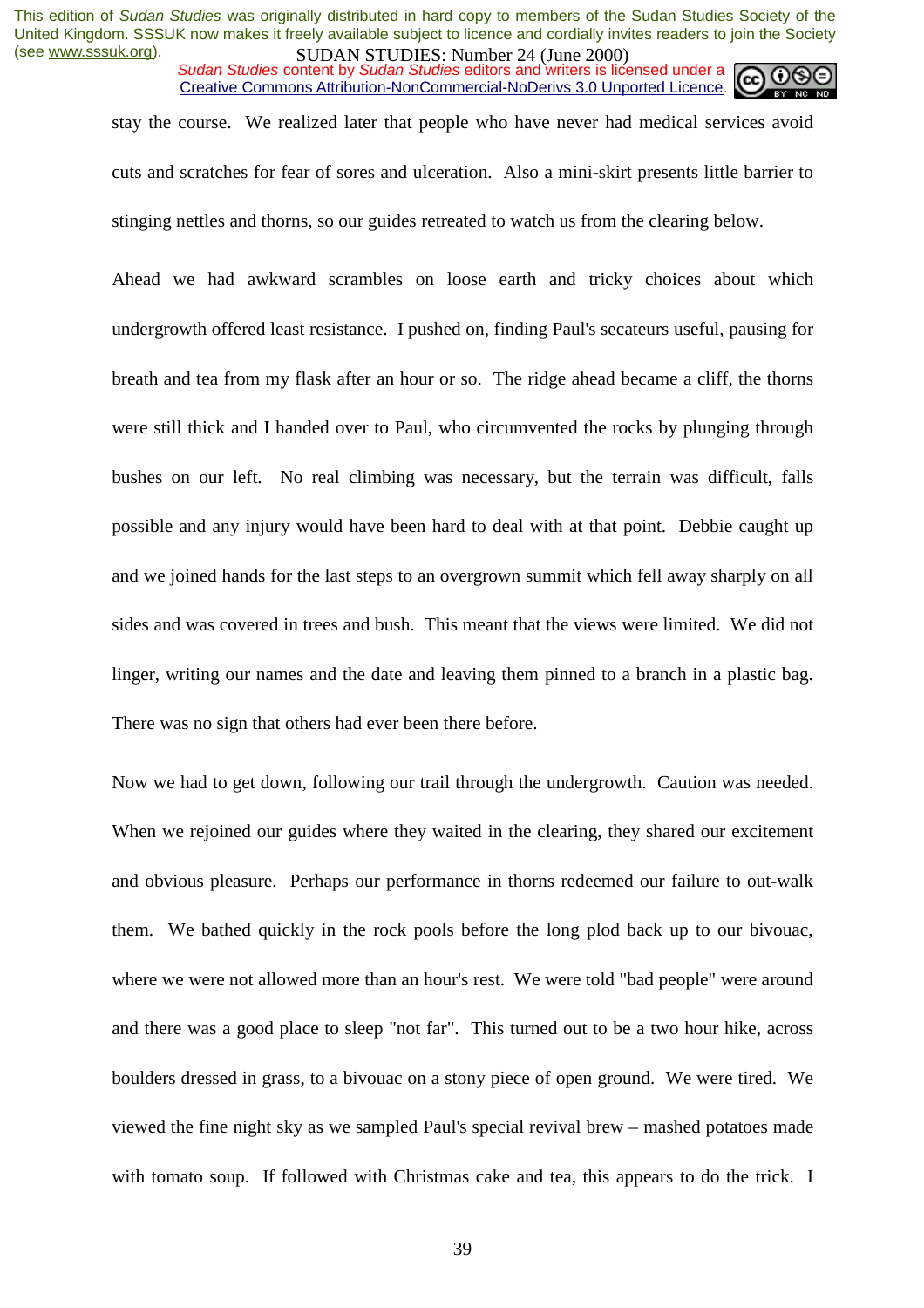*Sudan Studies* content by *Sudan Studies* editors and writers is licensed under a Creative Commons Attribution-NonCommercial-NoDerivs 3.0 Unported Licence.



slept. The wind howled. I woke. We rose, before dawn. More stones, a streambed, the sun growing hotter and, at last, a meander through a group of hillocks, dodging boulders on a cattle trail, acknowledging exclamations of astonishment from Nyangatom children as we passed their houses and strode down to our little camp. Then it was tea, Tang and a rest. We thanked our guides and water porters, paying them in tea, tobacco, salt, sugar and soap. I pondered the challenges next Christmas might offer. One thing was clear: four wives are better than none.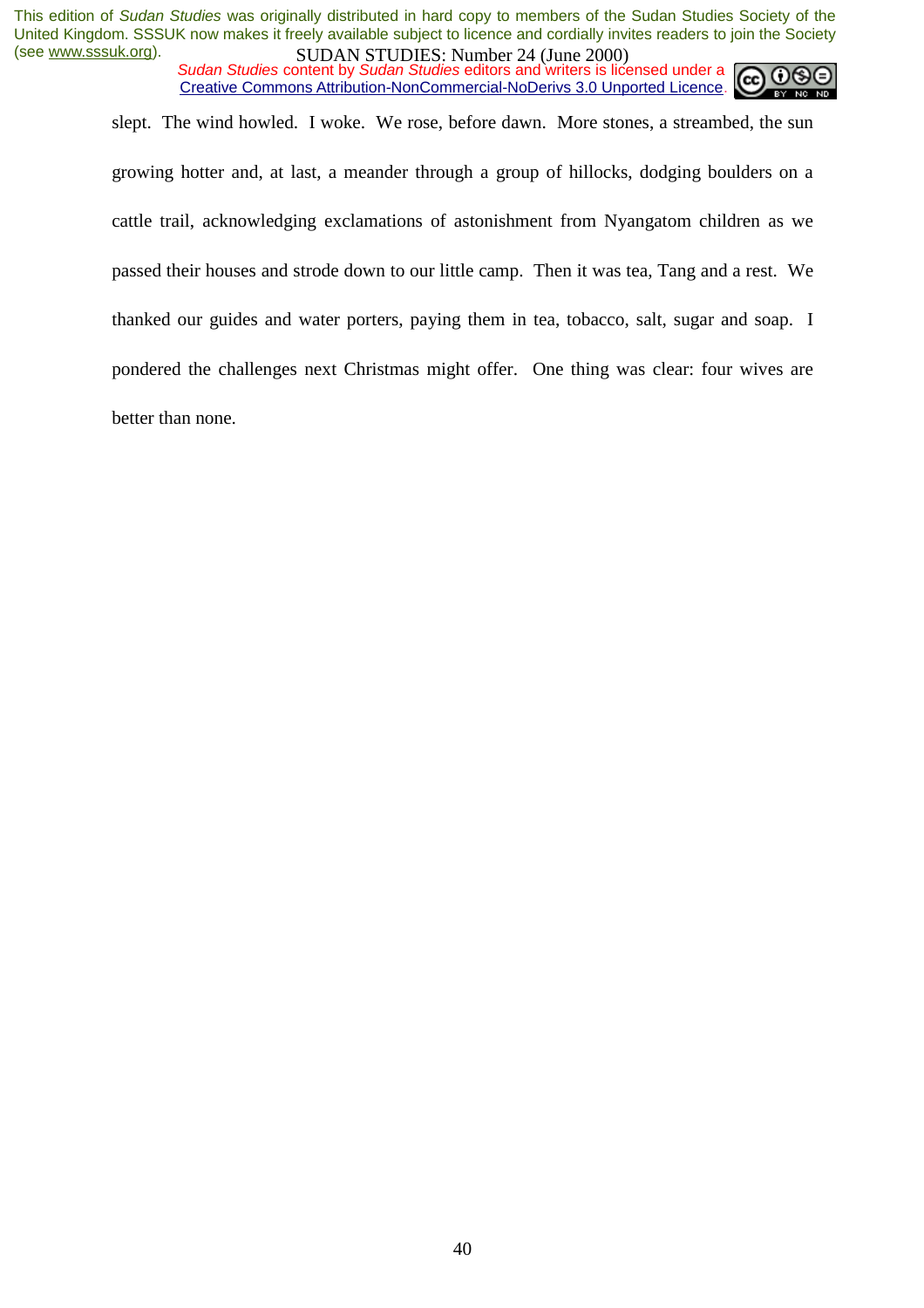*Sudan Studies* content by *Sudan Studies* editors and writers is licensed under a Creative Commons Attribution-NonCommercial-NoDerivs 3.0 Unported Licence.



# **THE STORY OF THE DARK BOY AND THE GROWLING BUSH**

By Babiker Yahia

If you follow me with interest, I shall tell you the touching story how by the edge of the palms, where the turbid waters bend, the hounds of the conquest chased the dark boy, not only to the end of the bush, but to his own veritable end.

How the mother, deprived of her life's bloom, her soul swooped in ache and gloom.

Many things barely could she apprehend amongst which the untimely departure of her life's groom. Of the bunch of sons him she heeded best. (pondering she for a while) Whom the hounds of the conquest might chase next? In a nameless chunk on earth the village of the pale yellow temple whose tolling used to frighten the jackal whence calling the elders for faith once, twice or maybe more the following story rebounded to the fore.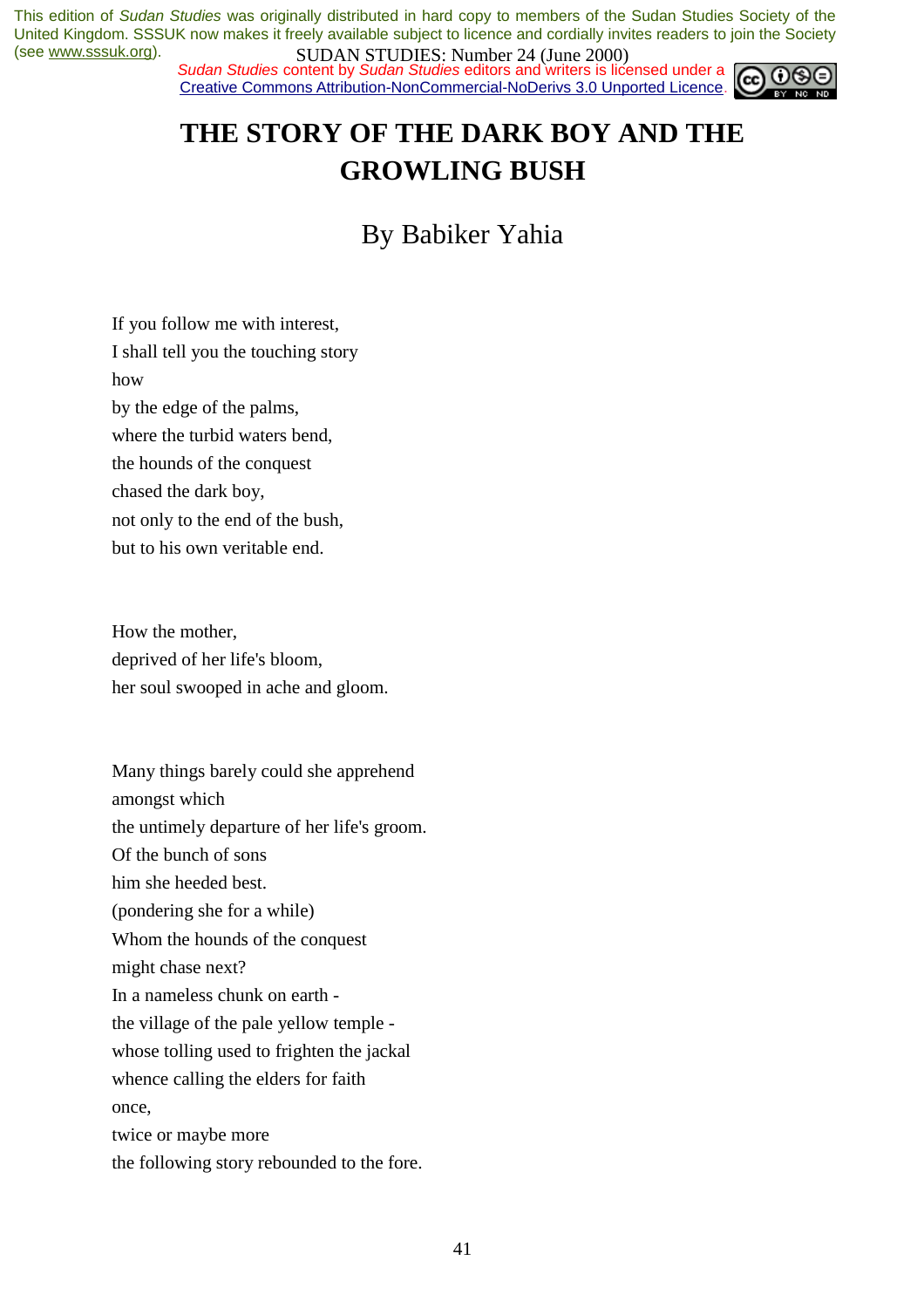*Sudan Studies* content by *Sudan Studies* editors and writers is licensed under a Creative Commons Attribution-NonCommercial-NoDerivs 3.0 Unported Licence.



In that very village by the verge of the bush

there was a boy.

From the silt in the mead

with the waters of the bend

moulded and salinated he was.

Laved under the Sun of the East

the moonlight fed into his knead

plumed

incensed

by the descendant Spirits of the Dance-feast

his eyes lustrous and wistful

his heart selfless

his face hatchet and wilful.

By the edge of the palms where the turbid waters bend the village the temple the bush the jackal each in his own and in a way to the other ever acted friendly and helpful. In short, life was serene albeit forlorn. All was before the conquest.

Then and here our true events begin. Among the bunch of sons, he it was who came to speculate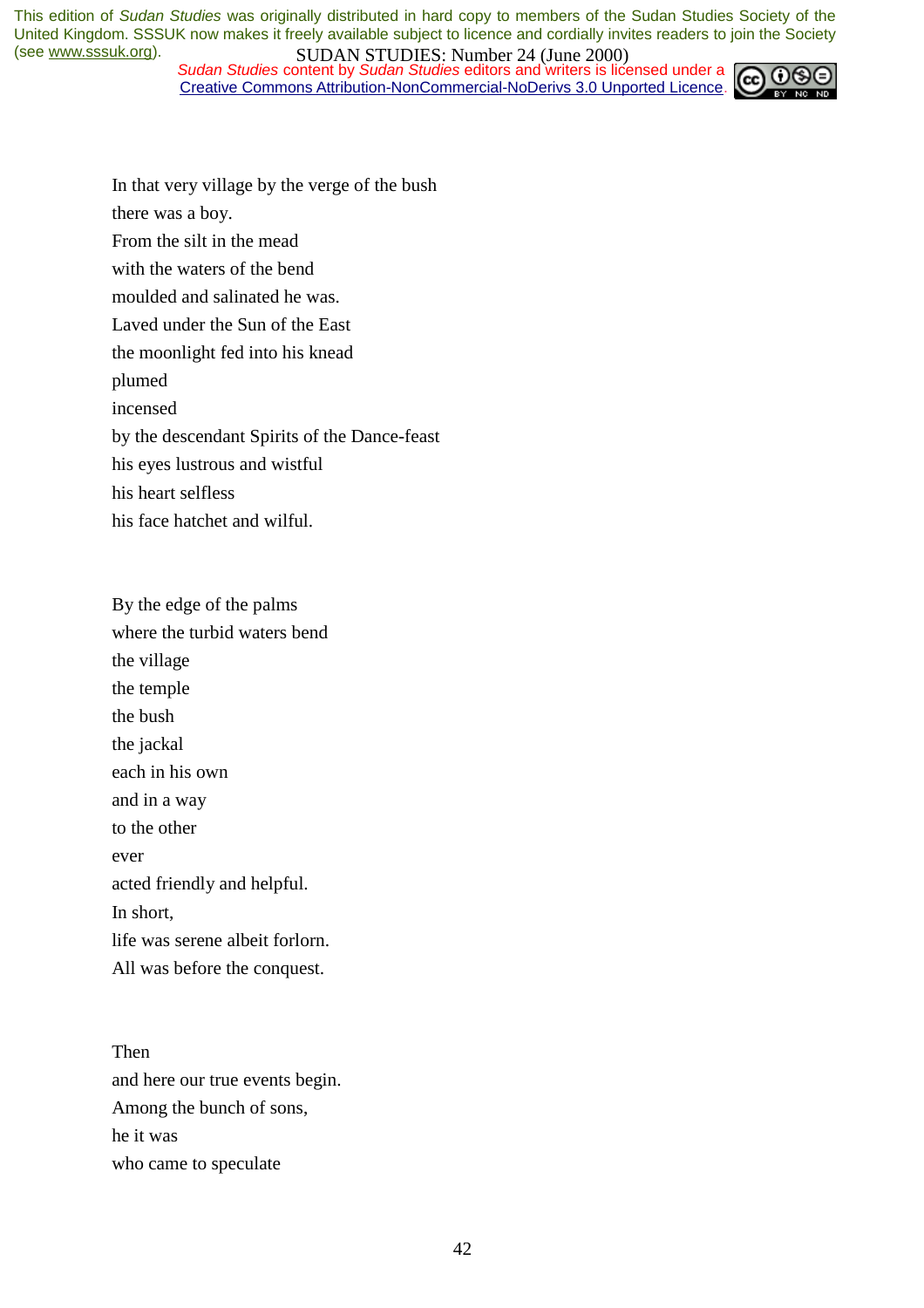*Sudan Studies* content by *Sudan Studies* editors and writers is licensed under a Creative Commons Attribution-NonCommercial-NoDerivs 3.0 Unported Licence.



- when seven gaunt years prevailed; toddlers their wizened breasts deferred. The moor at the far end intended he to enrich and cultivate.

Off he started upturn the heavy clay throughout the searing hours of the day. And though floundered he - weary and worn in many a way his ego endured. Innately craved perhaps the whole countryside to liberate.

In a haunting lapse between dusk and dawn spread some dubious sounds – the befalling blitz of the growling hounds! The instant they sniffed his gender swifter of pace prowling of temper him they chased to the other end.

At the sign of the breaking day pools of blood blushed the hay.

The village fretting in disarray heaped its humility. Chanted, vented to the muted toll of the pale temple. The closing lines in dismay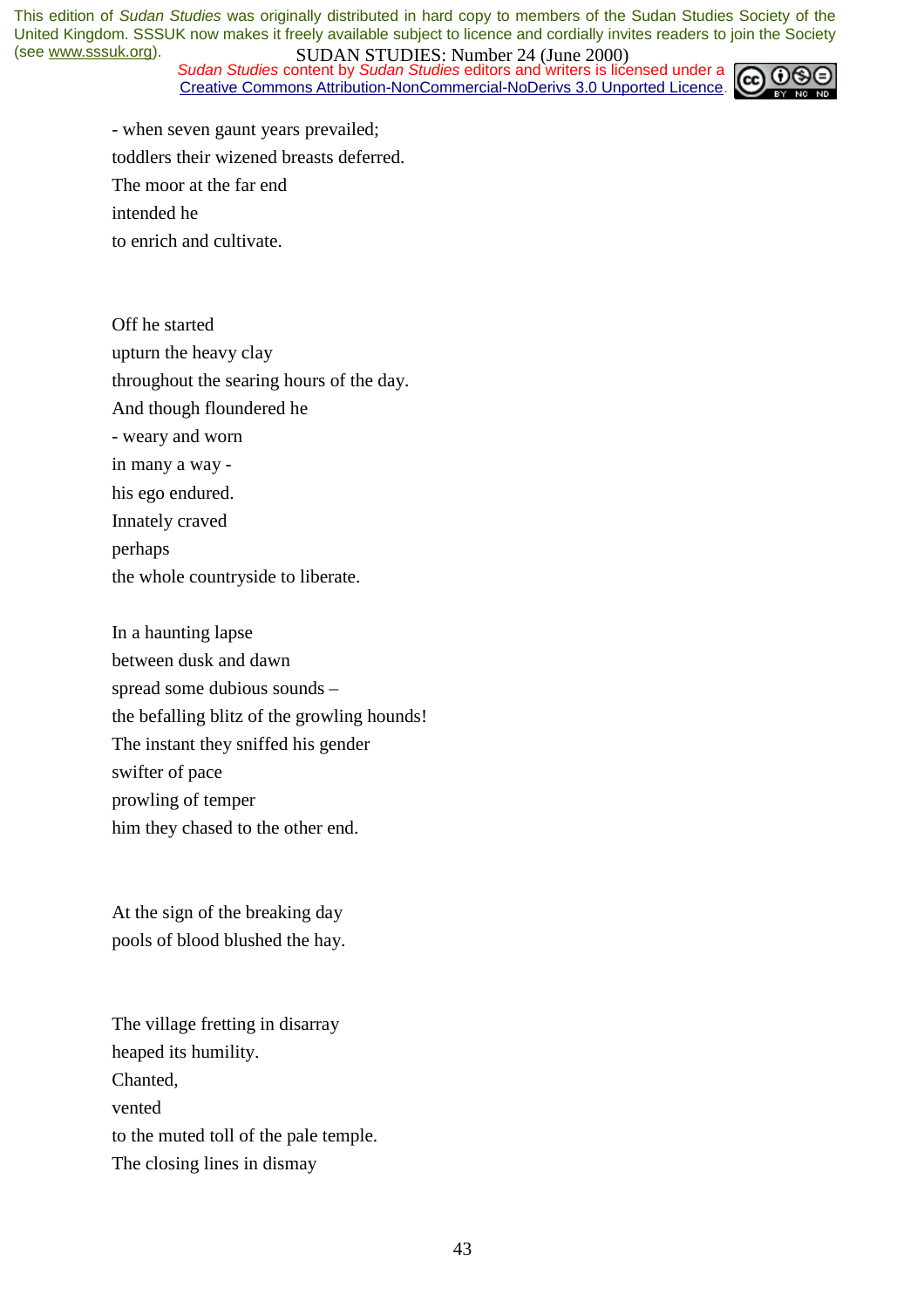*Sudan Studies* content by *Sudan Studies* editors and writers is licensed under a Creative Commons Attribution-NonCommercial-NoDerivs 3.0 Unported Licence.



shuffled for a votive space within. The sun rinsed its ruby veils into the boiling river. The wind no longer caressed or wafted over the tearful pasture.

On the distal verge of the bush

her eyes lost

breath tight

arms empty

mind in flight

pondered the mother for a while

on times come-and-gone

when the bunch of sons would leave one by one.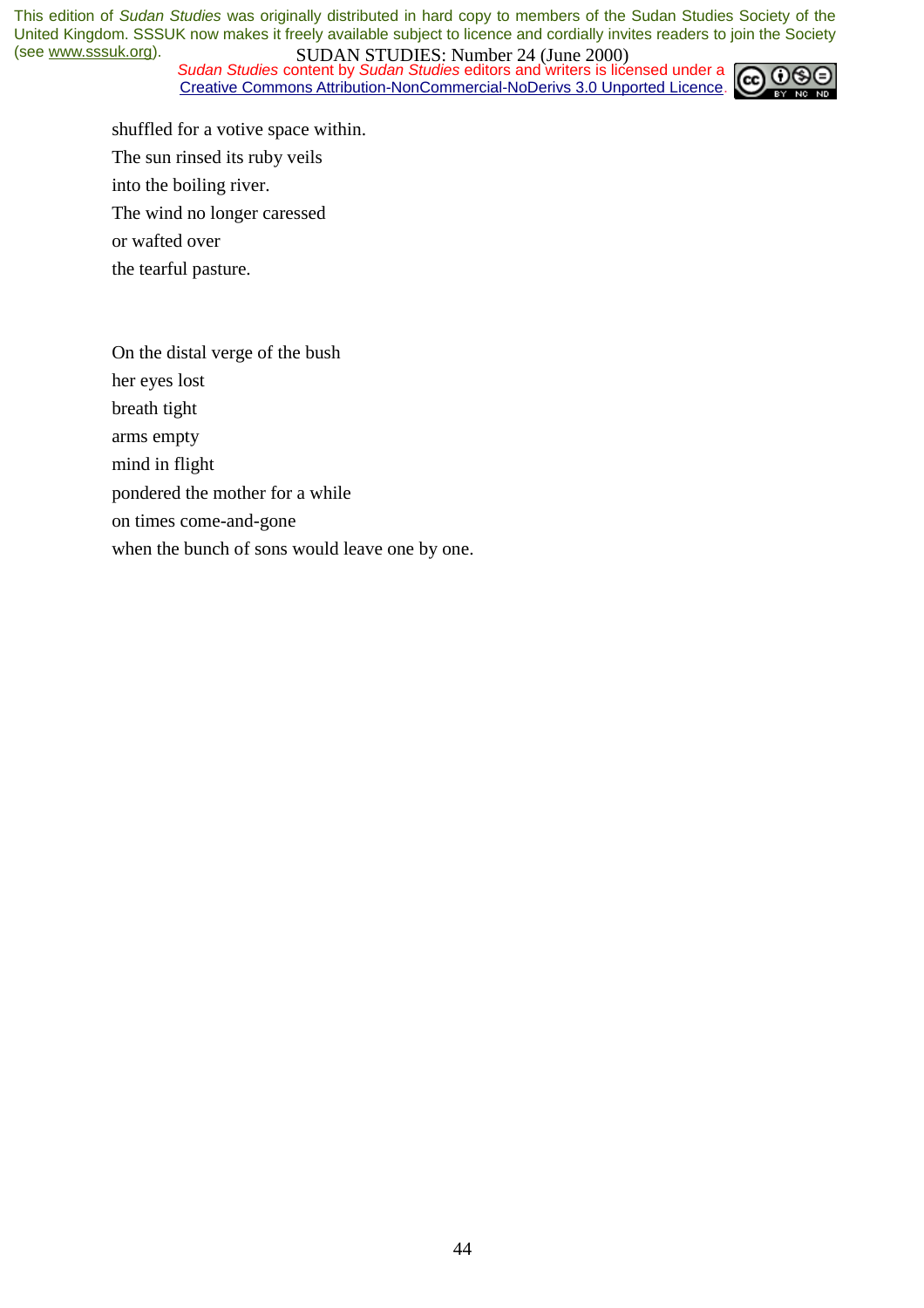**SUDAN STUDES.** NUTTED 1 (Julie 2000)<br>Sudan Studies content by Sudan Studies editors and writers is licensed under a Creative Commons Attribution-NonCommercial-NoDerivs 3.0 Unported Licence.



# **"EMPIRE OF THE WARRIOR PROPHET"**  Exhibition Review:

# By Heather J. Sharkey MASSACHUSETTS INSTITUTE OF TECHNOLOGY CAMBRIDGE, MASSACHUSETTS

From October, 1998, through April, 1999, the Museum of the National Center of Afro-American Artists in Boston presented "Empire of the Warrior Prophet: The Sudan in the Age of the Mahdi, 1881-1898". Organized by Timothy Kendall, curator for the Ancient Nubian and Egyptian collections at the Boston Museum of Fine Arts, this exhibition brought together an impressive range of materials relating to Gordon, the Mahdiyya, and the "Reconquest". Although Kendall displayed his own collection of Mahdist and Gordon memorabilia on a previous occasion (for the 1994 conference of the Sudan Studies Associations), this exhibition was a much bigger undertaking, since it combined materials on loan from the American Museum of Natural History, Brown University in Rhode Island, and seven private collections (five from the United States, two from Great Britain).

"Empire of the Warrior Prophet" may have represented one of the largest displays ever mounted on the Sudan's 1881-1898 period. Its most dazzling items were Mahdist weapons – padded helmets, chain mail, daggers, double-edged swords, and crocodile- and hippopotamus-hide shields – together offering rich material evidence for the study of military tactics and technology. The display also included six patched Mahdist jibbas of different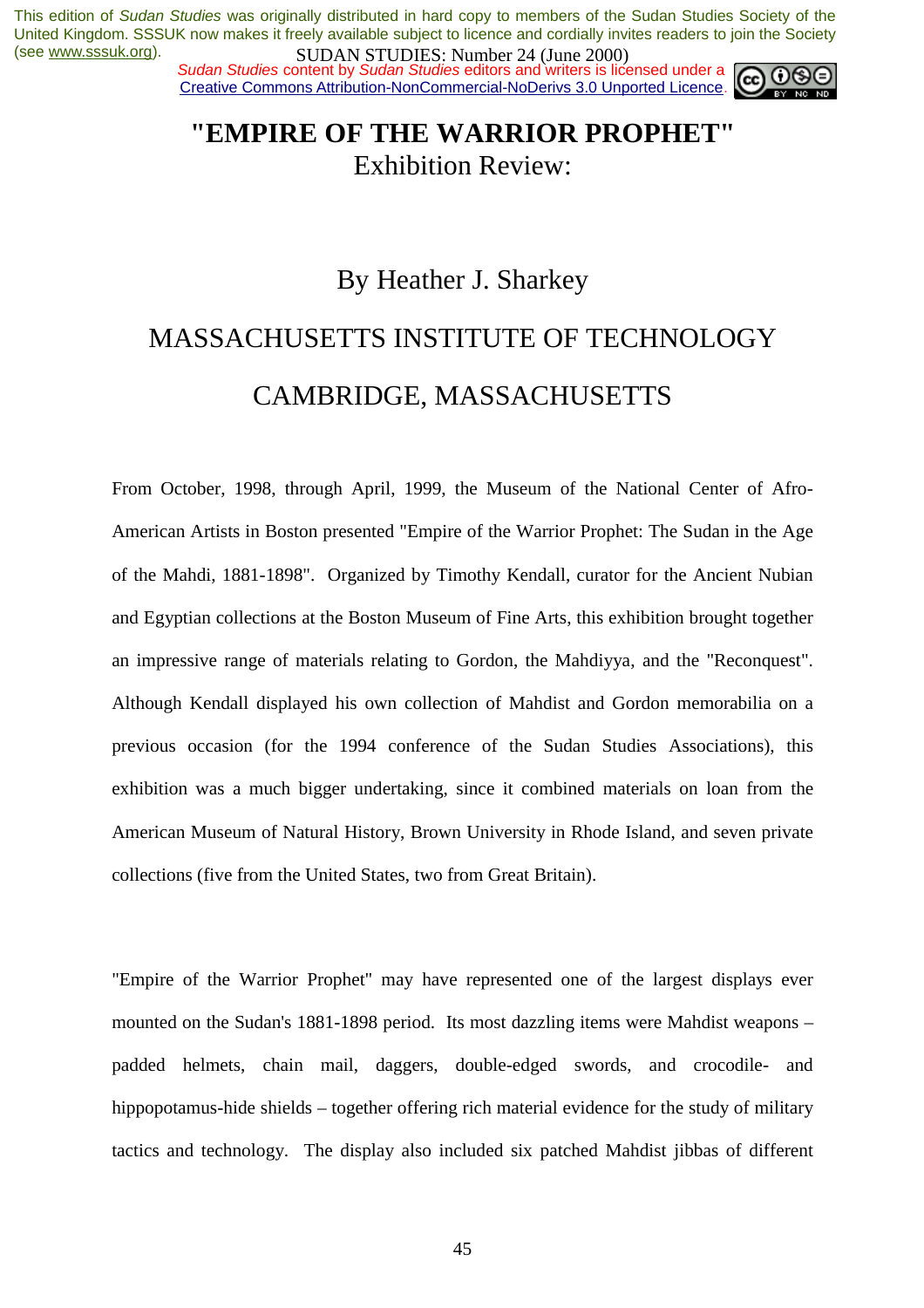*Sudan Studies* content by *Sudan Studies* editors and writers is licensed under a Creative Commons Attribution-NonCommercial-NoDerivs 3.0 Unported Licence.



styles; suits and a hat that belonged to General Gordon; Mahdist copper drums, protective amulets, and animal-headed maces; and money from both the Mahdist and Gordon eras. Finally, there were printed and photographic works: contemporary British journals, books, popular prints, drawings, pictures, and maps. Together with a recently published work of British primary-source materials<sup>1</sup>, "Empire of the Warrior Prophet" helped to mark the centenary of the Anglo-Egyptian conquest. At the same time, it paid respectful tribute to the artistic and military accomplishments of the Mahdist period.

 $\overline{a}$ 

<sup>1</sup> Peter Harrington & Frederic A. Sharf (Eds.), *Omdurman 1898: The Eye-Witnesses Speak*  (The British Conquest of the Sudan as Described by Participants in Letters, Diaries, Photos, and Drawings). London: Greenhill Books, 1998.